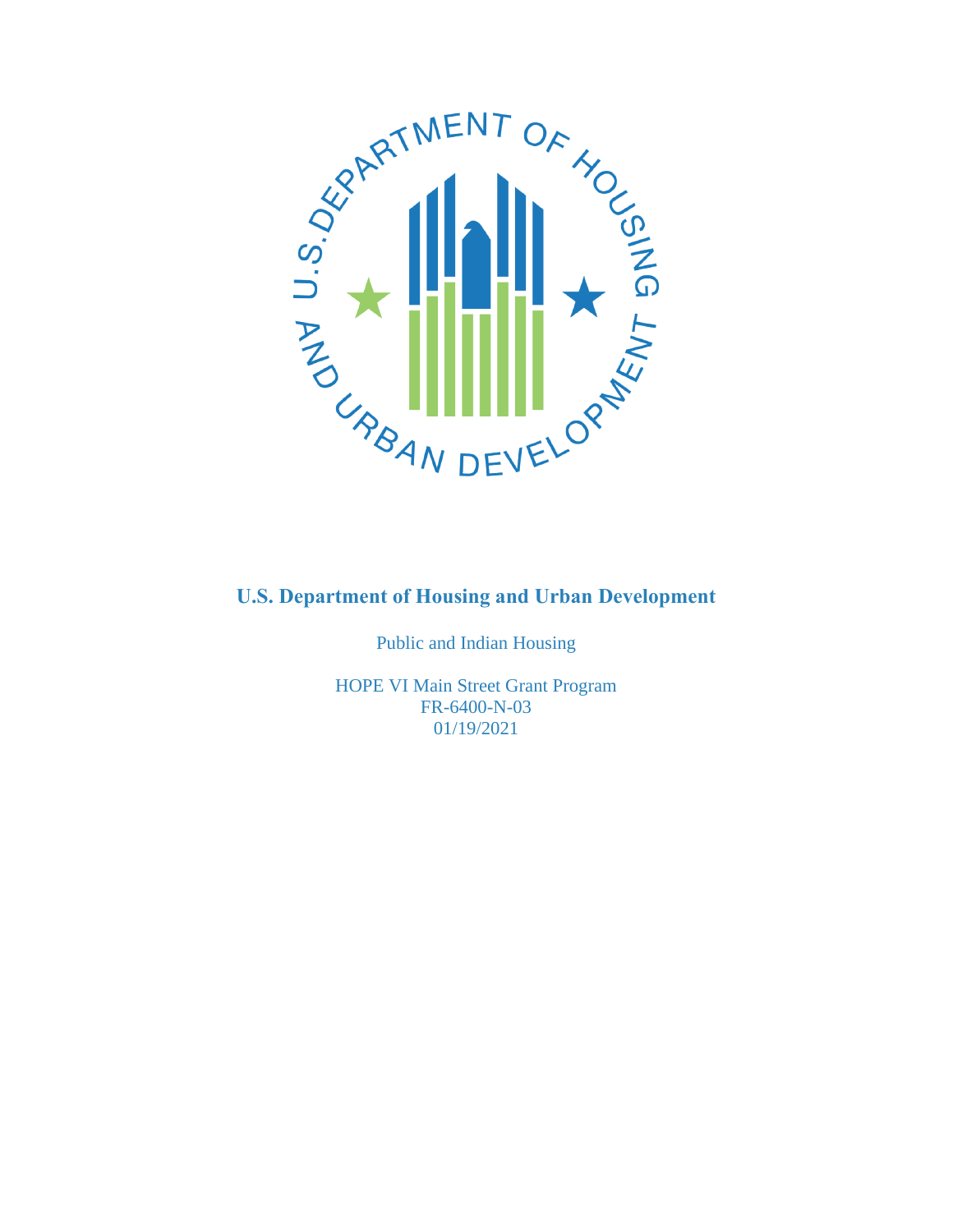# **Table of Contents**

| C. System for Award Management (SAM) and Dun and Bradstreet Universal Numbering | .29 |
|---------------------------------------------------------------------------------|-----|
|                                                                                 |     |
|                                                                                 |     |
|                                                                                 |     |
|                                                                                 |     |
|                                                                                 |     |
|                                                                                 |     |
|                                                                                 |     |
|                                                                                 |     |
|                                                                                 |     |
|                                                                                 |     |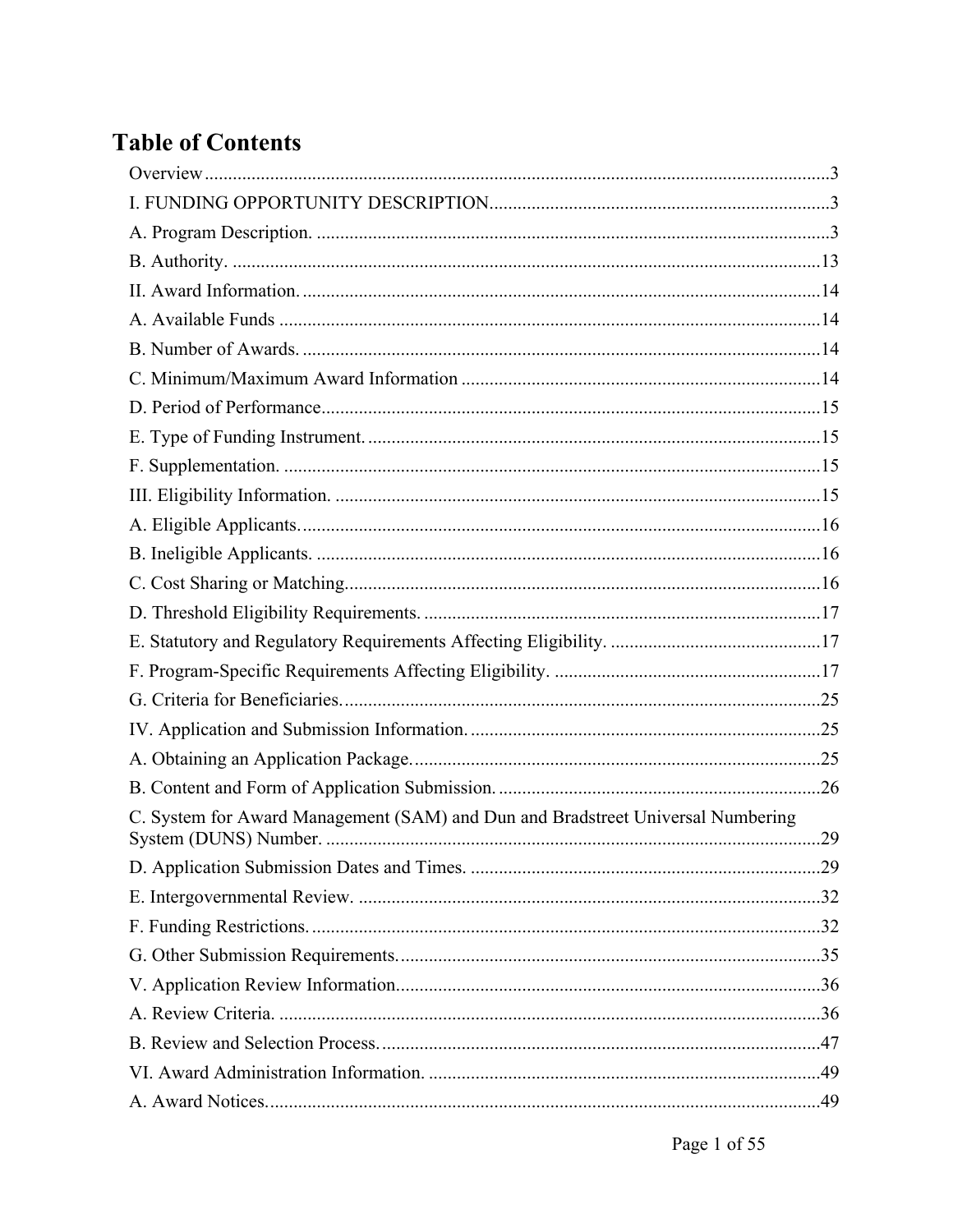| B. Administrative, National and Department Policy Requirements for HUD recipients 50 |  |
|--------------------------------------------------------------------------------------|--|
|                                                                                      |  |
|                                                                                      |  |
|                                                                                      |  |
|                                                                                      |  |
|                                                                                      |  |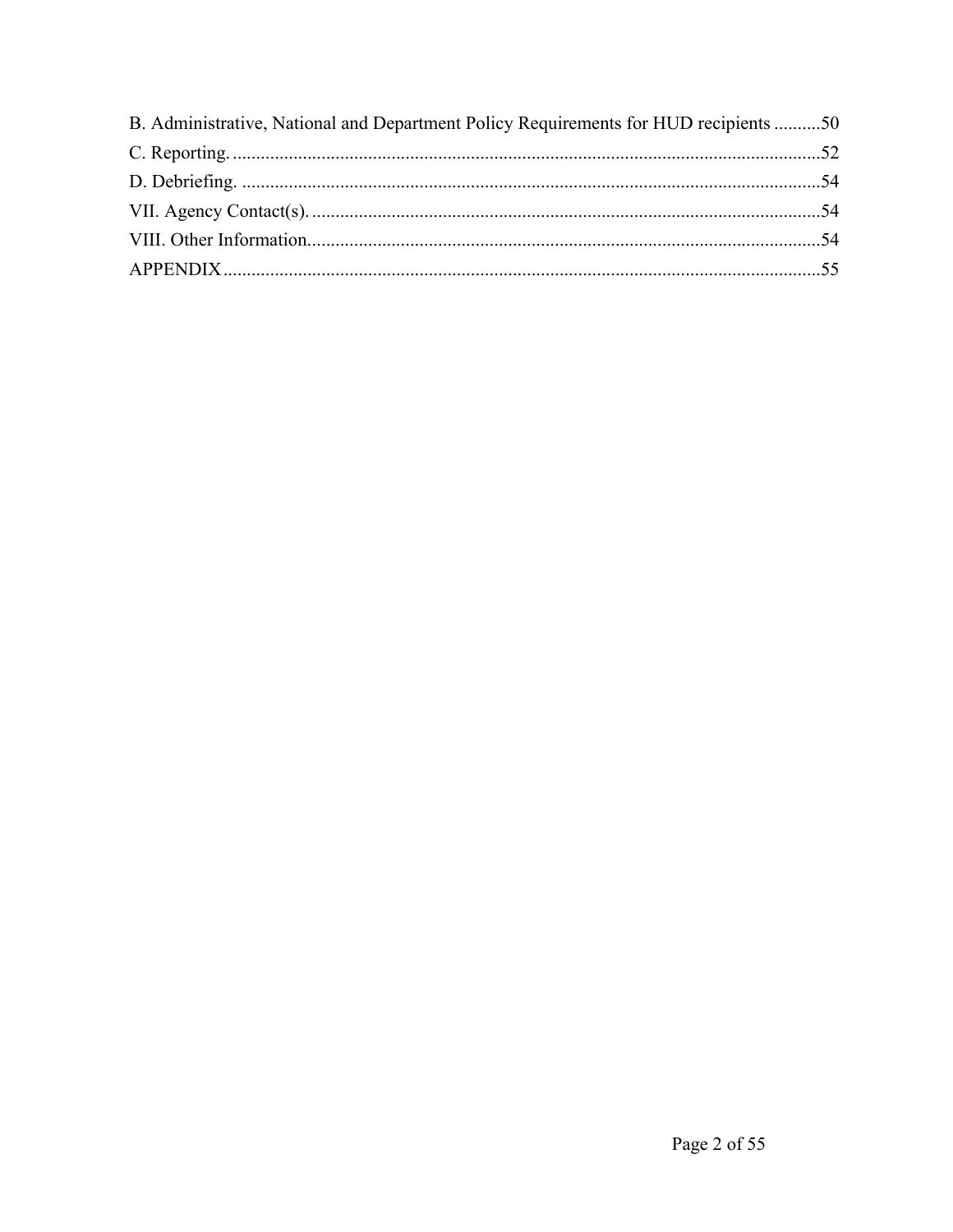**Program Office:** Public and Indian Housing **Funding Opportunity Title:** HOPE VI Main Street Grant Program **Funding Opportunity Number:** FR-6400-N-03 **Primary CFDA Number:** 14.878 **Due Date for Applications:** 01/19/2021

#### <span id="page-3-0"></span>**Overview**

The U.S. Department of Housing and Urban Development (HUD) issues this Notice of Funding Availability (NOFA) to invite applications from eligible applicants for the program and purpose described within this NOFA. Prospective applicants should carefully read all instructions in all sections to avoid sending an incomplete or ineligible application. HUD funding is highly competitive. Failure to respond accurately to any submission requirement could result in an incomplete or noncompetitive proposal.

During the selection process HUD is prohibited from disclosing 1) information regarding any applicant's relative standing, 2) the amount of assistance requested by an applicant, and 3) any information contained in the application. Prior to the application deadline, HUD may not disclose the identity of any applicant or the number of applicants that have applied for assistance.

For Further Information Regarding this NOFA: Please direct questions regarding the specific requirements of this Notice of Funding Availability (NOFA) to the office contact identified in Section VII.

# **OMB Approval Number(s):** 2577-0208

## <span id="page-3-1"></span>**I. FUNDING OPPORTUNITY DESCRIPTION.**

#### <span id="page-3-2"></span>**A. Program Description.**

#### **1. Purpose**

a. The HOPE VI Main Street Program provides grants to small communities to assist in the renovation of an historic or traditional central business district or "Main Street" area by replacing unused, obsolete, commercial space in buildings with affordable housing units. The obsolete building space property may be publicly or privately owned. Note, however, that the local government whose jurisdiction includes the Main Street area is the only entity that is eligible to receive an award. Applications submitted by other entities, e.g., the private property owner, are not eligible for award.

- b. The objectives of the program are to:
	- i. Redevelop central business districts (Main Street areas);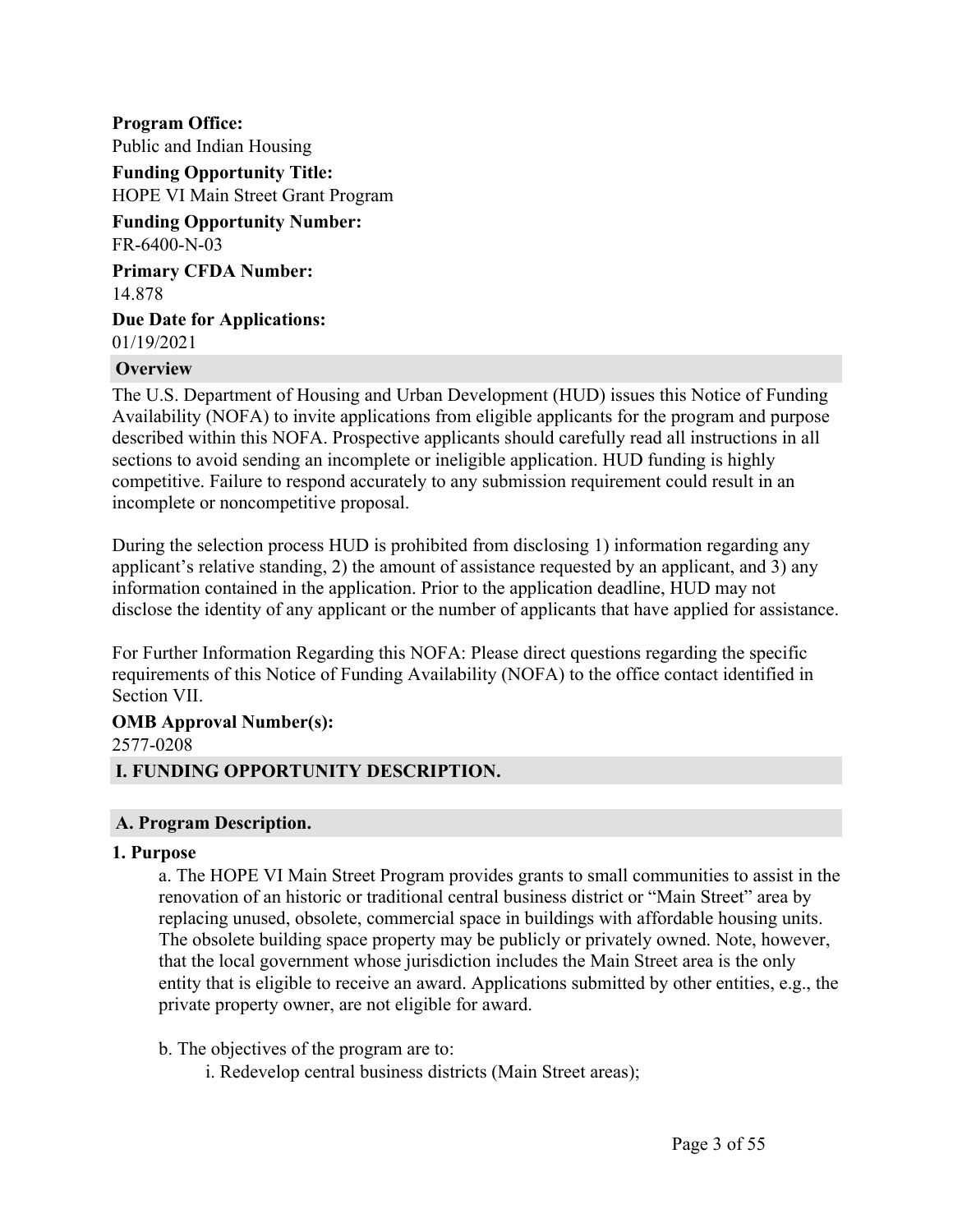ii. Preserve historic or traditional Main Street area properties by replacing unused commercial space in buildings with affordable housing units;

- iii. Enhance economic development efforts in Main Street areas; and
- iv. Provide affordable housing in Main Street areas.

## **2. Changes from Previous NOFA.**

a. Thresholds: Clarified that all applicants must be eligible applicants.

b. Funding Restrictions: Eligible Grant Activities. Community and Supportive Services, subject to a cap of fifteen percent (15%) of the requested grant amount.

c. Rating Factor for Site Control, Zoning Approval and Relocation Readiness: Seven points will be awarded for Site Control and Zoning Approval. One point for Relocation Readiness will be separately awarded.

## **3. Definitions.**

## a. Standard Definitions

**Affirmatively Furthering Fair Housing (AFFH).** The obligation to affirmatively further the purposes and policies of the Fair Housing Act.

**Assistance Listings (formerly CFDA)** is a directory of the various Federal listings, projects, services and activities offering financial and non-financial assistance and benefits to the American public. An Assistance Listing (CFDA) Number is the unique number assigned to each program, project, service or activity listed in the Catalog of Federal Domestic Assistance (CFDA).

**Authorized Organization Representative (AOR)** is the person authorized to submit applications on behalf of the organization via Grants.gov. The AOR is authorized by the E-Biz point of contact in the System for Award Management. The AOR is listed in item 21 on the SF-424.

**Award**, as used in this NOFA means a federal grant OR cooperative agreement as specified in Section II.E (Type of Funding Instrument).

**Consolidated Plan** is a document developed by states and local jurisdictions. This plan is completed by engaging in a participatory process to assess their affordable housing and community development needs and market conditions, and to make data-driven, place-based investment decisions with funding from formula grant programs. (See 24 CFR part 91 for more information about the Consolidated Plan and related Action Plan).

**Contract** means a legal instrument by which a non-Federal entity purchases property or services needed to carry out the project or program under a Federal award. The term as used in this NOFA does not include a legal instrument, even if the non-Federal entity considers it a contract, when the substance of the transaction meets the definition of a Federal award or subaward (See 2 CFR 200.22.)

**Contractor** means an entity receiving a contract.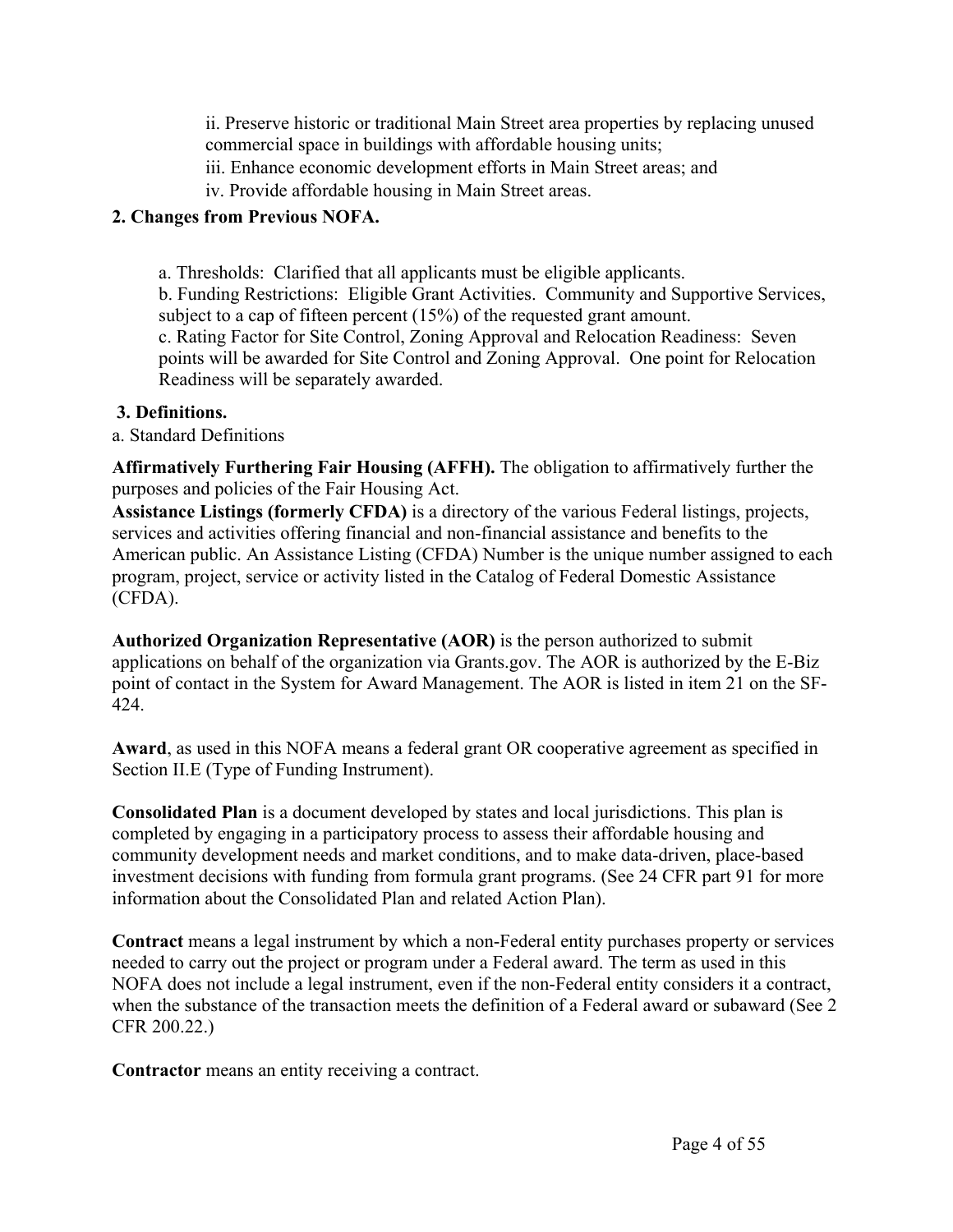**Deficiency** is information missing or omitted within a submitted application. Examples of deficiencies include missing documents, information on a form, or some other type of unsatisfied information requirement (e.g., an unsigned form, unchecked box.). Depending on specific criteria, deficiencies may be either curable or non-curable.

Curable Deficiency – Applicants may correct a curable deficiency with timely action.

To be curable the deficiency must:

- Not be a threshold requirement, except for documentation of applicant eligibility;
- not influence how an applicant is ranked or scored versus other applicants; and
- be remedied within the time frame specified in the notice of deficiency.
- Non-Curable Deficiency An applicant cannot correct a non-curable deficiency after the submission deadline.

*Non-curable deficiencies* are deficiencies that, if corrected, would change an applicant's score or rank versus other applicants. Non-curable deficiencies may result in an application being marked ineligible, or otherwise adversely affect an application's score and final determination.

**DUNS Number** is the nine-digit identification number assigned to a business or organization by Dun & Bradstreet and provides a means of identifying business entities on a location-specific basis. Requests for a DUNS number can be made by visiting the Online DUNS Request Portal.

**Eligibility requirements** are mandatory requirements for an application to be eligible for funding.

**Grants.gov** is the website serving as the Federal government's central portal for searching and applying for federal financial assistance throughout the Federal government. Registration on Grants.gov is required for submission of applications to prospective agencies unless otherwise specified in this NOFA.

**Non-Federal Entity** is a state, local government, Indian tribe, institution of higher education (IHE), or non-profit organization carrying out a Federal award as a recipient or sub recipient. If eligible applicants under the NOFA include for profit entities, this definition of non-federal entity includes for profit entities.

**Opportunity Zone (OZs)** are defined in 26 U.S.C. 1400Z-1. In general, OZs are census tracts located in low-income communities where new investments, under certain conditions, may be eligible for preferential tax treatment.

**Point of Contact (POC)** is the person who may be contacted with questions about the application submitted by the AOR. The POC is listed in item 8F on the SF-424.

**Promise Zones (PZs)** are high poverty communities where the federal government partners with local leaders to increase economic activity, improve educational opportunities, leverage private investment, reduce violent crime, enhance public health and address other priorities identified by the community.

**Recipient** means a non-Federal entity receiving an award directly from HUD to carry out an activity under a HUD program.

**Subaward** means an award provided by a pass-through entity to a subrecipient for the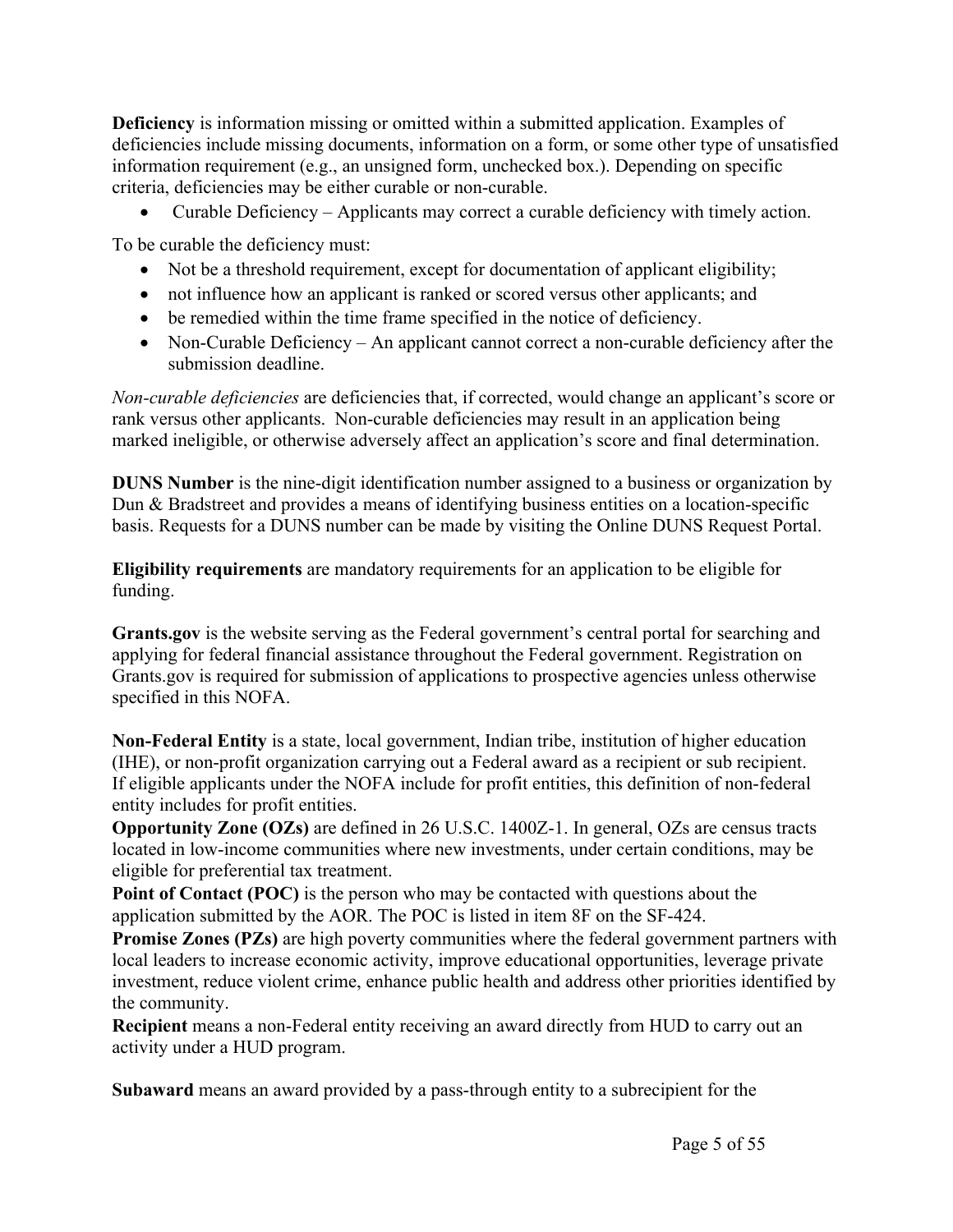subrecipient to carry out part of a Federal award received by the recipient. It does not include payments to a contractor or payments to an individual beneficiary of a Federal program. A subaward may be provided through any form of legal agreement, including an agreement that the pass-through entity considers a contract. The legal agreement must contain the subrecipient's assurance of compliance with program requirements, including but not limited to nondiscrimination and equal opportunity requirements.

**Subrecipient** is a non-Federal entity receiving a subaward from a pass-through entity to carry out part of a HUD program; but does not include an individual beneficiary of such program. A subrecipient may also receive other Federal awards directly from a Federal awarding agency (including HUD).

**System for Award Management (SAM),** is a U.S. Government system that consolidated the capabilities of Central Contractor Registry (CCR), Excluded Parties List System (EPLS) and the Online Representations and Certifications Application (ORCA). Registration with SAM is required for submission of applications via Grants.gov. You can access the website at https://www.sam.gov/SAM/. There is no cost to use SAM.

**Threshold Requirements** are an eligibility requirement that must be met for an application to be reviewed. Threshold requirements are not curable, except for documentation of applicant eligibility and are listed in Section III.D Threshold Eligibility Requirements. Similarly, there are eligibility requirements under Section III.E, Statutory and Regulatory Requirements Affecting Eligibility.

**Unique Entity Identifier** is a number used to identify a specific commercial, nonprofit, or government entity. SAM states that currently Dun & Bradstreet (D&B) is the designated entity to establish and maintain the DUNS Number as the unique entity identifier required for registration in SAM and further used throughout federal procurement, financial assistance, and financial management systems. Beginning December 2020, the DUNS number will no longer be the official identifier for entities doing business with the government.

#### **4. Program Definitions**

For purposes of the HOPE VI Main Street program, the following definitions of key terms apply. As needed, other definitions relevant to specific thresholds and rating factors will be provided in those sections of the NOFA.

**a. Affordable Housing.** Affordable Housing means rental or homeownership dwelling units funded under this NOFA that must be rented or sold to low-income families, with a subset of units made available to very low-income families. Low-income families are defined as families whose adjusted gross income is at or below 80% of the Area Median Income, as published by HUD. Income includes any income from all members of the resident family. Very low-income families are defined as families whose adjusted gross income is at or below 50% of the Area Median Income. The rental or sale of each unit must comply with the Main Street Use Restrictions. See "Initial Occupancy Period Requirements (Use Restrictions) Affecting Eligibility" at Section III.F.6 of this NOFA.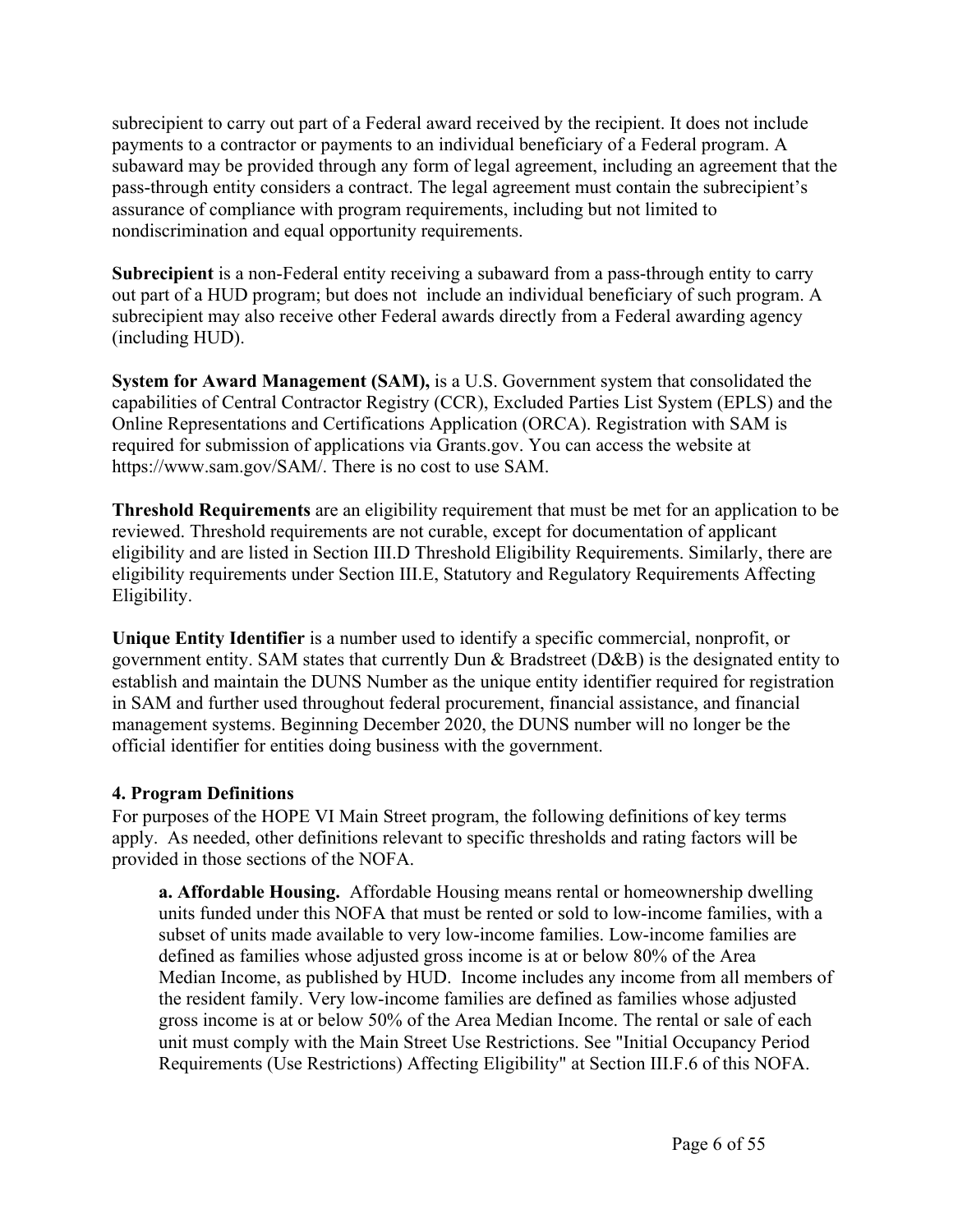**b. Applicant Team.** Applicant Team means the group of entities that will develop the Main Street affordable housing project (Project). The team includes the unit of local government that submits the application and where applicable, the Developer, property manager, architects, construction contractors, attorneys, investment partners that are part of an owner entity and other parties that may be involved in the development and management of the Project. To be considered as part of an Applicant Team, the entity must be included in the application to this NOFA.

**c. Community and Supportive Services (CSS).** HUD encourages the provision of CSS to residents of HUD-assisted housing. The purpose of these services is to help low-income families improve the quality of their lives and move toward self-sufficiency. CSS may include, but are not limited to

i. Educational life skills, job readiness and retention, employment training, and other activities as described on HUD's HOPE VI website at [https://www.hud.gov/program\\_offices/public\\_indian\\_housing/programs/ph/hope6/](https://www.hud.gov/program_offices/public_indian_housing/programs/ph/hope6/css) [css.](https://www.hud.gov/program_offices/public_indian_housing/programs/ph/hope6/css)

ii. Per Section III.E.8. of this NOFA, homeownership counseling is required if the Main Street units are Homeownership Units. These services must be scheduled to begin promptly after grant award so that to the maximum extent possible, qualified residents will be ready to purchase new homeownership units when they are completed; and,

iii. Coordination with fair housing groups to educate the Project's target population on their fair housing rights.

#### **d. Developer.**

i. Completion of a Main Street grant may include development of documents to obtain financing, complete an environmental review, create architectural plans for the Project, hire a construction contractor, monitor the construction contractor, complete bookkeeping for grant income and expenses, submit all expense receipts to HUD in order to draw down grant funds, furnish Community and Supportive Services, and perform dozens of other activities. Normally, a Main Street applicant will not have the in-house capacity to complete all of these tasks. For this reason, it is likely that the applicant/grantee has procured, or will procure after grant award, a Developer or other development manager to complete them.

ii. Procurement of such entities for Federal grants must be performed in accordance with the Code of Federal Regulations (CFR) at 2 CFR part 200, "Uniform Administrative Requirements, Cost Principles, and Audit Requirements for Federal Awards." Procurement requirements can be found at 2 CFR 200.318 through 200.326. The CFR can be found online at <http://www.ecfr.gov> Once procured, subcontracting procurement by a Developer or other development manager is not subject to the procurement requirements in part 200. Requirements may be less complex and more expeditious than direct procurement of services by the local government grantee. This is another reason why a Main Street grantee may wish to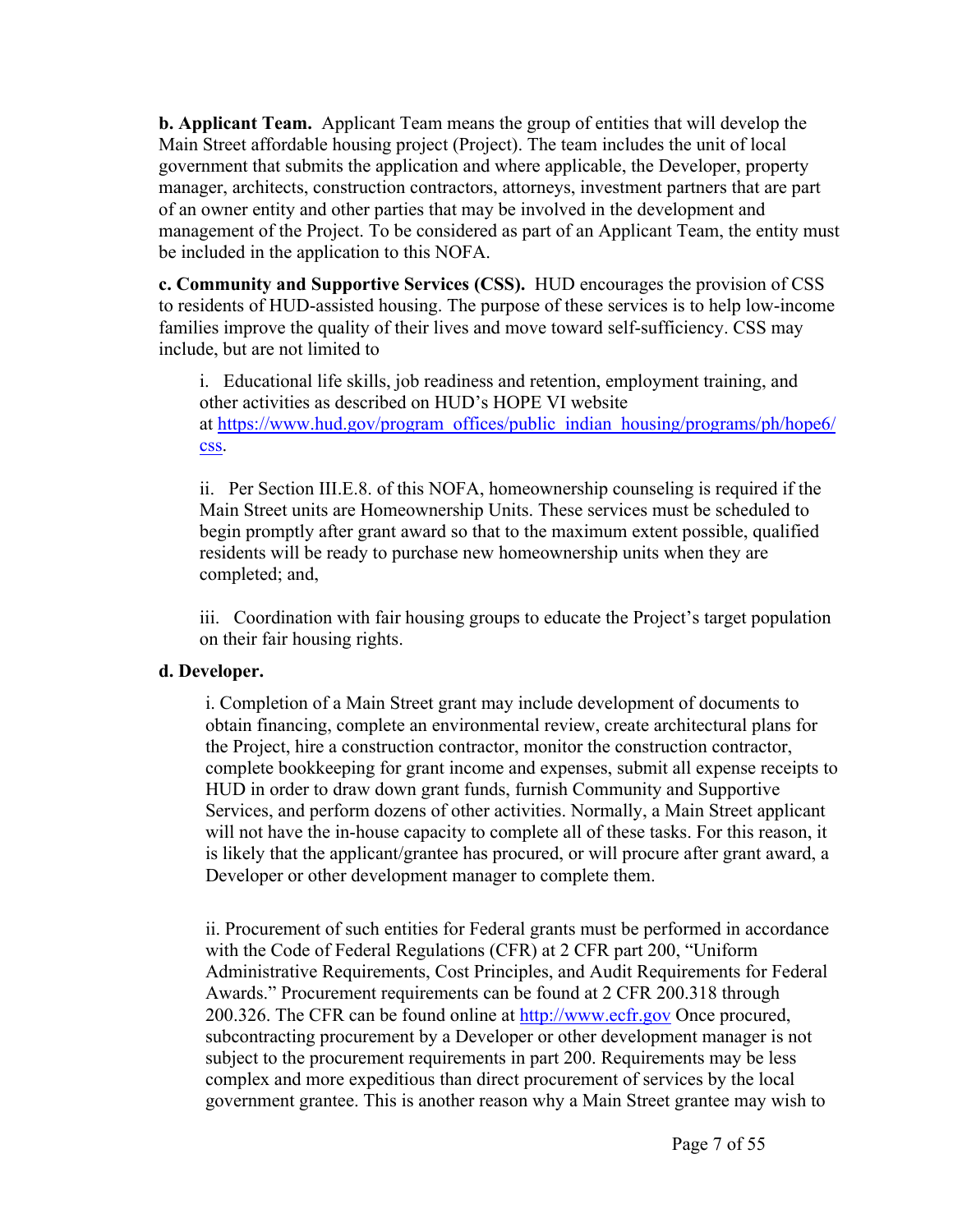procure a Developer or other development manager.

iii. When tax credits or other complex financing is required for the Project, the presence of a Developer will probably be required. The Developer is the legal entity that has been procured, usually through a Request for Proposals (RFP) or a Request for Quotes (RFQ). After procurement, the Developer and local government applicant or grantee will fully execute a Developer Agreement that describes the rights and responsibilities of both parties. The Developer's role consists of seeking financing for reconfiguration, rehabilitation and/or construction of housing units, the provision of Community Services (if included in the Project) and project management up to and including rental of the Affordable Housing units. Funds awarded through this NOFA must not be used to pay the developer fee. Funds other than those awarded through this NOFA may be used to pay the Developer's fee. If other federal funds are used, the federal statute or regulations governing such funds must permit their use for this purpose.

iv. For development with less complicated financing (e.g., no Tax Credit syndication or bond financing), the applicant may choose to procure the services of an "other development manager" services, e.g., project manager, private property owner (if the owner is going to retain ownership of the Project), managing architect, construction manager, and design/build construction contractors in place of a Developer. The agreement that the applicant made, or grantee will make, with any of these other development managers will determine their roles and whether the grantee will directly procure other entities or whether the development manager will procure subcontractors. Funds awarded through this NOFA may be used to reimburse fees for these services that are incurred following grant award. In this NOFA, such services are referred to as "other development manager" services.

**5. Development Proposal.** Prior to beginning construction or acquisition of Main Street Affordable Housing, the grantee must submit a final development proposal to HUD, which will allow HUD to assess the viability and financial feasibility of the proposed development. The development proposal must include the following information. Note that additional detail regarding the development proposal contents is included in the Grant Agreement, which will be distributed to all grantees upon award.

- a. Project description.
- b. Site information.
- c. Participating parties.
- d. Development project schedule.
- e. Project costs and financing.
- f. Operating pro-forma/Operating Fund methodology.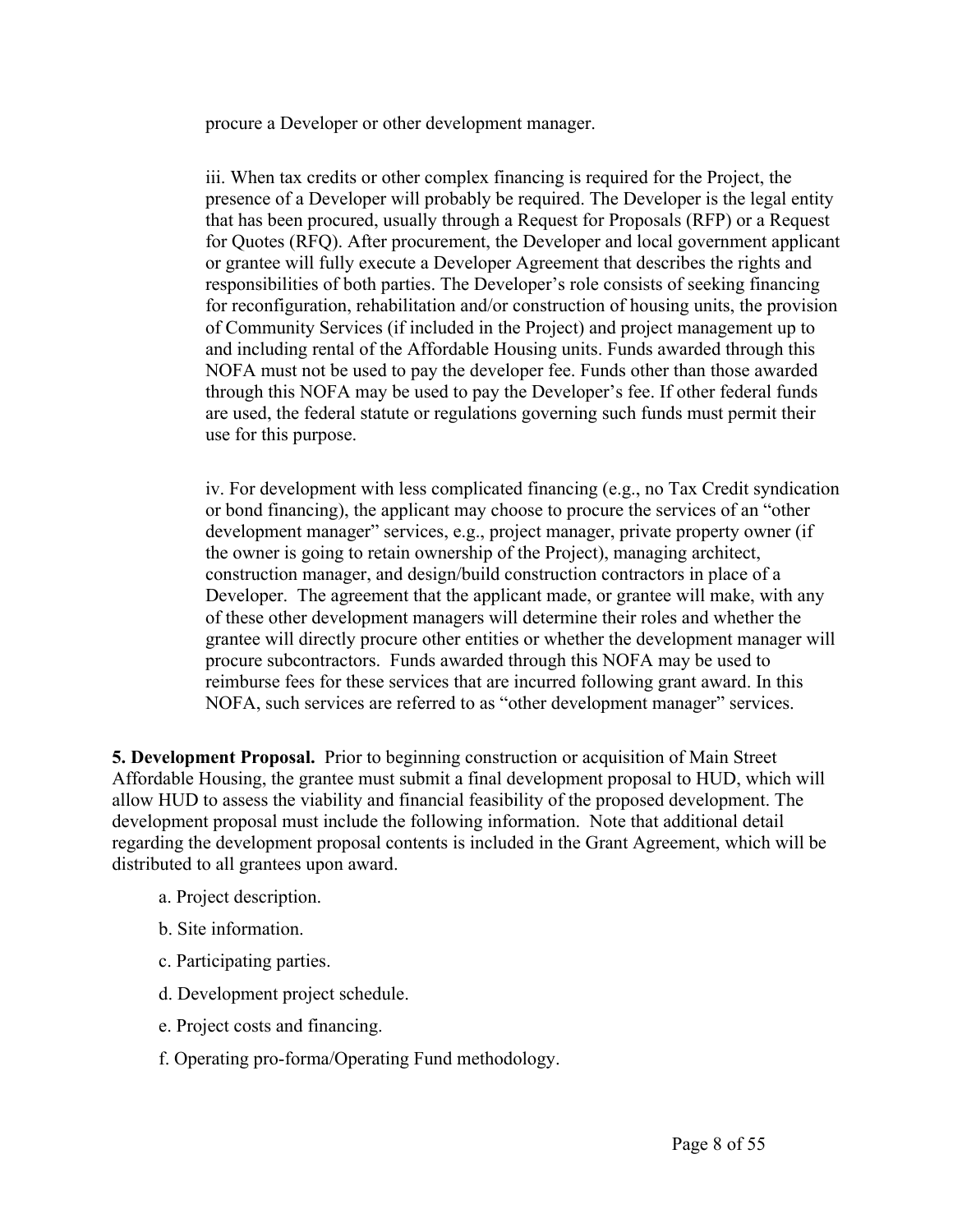g. Environmental requirements. HUD must approve the environmental review under 24 CFR Part 50 prior to approving the development proposal.

The Development proposal is intended to allow HUD to assess the viability and financial feasibility of the proposed Main Street Affordable Housing Project.

**6. "Firmly Committed" Commitment Letters.** Commitment Letters document resources designated for Match or Leverage purposes in your Main Street application. To be counted toward Match or Leverage, sources of funds must be **firmly** committed to either the Affordable Housing Project or the Main Street Area rejuvenation effort in general. Further discussion of Match and Leverage can be found in the definitions of Match and Leverage, below. To be counted as a firm commitment letter, the letter must meet the following requirements:

a. Be on the letterhead of the entity providing the funding commitment.

b. Contain the name, telephone number and email address of a contact for the entity that is providing the resource and that is familiar with the contribution toward the Main Street application.

c. Identify if the commitment is for Match or Leverage.

d. Identify if the commitment is a cash or in-kind contribution.

e. Contain the specific amount of the commitment. If an in-kind contribution, provide the market value in dollars of the commitment. If the match is a cash contribution, provide the dollar amount of the commitment.

f. The letter must be signed by a person authorized to make the commitment.

**7. Homeownership Unit.** Homeownership unit means a housing unit that a local government makes available under this NOFA for purchase by a low-income family to use as its principal residence.

**8. Initial Occupancy Period.** Initial Occupancy Period is the period of time that a rental unit is occupied by the initial low-income resident, or the period of time that a homeownership unit is owned by the initial third-party low-income purchaser. There is no set requirement for the length of this occupancy period. During this period, rental must be in accordance with Section  $III(F)(6)$ of this NOFA. In general, the initial occupant has the same rent responsibilities and rights as a public housing resident in a HOPE VI development which are found at 24 C.F.R. 960 and 24 C.F.R. 966.

**9. Jurisdiction.** Jurisdiction means the physical area under the supervision of the local government applicant.

**10. Leverage: Allowable and Non-Allowable.** Leverage means non-HOPE VI and non-Choice Neighborhoods Initiative funded donations of cash or in-kind services that are in excess of, and not included in, the five percent (5%) Match requirement of this NOFA. Leverage must be FIRMLY committed to the Project or the Main Street area redevelopment effort in general. In order to ensure that all of the applicant's sources are identified by the application reviewers, in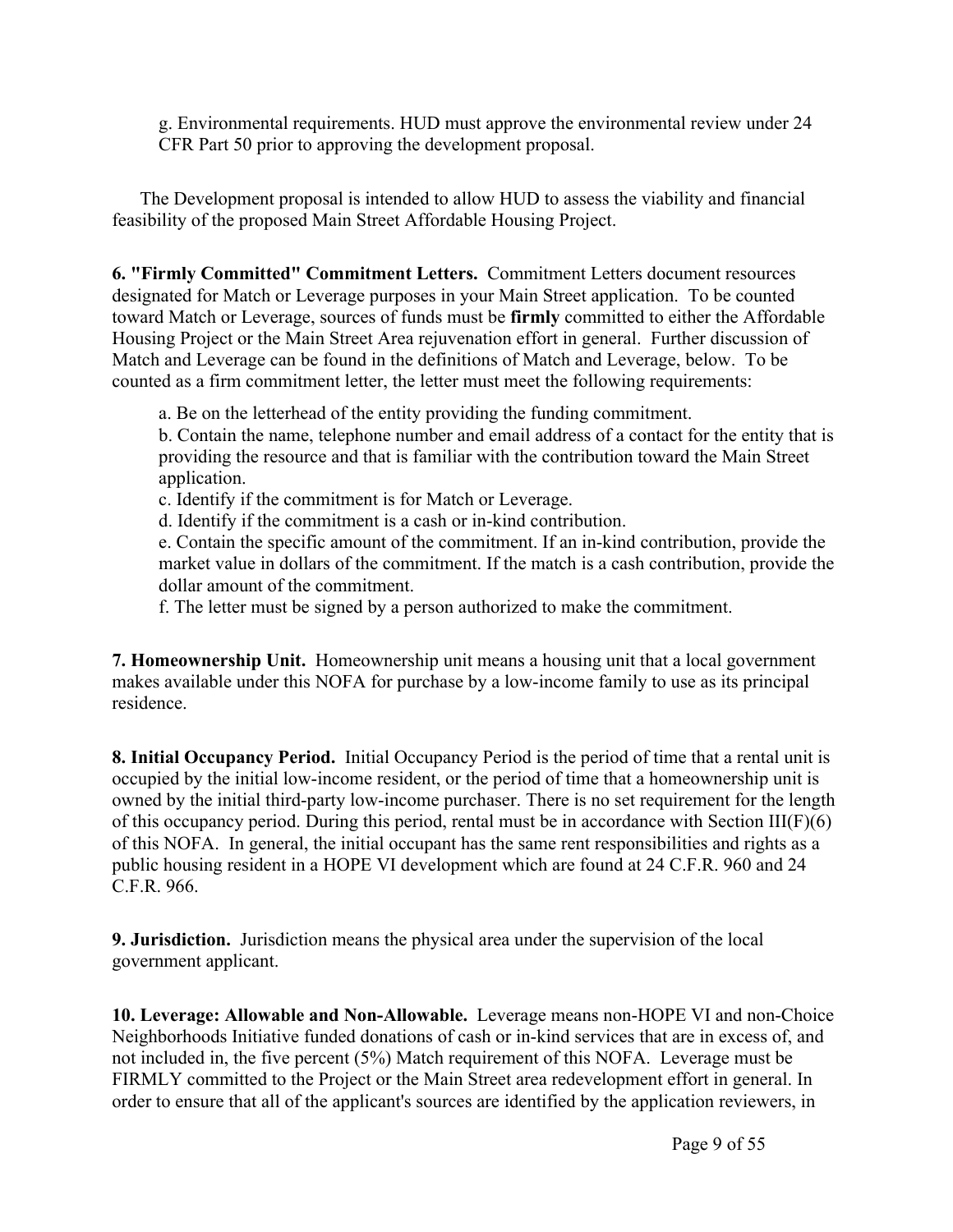addition to the Firm Commitment Letter requirements, a list of Leverage resources should be included in Form HUD-52861, HOPE VI Main Street Application Data Sheet, which should be an attachment to your application.

The following types of resources may be counted:

- a. Private mortgage-secured loans;
- b. Other debt;
- c. Housing trust funds;
- d. Homeownership sales proceeds;
- e. Proceeds from other projects;
- f. Proceeds from existing tax increment financing (TIF) districts;
- g. Tax Credit equity;

h. Non-HOPE VI and non-Choice Neighborhoods Federal, State or local public funds (applicant is responsible to confirm that use of funds as Leverage is allowed by the Federal or State program);

i. Private funds; and

j. In-kind services such as Homeownership Counseling (required if Homeownership units are developed), or other materials, and the value of the real property that will be rehabilitated, provided that the ownership of such property is non-profit or Government owned.

**11. Local Government or Unit of Local Government**. Local government means any city, town, township, village, county, parish, or other general-purpose political subdivision of a state, Guam, the Northern Mariana Islands, the Virgin Islands, American Samoa, the District of Columbia and other United States Territories. It does not include Native American governments or Public Housing Agencies.

**12. Low-Income Limits.** Housing Choice Voucher (Section 8) Low-Income limits prescribed by HUD are on the Internet at <https://www.huduser.gov/portal/datasets/il.html>[.](https://www.huduser.gov/portal/datasets/il.html#2017_data) Low-Income family means a family (resident) with an income equal to or less than 80 percent of HUD's Median Family Income for the local area, adjusted for family size, in accordance with section 3(b)(2) of the United States Housing Act of 1937, as amended (Section 8 eligibility). HUD may establish a level higher or lower than 80 percent because of the prevailing construction costs or unusually high or low family incomes in the area. "Local Area" is defined as the primary metropolitan statistical area/metropolitan statistical area (PMSA/MSA) or non-metropolitan county/parish as prescribed by HUD, in which the low-income family resides.

## **13. Main Street Affordable Housing Project (Project).**

The collection of affordable housing units that are developed in the Main Street Area using funds obtained through this NOFA and which meet the Program Requirements in Section III.A through III.E of the NOFA. The Main Street Affordable Housing Project cannot rehabilitate, replace,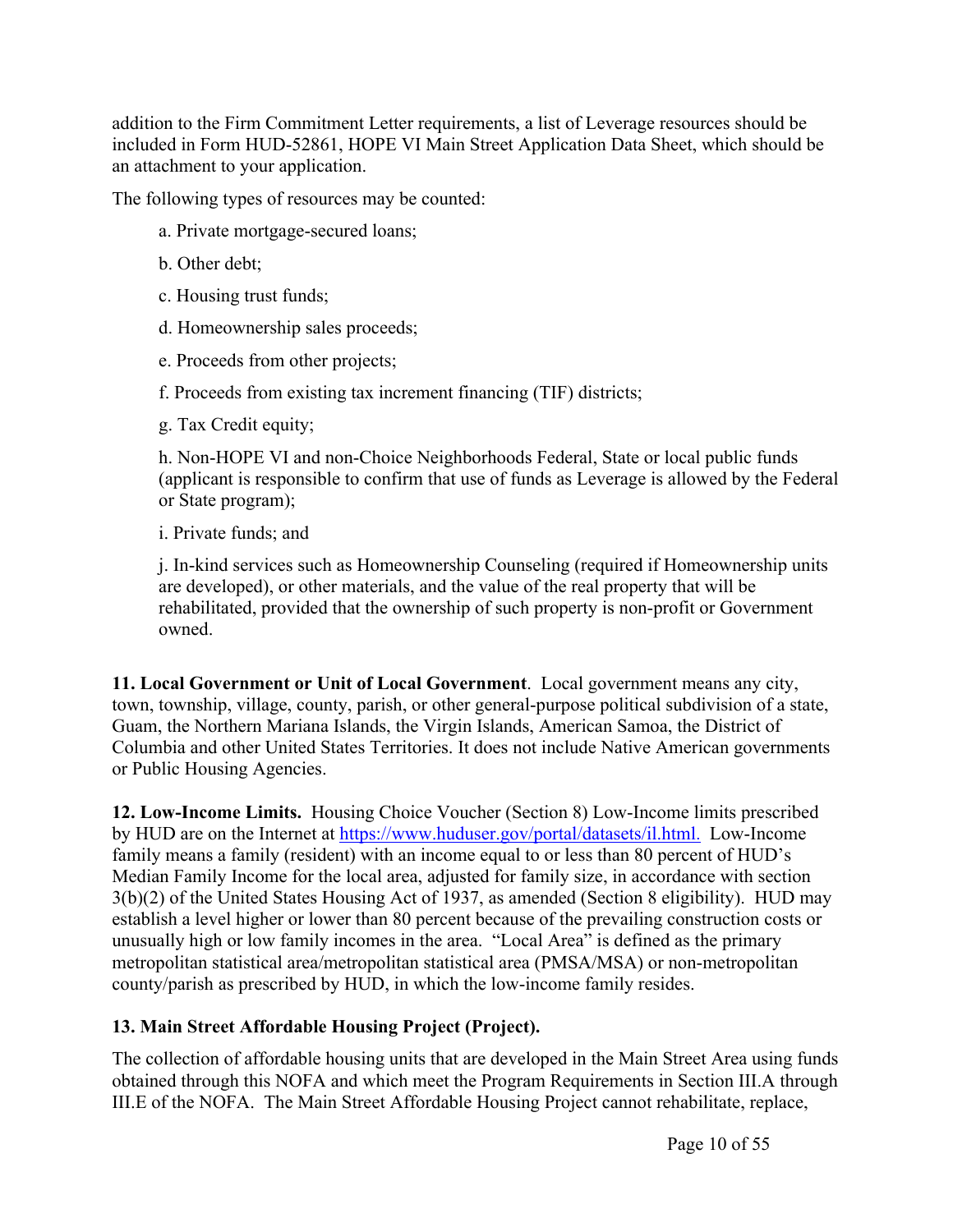demolish, or otherwise dispose of public housing units.

#### **14. Main Street Area.**

Main Street Area is a geographic area determined by the applicant, and designated on the map attachment to the application, that fulfills the Program Specific Requirements Affecting Eligibility Section III F.2. of this NOFA, and:

- a. Is within the jurisdiction of the Local Government applicant;
- b. Has specific boundaries that are determined by the applicant; and
- c. Is or was:

i. Traditionally the central business district and center for socio-economic interaction;

ii. Characterized by a cohesive core of historic and/or older commercial and mixeduse buildings often interspersed with civic, religious, and residential buildings which represent the community's architectural heritage; and

iii. The location of a downtown or "Main Street" existing rejuvenation effort that:

(1) Has as its purpose the revitalization or redevelopment of the historic or traditional commercial area;

(2) Involves investment or other participation by the applicant and private parties in the community in which the Project is located; and

(3) Involves the development of affordable housing that is in the Main Street area.

#### **15. Operating Pro Forma ("pro forma")**

The Five-Year Operating Pro Forma is a projection that shows the income and expenses for the first five operating years of a rental project. The purpose of the pro forma is to show that the project will be financially viable over the long-term. The pro forma includes year-by-year estimates of Project income and expenses, accounting for Use Restriction changes and economic adjustments. The pro forma must show the affordable rents for this five-year period, assuming a five-year period of initial occupancy. Form HUD- 52861, Main Street Data Sheet, includes a tab to enter income and expense assumptions and a separate tab that includes the pro forma. Applicants must enter information into both tabs.

#### **16. Owner Entity.**

The legal entity that holds the title to the real property that contains any affordable housing units developed through this NOFA.

#### **17. Site Control.**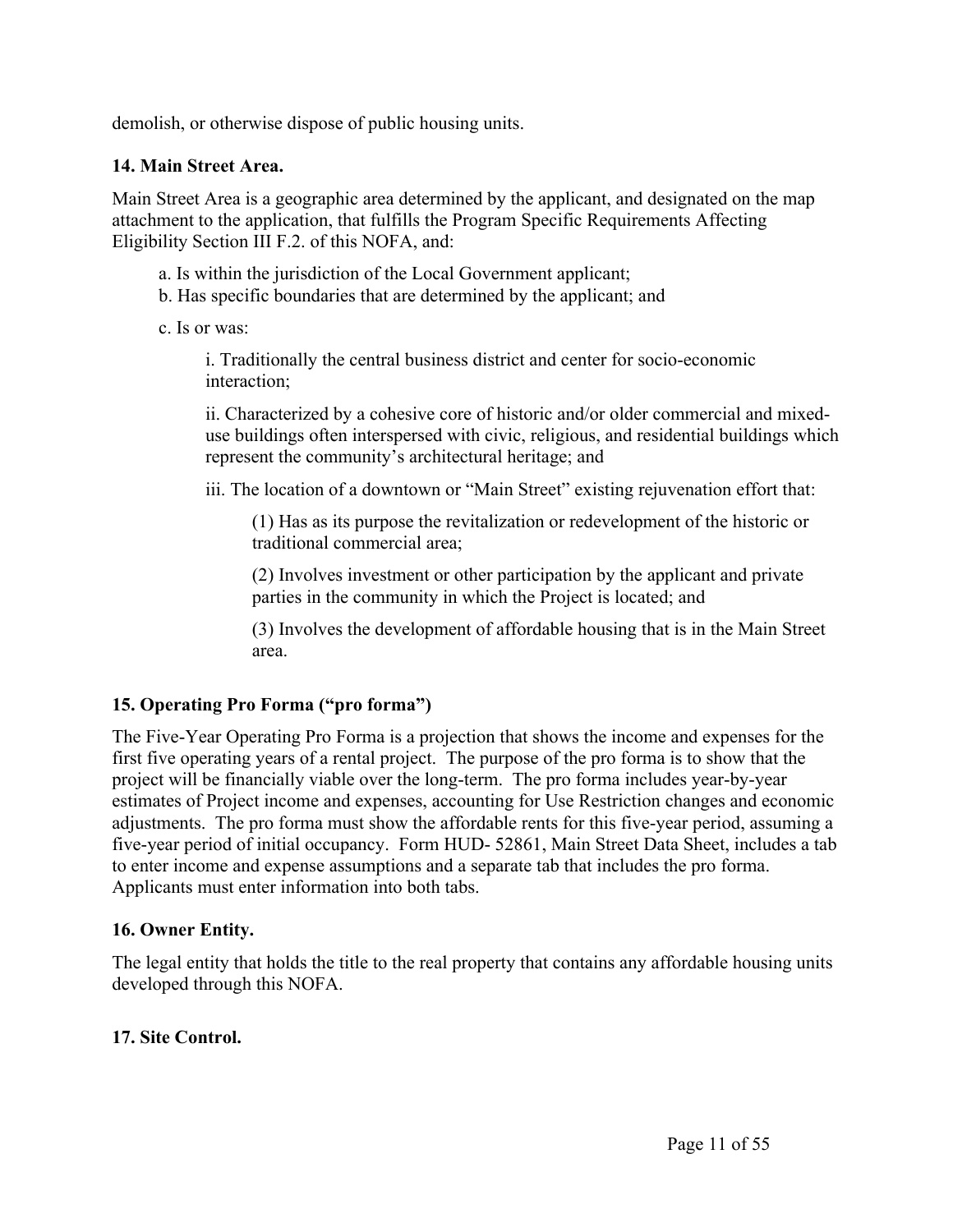Site Control means that the Local Government applicant, its Developer or other development partner has the legal authority to commit the owner of the property to the rehabilitation to be performed with grant funds from this NOFA. Examples of site control are:

a. The Local Government applicant owns the property outright;

b. The private owner entity of the property will be the Developer and has a signed agreement with the applicant providing site control;

c. The applicant or private owner entity has signed an agreement with a third-party Developer and the agreement gives the developer site control;

d. The applicant, Developer or other development partner has an option to purchase the property from a private owner entity that covers a time period sufficient to obtain grant funds for purchase and environmental review approval (at least 180 days after the estimated award date), and is contingent only upon receipt of a grant from this NOFA and satisfactory compliance with this NOFA's environmental review requirements;

e. A member of the applicant team's for-profit subsidiary, the private owner entity or the Developer with site control has formed a limited partnership for Tax Credit purposes.

## **18. Total Development Cost (TDC)**

Annually, HUD publishes a list of reasonable development costs for each size and type of public housing unit to be developed. Costs are included for Cities or Counties/Parishes where HUD performs public housing development.

TDCs are used for two purposes in this NOFA:

- a. As a cost control requirement (see Section IV of this NOFA), and
- b. As the basis for the initial determination of the grant amount.

The following documents and workbooks are available at [http://www.hud.gov/mainstreet/:](http://www.hud.gov/mainstreet/)

i. HUD's official table of FY2020 TDC amounts. The maximum amount of funding requested must be based upon HUD's published Total Development Cost (TDC) for the unit mix to be developed, up to the maximum amount of an award stated in this NOFA; and

ii. TDC Calculator Form HUD-52861: HOPE VI Main Street Application Data Sheet.

HUD has developed TDCs for metropolitan areas and large cities, but not for small, nonmetropolitan cities and towns. If the applicant's location is not listed, the applicant is advised to contact their local HUD Public Housing Field Office to determine their TDC State and City.

## **19. Use Restrictions.**

Housing units developed with funds from this NOFA have rental amount, eviction and other restrictions for the initial resident of each of those units. See "Initial Occupancy Period Requirements" under "Program Specific Requirements Affecting Eligibility" at Section III.F. of this NOFA. After an initial resident moves out of the Project, or sells a Homeownership unit, Use Restrictions are removed from that unit and it becomes market rate.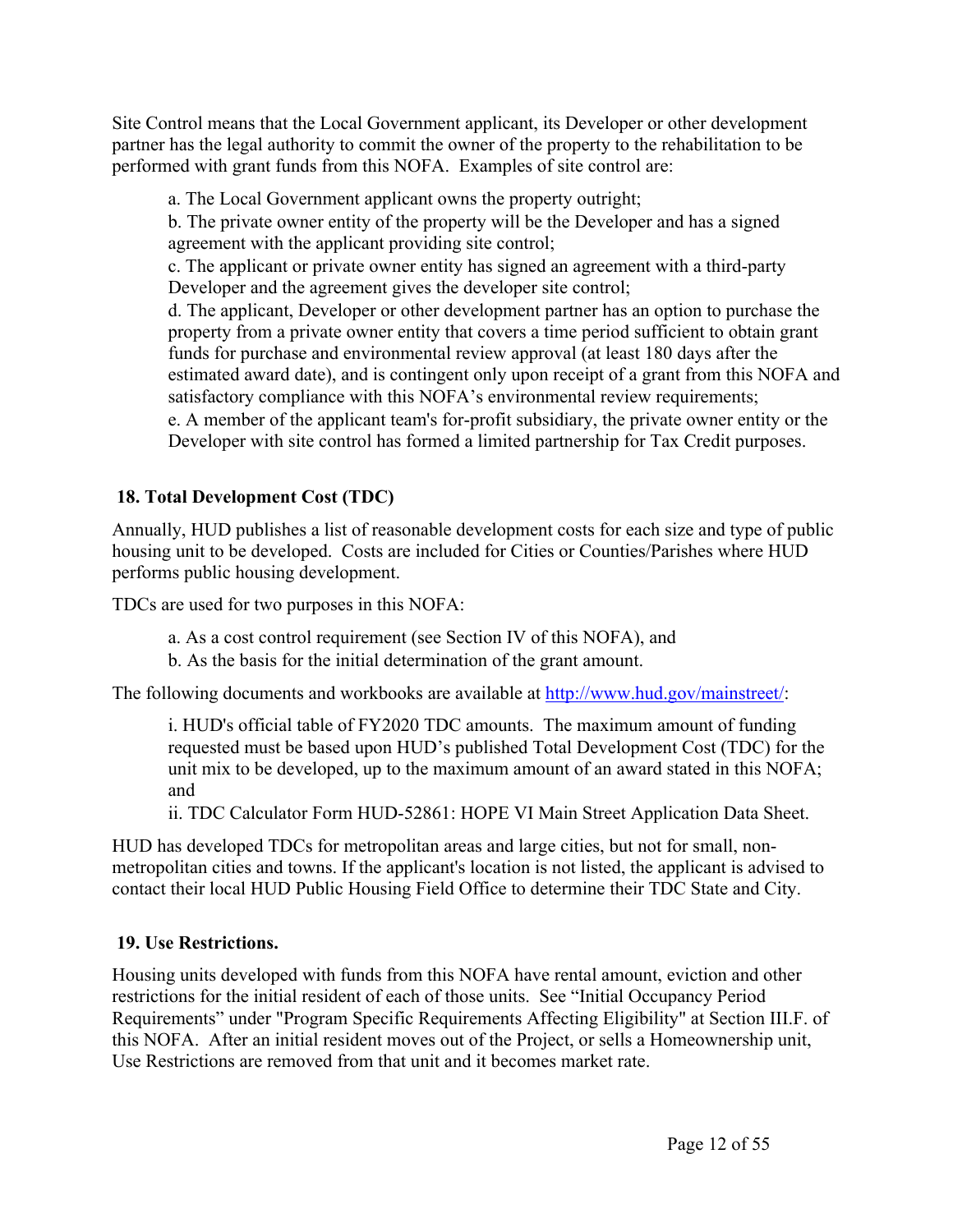#### **20. Very Low-Income Family.**

Very low-income family means a family or resident with an income not to exceed 50 percent of HUD's Median Family Income for the local area adjusted for family size, in accordance with Section 3(b)(2) of the United States Housing Act of 1937, as amended. HUD may establish a level higher or lower than fifty percent (50%) because of prevailing construction costs or unusually high or low family incomes in the area. HUD's prescribed Income Limits for very low-income families are published at [https://www.huduser.gov/portal/datasets/il](https://www.huduser.gov/portal/datasets/il.html) [.html](https://www.huduser.gov/portal/datasets/il.html).

## **Web Resources**

- [Affirmatively](https://www.hudexchange.info/programs/affh/) Furthering Fair Housing
- Code of [Conduct](https://www.hud.gov/program_offices/spm/gmomgmt/grantsinfo/conductgrants) list
- [CFDA](https://beta.sam.gov/)
- Dun & [Bradstreet](http://fedgov.dnb.com/webform)
- Equal Participation of Faith-Based [Organizations](https://www.ecfr.gov/cgi-bin/retrieveECFR?gp=1&SID=d67b2c9e097a45629d959d63e5e4f297&ty=HTML&h=L&mc=true&r=SECTION&n=se24.1.5_1109)
- Federal Awardee [Performance](https://www.fapiis.gov/fapiis/index.action) and Integrity Information System
- FFATA Subaward [Reporting](https://www.fsrs.gov/) System
- [Grants.gov](https://grants.gov/)
- [HBCUs](https://www.hud.gov/programdescription/hbcu)
- Healthy Homes [Strategic](https://www.hud.gov/sites/documents/DOC_13701.PDF) Plan
- Healthy Housing [Reference](https://www.cdc.gov/nceh/publications/books/housing/housing_ref_manual_2012.pdf) Manual
- HUD's [Strategic](https://www.hud.gov/program_offices/spm/strategicplan2014_2018) Plan
- HUD [Grants](https://www.hud.gov/program_offices/spm/gmomgmt/grantsinfo)
- Limited English [Proficiency](https://www.hud.gov/program_offices/fair_housing_equal_opp/limited_english_proficiency_0)
- NOFA [Webcasts](https://portal.hud.gov/hudportal/HUD?src=/press/multimedia)
- [Opportunity](https://www.cdfifund.gov/Pages/Opportunity-Zones.aspx) Zone
- [Procurement](https://www.ecfr.gov/cgi-bin/text-idx?SID=91f378a1992b84880fbe5823086278fc&mc=true&node=pt2.1.200&rgn=div5&se2.1.200_1322) of Recovered Materials
- [Promise](https://www.hud.gov/program_offices/field_policy_mgt/fieldpolicymgtpz) Zones
- Section 3 [Business](https://portalapps.hud.gov/Sec3BusReg/BRegistry/What) Registry
- State Point of [Contact](https://www.whitehouse.gov/wp-content/uploads/2017/11/SPOC-Feb.-2018.pdf) List
- System for Award [Management](https://www.sam.gov/SAM/) (SAM)
- Uniform Relocation Act Real Property Acquisition and Relocation [Requirements](https://www.hudexchange.info/programs/relocation/)
- USA [Spending](https://www.usaspending.gov/Pages/Default.aspx)

#### <span id="page-13-0"></span>**B. Authority.**

1. PROGRAM AUTHORITY:

a. The authority for the HOPE VI Main Street Program is Section 24 of the United States Housing Act of 1937 (42 U.S.C. 1437v), as amended by Section 535 of the Quality Housing and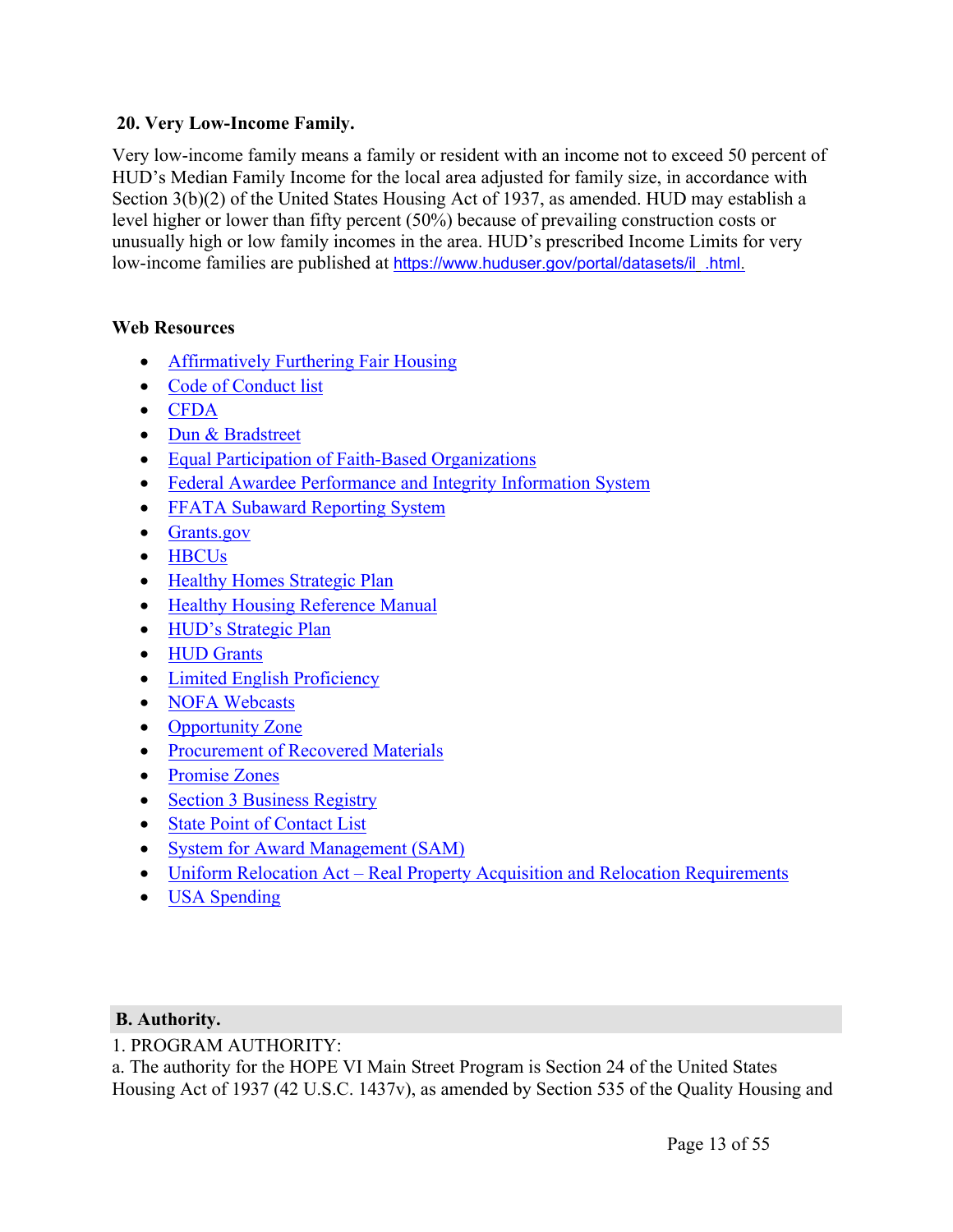Work Responsibility Act of 1998 (Pub.L.105-276, 112 Stat. 2461, approved October 21, 1998); and the HOPE VI Program Reauthorization and Small Community Main Street Rejuvenation and Housing Act of 2003 (Pub. L. 108-186, 117 Stat 2685, approved December 16, 2003).

## 2. FUNDING AUTHORITY:

a. Funding for the award under this NOFA is provided by the Further Consolidated Appropriations Act, 2020 (Public Law 116-94, enacted December 20, 2019).

# <span id="page-14-0"></span>**II. Award Information.**

#### <span id="page-14-1"></span>**A. Available Funds**

Funding of approximately **\$ 1,000,000** is available through this NOFA.

Additional funds may become available for award under this NOFA, because of HUD's efforts to recapture funds, use carryover funds, or because of the availability of additional appropriated funds. Use of these funds is subject to statutory constraints. All awards are subject to the funding restrictions contained in this NOFA.

HUD reserves the right to fund applicants from this NOFA using FY2021 funds to the extent that Congress provides future funding subject to Section 24 of the United States Housing Act of 193 7 (42 U.S.C. 1437v), as amended, and requires the set aside of a portion of these funds for the M ain Street program. Additional funds may become available for award under this NOFA as a res ult of HUD's efforts to recapture unused funds, use carryover funds, or because of the availability of additional appropriated funds. Use of these funds is subject to statutory constraints.

## <span id="page-14-2"></span>**B. Number of Awards.**

HUD expects to make approximately 2 awards from the funds available under this NOFA.

#### <span id="page-14-3"></span>**C. Minimum/Maximum Award Information**

1. There is no minimum amount.

2. Up to the maximum of \$500,000 per grant, the amount of the award will be based upon the Total Development Cost (TDC) of the number and size of affordable housing units that will be developed through the grant. See Total Development Cost under the Program Definitions section of this NOFA.

Estimated Total Funding: \$ 1,000,000 Minimum Award Amount: \$ 0 Per Project Period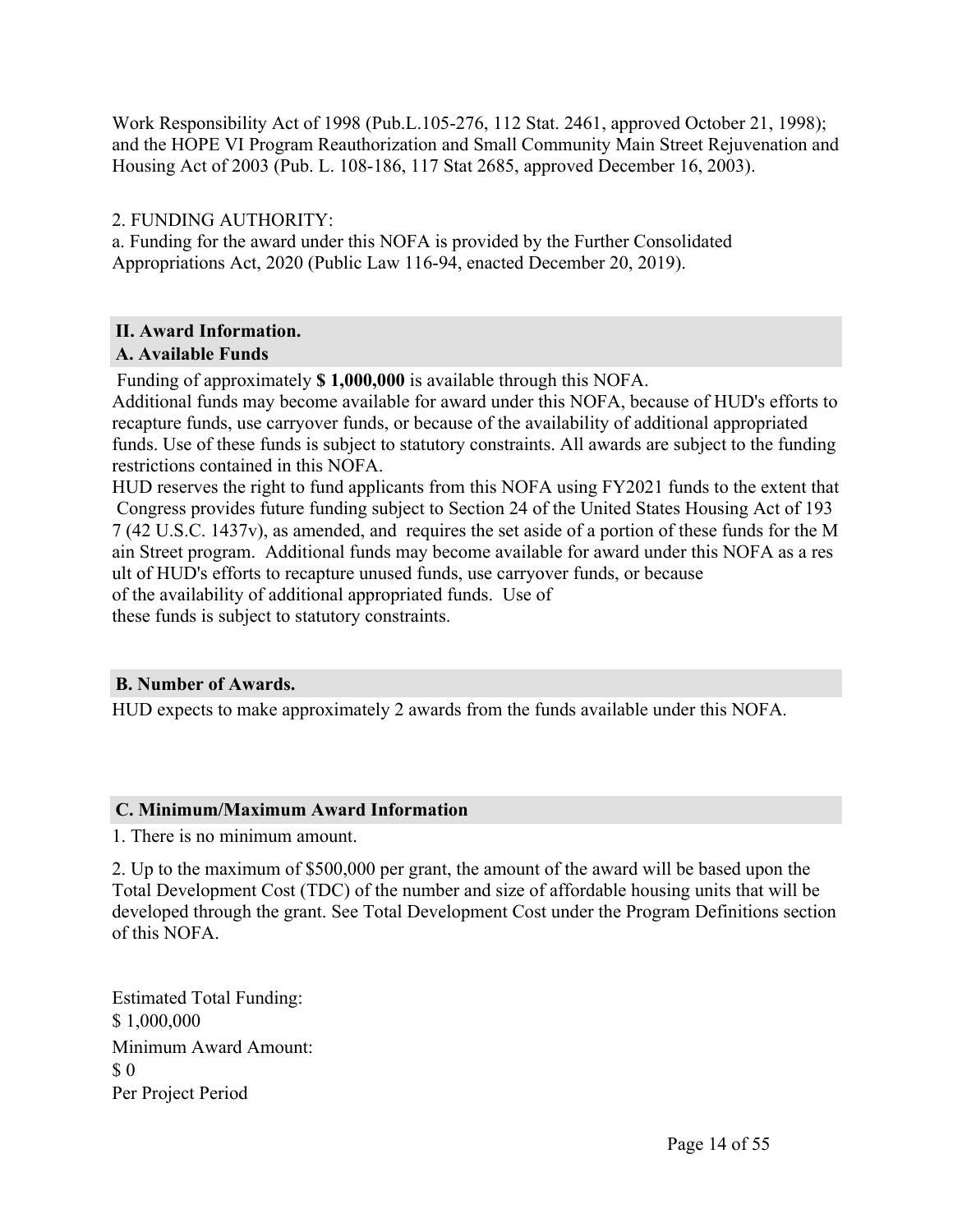Maximum Award Amount: \$ 500,000 Per Project Period

#### <span id="page-15-0"></span>**D. Period of Performance**

Estimated Project Start Date: 03/05/2021 Estimated Project End Date: 03/05/2025 Length of Project Periods: **Other** Length of Periods Explanation of Other:

The start date for the grant, i.e., the above project period, is the date that the Award Notice Letter is executed by HUD.

The end of the project period is 48 months after the date of the Award Notice Letter. Development funds are released upon HUD's approval of the Grantee's Development Proposal, which includes an updated grant budget and progress schedule.

Not to be confused with the above, in this NOFA the development of the affordable housing units is also referred to as a "Project." Project development starts upon HUD approval of the Development Proposal, as described in the Grant Agreement.

The Development Proposal must include the approval letter from the State Historic Preservation Officer (SHPO) and documentation of HUD approval of the Environmental Review.

Activities that limit the choice of the project site, e.g., site acquisition, are not allowed until after written notice from HUD that an Environmental Review has been completed.

#### <span id="page-15-1"></span>**E. Type of Funding Instrument.**

Funding Instrument Type: G (Grant)

#### <span id="page-15-2"></span>**F. Supplementation.**

For this NOFA, sub-section "F. Supplementation" is Applicable

1. Funds awarded under this NOFA cannot be combined with other Section 24 funds, i.e., used on a development that has already been funded with HOPE VI or Choice Neighborhoods Initiative grant funds to avoid double funding housing unit development.

2. If the applicant was funded in the past for the same project proposed in the application, HUD will not fund a second grant for that project. HUD will review its past files to determine if HUD funded the project proposed in this application through another Main Street grant.

#### <span id="page-15-3"></span>**III. Eligibility Information.**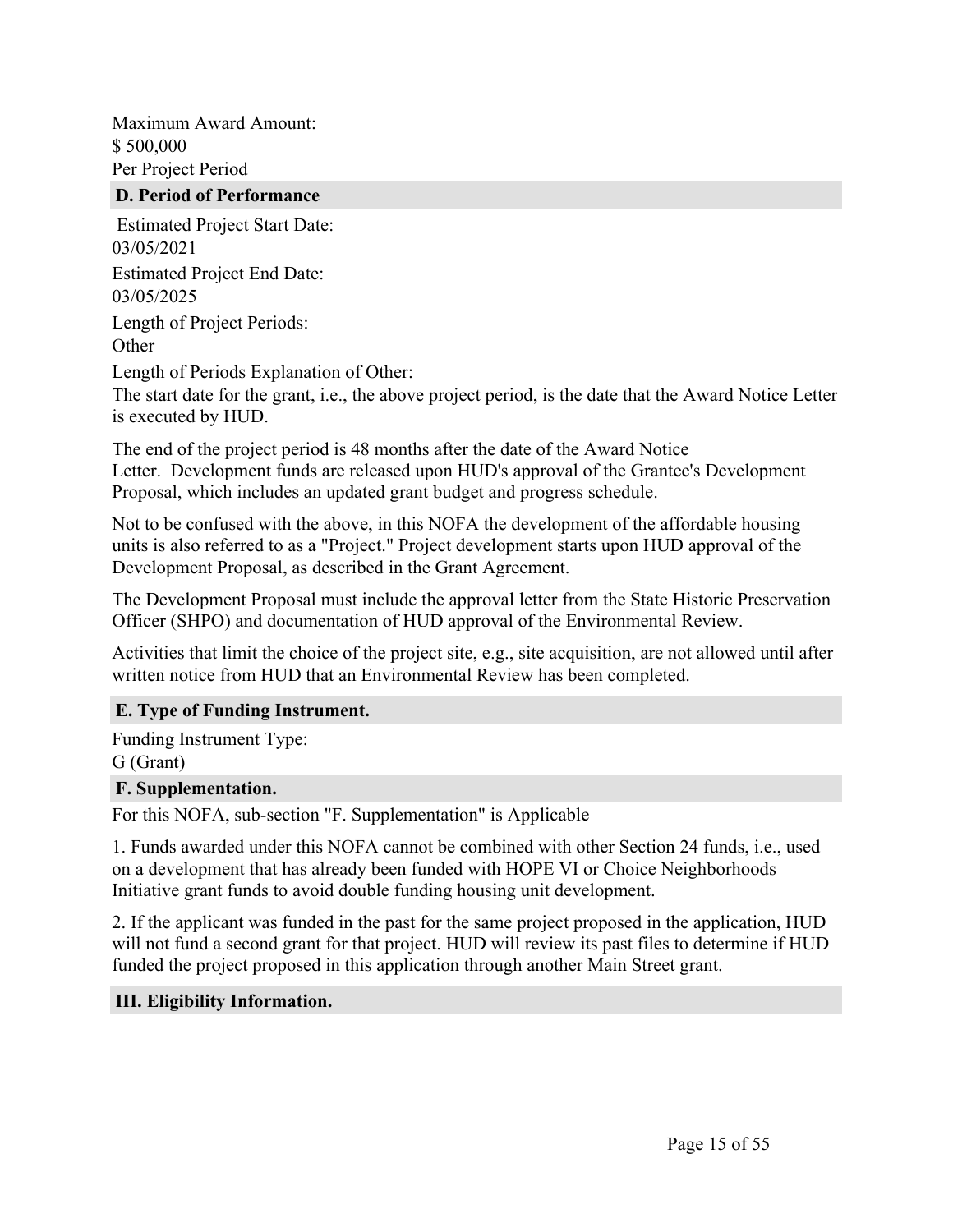#### <span id="page-16-0"></span>**A. Eligible Applicants.**

County governments City or township governments Special district governments

#### **Information on Eligible Applicants**

1. Eligible applicants under this NOFA are limited to Units of General Local Government, defined as any city, town, township, village, county, parish, or other general purpose political subdivision of a state or territory, such as Puerto Rico, Guam, the Northern Mariana Islands, the Virgin Islands, American Samoa, the District of Columbia, and the Trust Territories of the Pacific Islands. It does not include Native American governments, Tribally Designated Housing Entities or Public Housing Agencies.

2. The Local Government must:

a. Have a population of 50,000 or less; and

b. Not be served by a local or county/parish Public Housing Agency (PHA) that administers more than 100 physical public housing units within the local government's jurisdiction. Such units exclude Section 8 Housing Choice Voucher subsidized units.

3. Joint applications are not permitted. However, an applicant can enter into subaward agreements (or contracts) with not-for-profit organizations and State or local governments.

4. The applicant can also enter into contracts with for-profit entities, such as a private property owner or for-profit partnership created for tax credit purposes. The Local Government grantee and any sub-awardees are subject to 2 CFR part 200, Uniform Administrative Requirements, Cost Principles, and Audit Requirements for Federal Awards when procuring supplies or services.

5. The applicant can only apply for funding to support one project in one undivided Main Street Area. The Project may include several buildings.

6. The applicant must meet all thresholds in order to be considered for rating, ranking and funding. Thresholds are in Section III.D. of this NOFA.

#### <span id="page-16-1"></span>**B. Ineligible Applicants.**

For this NOFA, HUD does not award grants to individuals, private institutions of higher education, public housing authorities, for profit organizations, and small businesses.

#### <span id="page-16-2"></span>**C. Cost Sharing or Matching.**

This Program requires cost sharing or matching as described below.

- 1. A match of firmly committed cash or in-kind property or services of at least five percent (5%) of the requested grant amount is statutorily required to be considered for an award. Match must be used only to carry out eligible activities under this NOFA.
- 2. Match resources must be firmly committed to the Project in writing. Commitment Letters are required in your Main Street application to document resources designated for match purposes. To be counted toward match, the resources must be firmly committed to the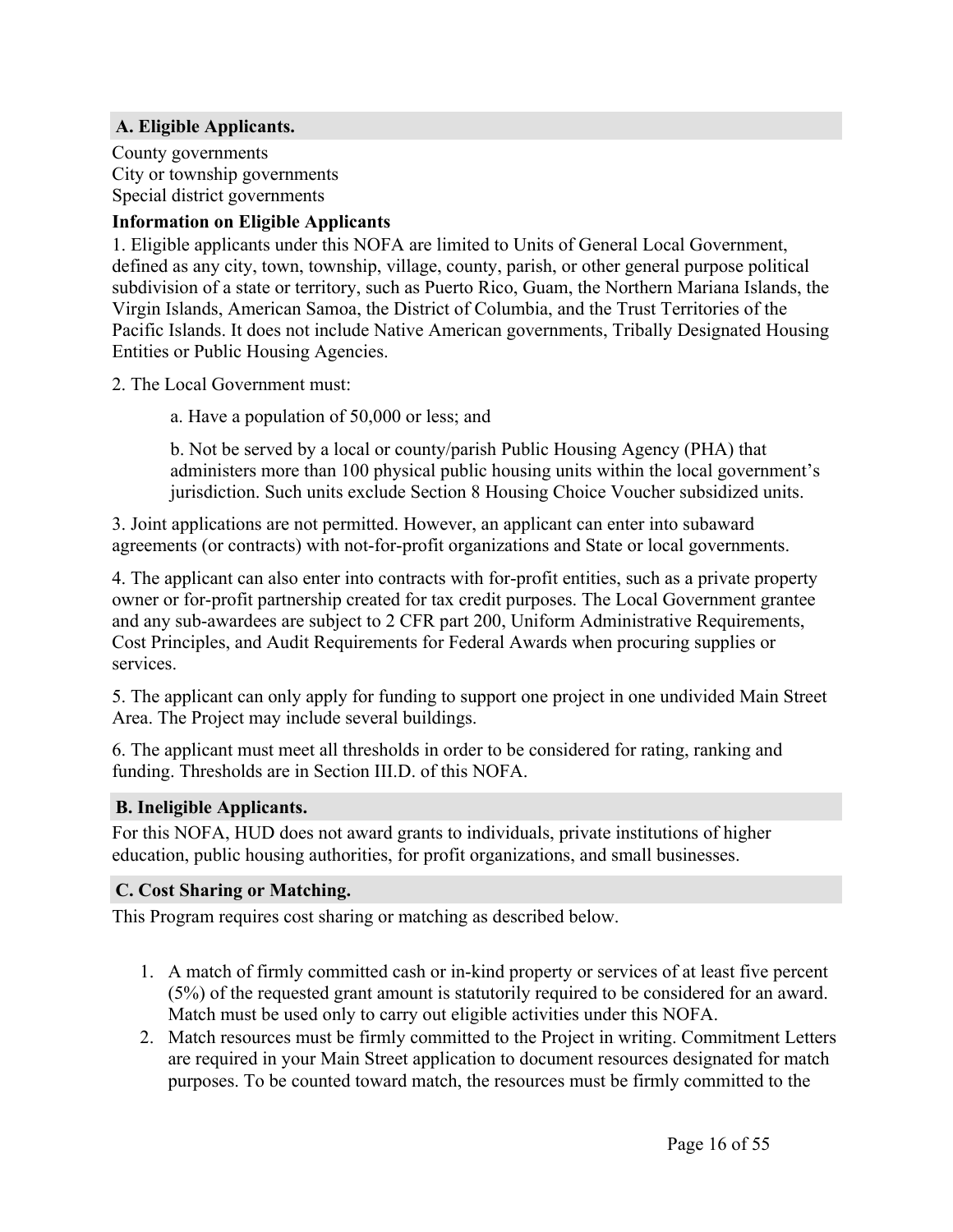Project. A firm commitment letter must meet the requirements stated in Section I.A.4.6 of this NOFA.

- 3. If the real property that will be the subject of the Main Street Affordable Housing Project is privately owned by a for-profit entity, its value will not be counted towards Match unless the grantee becomes the property owner. If it is publicly owned or owned by a non-profit, its value may be included as Match.
- 4. Match must not include funds from other Section 24 grants, i.e., HOPE VI, Main Street or Choice Neighborhoods.
- 5. See 2 CFR §200.306 for more information on Match.

#### <span id="page-17-0"></span>**D. Threshold Eligibility Requirements.**

Applicants who fail to meet any of the following threshold eligibility requirements will be deemed ineligible. Applications from ineligible applicants will not be evaluated.

**1. Outstanding civil rights matters** must be resolved to HUD's satisfaction prior to grant award, provided that all applicable legal processes have been satisfied.

**2. Timely Submission of Applications.** Applications submitted after the deadline stated within this NOFA that do not meet the requirements of the grace period policy will be marked late. Late applications are ineligible and will not be considered for funding. See Section IV. D. Application Submission Dates and Times.

## <span id="page-17-1"></span>**E. Statutory and Regulatory Requirements Affecting Eligibility.**

## **Eligibility Requirements for Applicants of HUD's Grants Programs**

The following requirements affect applicant eligibility. Detailed information on each requirement is posted on HUD's Funding [Opportunities](https://www.hud.gov/program_offices/spm/gmomgmt/grantsinfo/fundingopps) Page.

- Outstanding Delinquent Federal Debts
- Debarments and/or Suspensions
- Pre-selection Review of Performance
- Sufficiency of Financial Management System
- False Statements
- Mandatory Disclosure Requirement
- Prohibition Against Lobbying Activities
- Equal Participation of Faith-Based Organizations in HUD Programs and Activities

## <span id="page-17-2"></span>**F. Program-Specific Requirements Affecting Eligibility.**

- 1. Fair Housing and Equal Opportunity Requirements.
	- a. HUD's general non-discrimination and equal opportunity requirements at 24 CFR 5.105(a) apply to the HOPE VI Main Street Program. The webpage at [https://www.hud.gov/program\\_offices/fair\\_housing\\_equal\\_opp/fair\\_housing\\_ri](https://www.hud.gov/program_offices/fair_housing_equal_opp/fair_housing_rights_and_obligations) ghts and obligations provides an overview of pertinent laws and implementing regulations concerning non-discrimination and accessibility for persons with disabilities that apply to HOPE VI Main Street grants based upon other nonpublic housing statutes and regulation. The civil rights laws and implementing regulations apply to the grantee and any sub-grantee or contractor in a HOPE VI Main Street project.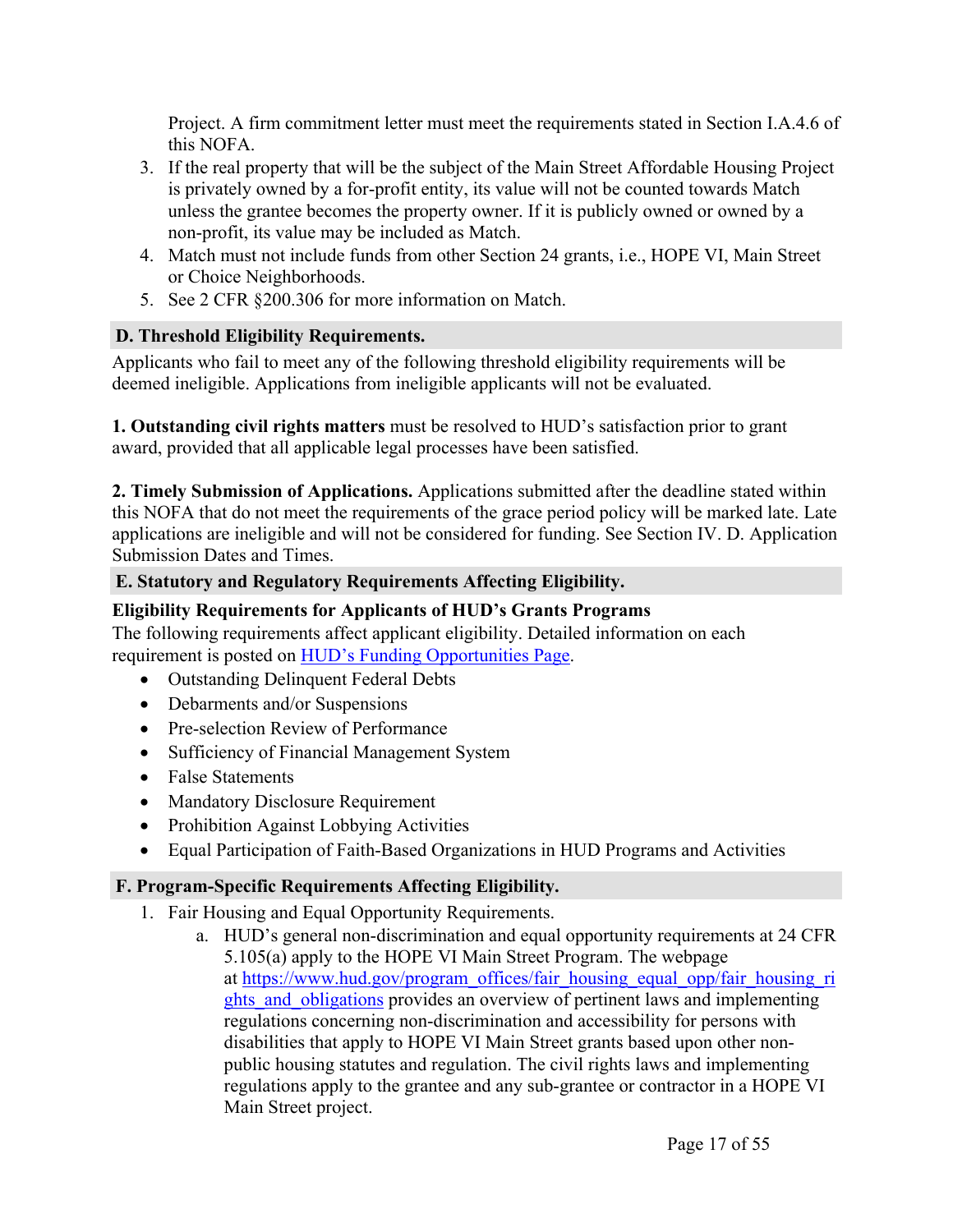- b. Applicants are reminded that HUD's Title VI regulation, at 24 CFR 1.4(b)(3), specifically prohibits site selection that has the purpose or effect of excluding individuals from, denying them the benefits of, or subjecting them to discrimination on the basis of race, color, or national origin, which includes the selection of the Hope VI Main Street area.
- c. Applicants are reminded that, pursuant to Section 504, Main Street covered multifamily housing projects that include substantial alterations to housing or include new construction of housing must provide a minimum of five percent (5%) of the units or one unit, whichever is greater, accessible to persons with mobility impairments. An additional 2 percent (2%), but not less than one (1) unit, must be made accessible for persons with a hearing or vision impairment (see 24 CFR parts 8.20 through 8.32). These designated accessible housing units must comply with the Uniform Federal Accessibility Standards or HUD's Notice titled Nondiscrimination on the Basis of Disability in Federally Assisted Programs and Activities ("HUD's Deeming Notice"), which is available at 79 Fed. Reg. 29,671 (May 23, 2014) and permits recipients of HUD funds to use an alternative accessibility standard for purposes of complying with Section 504.
- d. At 24 CFR 100.201, "Covered multifamily dwellings" means buildings consisting of four or more dwelling units if such buildings have one or more elevators; and ground floor dwelling units in other buildings consisting of four or more dwelling units.
- e. In addition under the Fair Housing Act, all new construction of covered multifamily dwellings and rehabilitation that results in a covered multifamily dwelling must contain certain features of accessible and adaptable design that comply with the design and construction requirements at 42 U.S.C. §  $3604(f)(3)(C)$ . This requirement is in addition to other non-HUD accessibility requirements which the applicant's State or local government may require; however, in no instance may the accessibility requirements of an applicant's State or local government result in less accessibility than the design and construction requirements of the Fair Housing Act. HUD's Fair Housing and Equal Opportunity (FHEO) website is located at

[https://www.hud.gov/program\\_offices/fair\\_housing\\_equal\\_opp#abc.](https://www.hud.gov/program_offices/fair_housing_equal_opp#abc)

- 2. The Main Street Affordable Housing Project. The Main Street Affordable Housing Project must:
	- a. Involve the construction or major rehabilitation of space into affordable housing units;
	- b. Be located within the boundaries of your designated Main Street Area;
	- c. Not replace demolished or otherwise disposed of, or rehabilitate existing, public housing units; and
	- d. Not exceed allowable Total Development Costs (TDC). See Section IV., "Funding Restrictions," for information on TDCs.
- 3. Approval of Acquisition and Construction.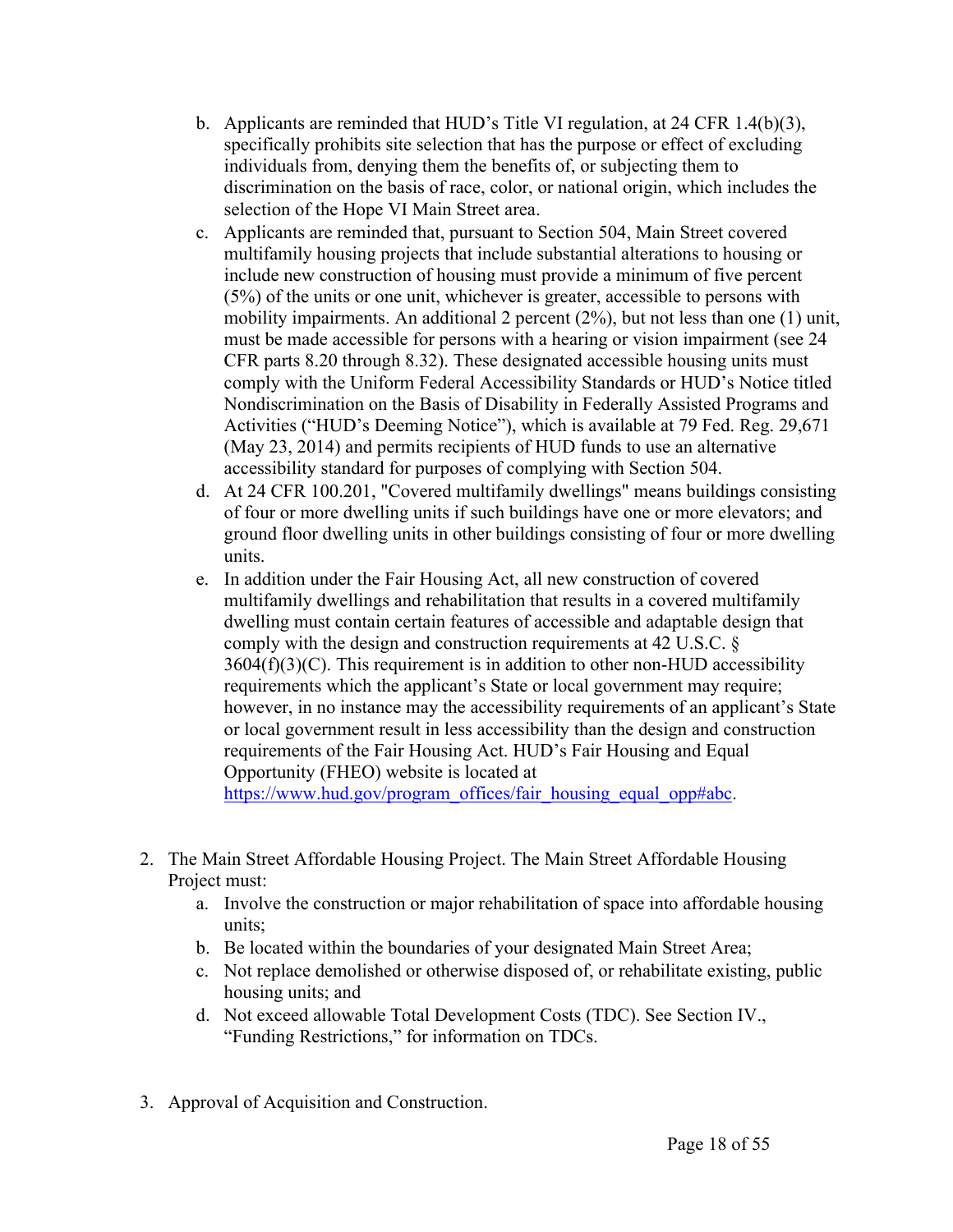Grantees must obtain HUD approval of their Development Proposal before funds will be released for site acquisition, if any, and construction. In addition, HUD must approve a 24 CFR part 50 environmental review before approving the development proposal. See "Environmental Requirements" under this Section of the NOFA for environmental requirements.

4. Cost Control and Safe Harbor Standards.

Grantees must comply with HOPE VI Cost Control and Safe Harbors Standards which are available at <https://www.hud.gov/mainstreet> under the Cost Guidelines section of HUD's Main Street website. The Standards state limits to Developer and construction fees. See Section IV.F. "Funding Restrictions" for Safe Harbors information.

5. Limitation of Eligible Expenditures.

Expenditures on services, equipment, and physical improvements must directly relate to Project activities allowed under this NOFA. See Section VI. of this NOFA.

- 6. Initial Occupancy Period Requirements (Use Restrictions).
	- a. Project units must be maintained as affordable housing only for the period of initial rental occupancy of the unit or the initial resident's ownership. The initial resident of each affordable rental unit and the initial resident purchaser of each affordable homeownership unit must be subject to the same rules regarding occupant contribution towards rental or purchase, and to the basic resident rights for rental or purchase, as residents of Section 9 public housing units or Homeownership units. Site-based waiting lists, flat rents, and other occupancy requirements are allowed under the U.S. Housing Act of 1937 (1937 Act) and may be applied to the units, at the applicant's discretion.
	- b. Unit rents, or the amortized mortgage monthly payment for Homeownership units must be set at or below 30% of the families' adjusted gross income. Main Street units are not subsidized public housing units, and there are no public housing waiting lists. Grantees may include family income as one of the criteria used to choose resident families. That is, for low-income units, the grantee may choose residents whose adjusted gross family income can support a rent or mortgage payment that is near 80% of the Area Family Income, as published by HUD under Section 8 Income Limits at

[https://www.huduser.gov/portal/datasets/il.html#2019.](https://www.huduser.gov/portal/datasets/il.html#2017_data) For very low-income units, the grantee may choose residents whose adjusted gross family income can support a rent or mortgage payment that is near 50% of the Area Family Income, as published by HUD.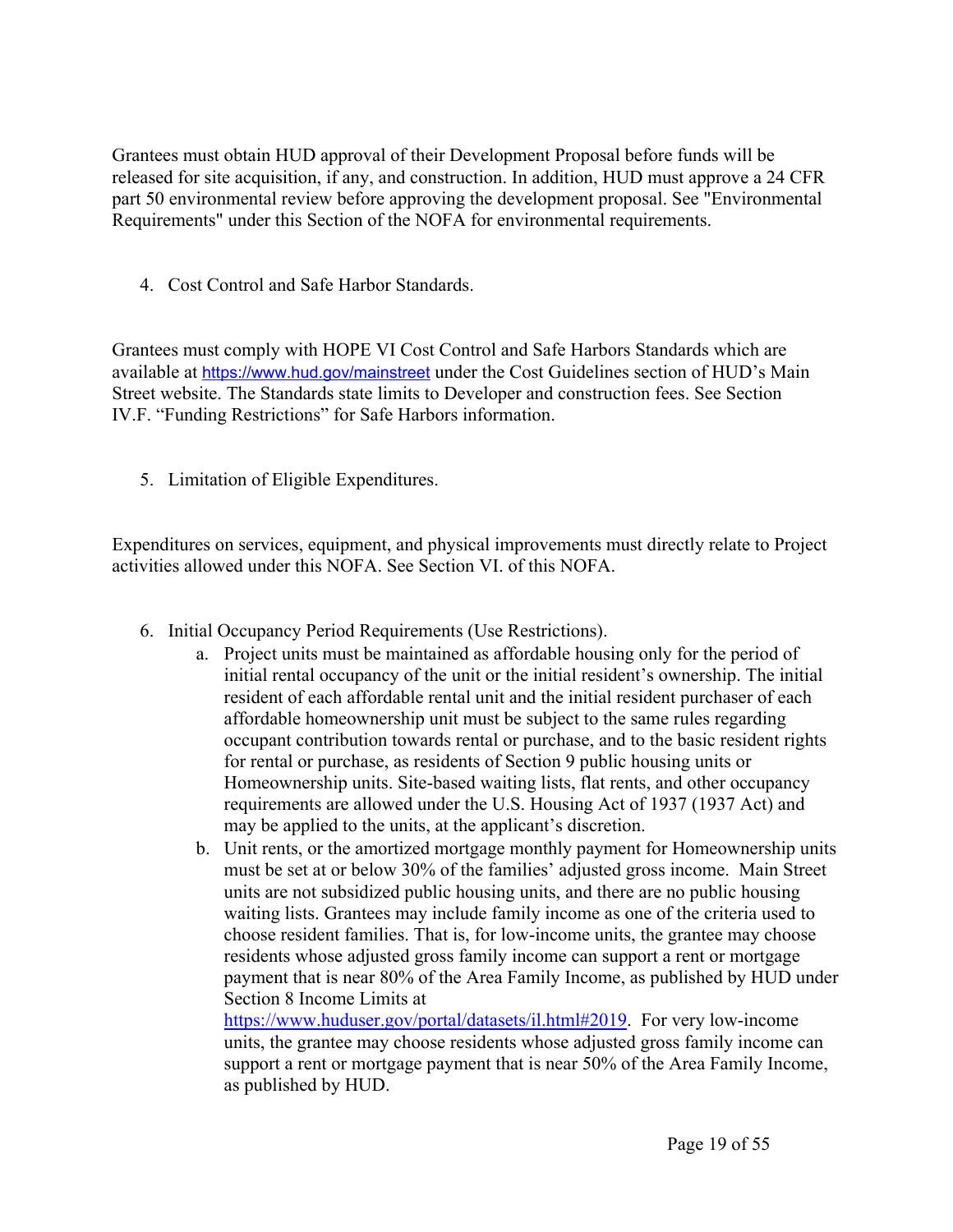- c. Initial residents must have the right to appeal detrimental actions by the landlord. The regulations at 24 CFR part 966, "Public Housing Lease and Grievance Procedures" and Public and Indian Housing implementing Handbooks and Notices do not apply to the HOPE VI Main Street Program. However, grantees may want to use those regulations and documents as a guide when setting up their written rental policies.
- d. Initial residents cannot be evicted without cause.
- e. Minimum down payment for homeownership purchase of one percent (1%) of the sale price or other minimum as approved by HUD is required.
- f. For the Main Street units, the Project owner is not required to develop and maintain PHA rental documentation as described in PIH Occupancy Reporting Handbook (7465.3). However, admissions, occupancy, and income records for the Main Street units must be maintained in order for HUD to verify that the above Use Restrictions have been applied during the initial occupancy period. HUD reserves the right to access grantee documents related to the Use Restriction.
- g. Requirements from Other Programs. To the extent that HOPE VI Main Street funds are combined with other federal program funds or Low-Income Housing Tax Credits, the requirements from those programs may apply to the Affordable Housing project proposed in the application to this NOFA. If Community Development Block Grant (CDBG) or other HUD funds for which Davis Bacon applies are included in the financing for these Affordable Housing units, Davis Bacon labor rates will apply.
- 7. Main Street Homeownership Counseling and Community and Supportive Services.

The initial sale of an affordable homeownership unit to a third-party, low-income purchaser must take place in accordance with Section 24 of the 1937 Act. Providing homeownership counseling to residents is mandatory if the application proposes homeownership units. The cost of such counseling is considered Community and Supportive Services and is excluded from the TDC limit for unit development. If listed in form HUD-52861, HOPE VI Main Street Application Data Sheet, on the TDC Limit Calculations page, such funds will be added to the grant amount, up to the maximum grant amount of \$500,000. Other Community and Supportive Services, as described in the Definition of Terms, Section I. of this NOFA, are voluntary and if elected to be provided by the grantee, the expenses are limited to 25 percent (25%) of the grant amount.

8. Leveraging Other Resources.

The Main Street Area rejuvenation effort must have community support from government and the private sector. This support is demonstrated through the provision of leveraged funds (Leverage). Leverage can support any activity, provided that the intended use of the funds is permitted by the source of the funds being used. For example, if the Leverage funds are to be used for street enhancements, the source of the Leverage dollars must allow for street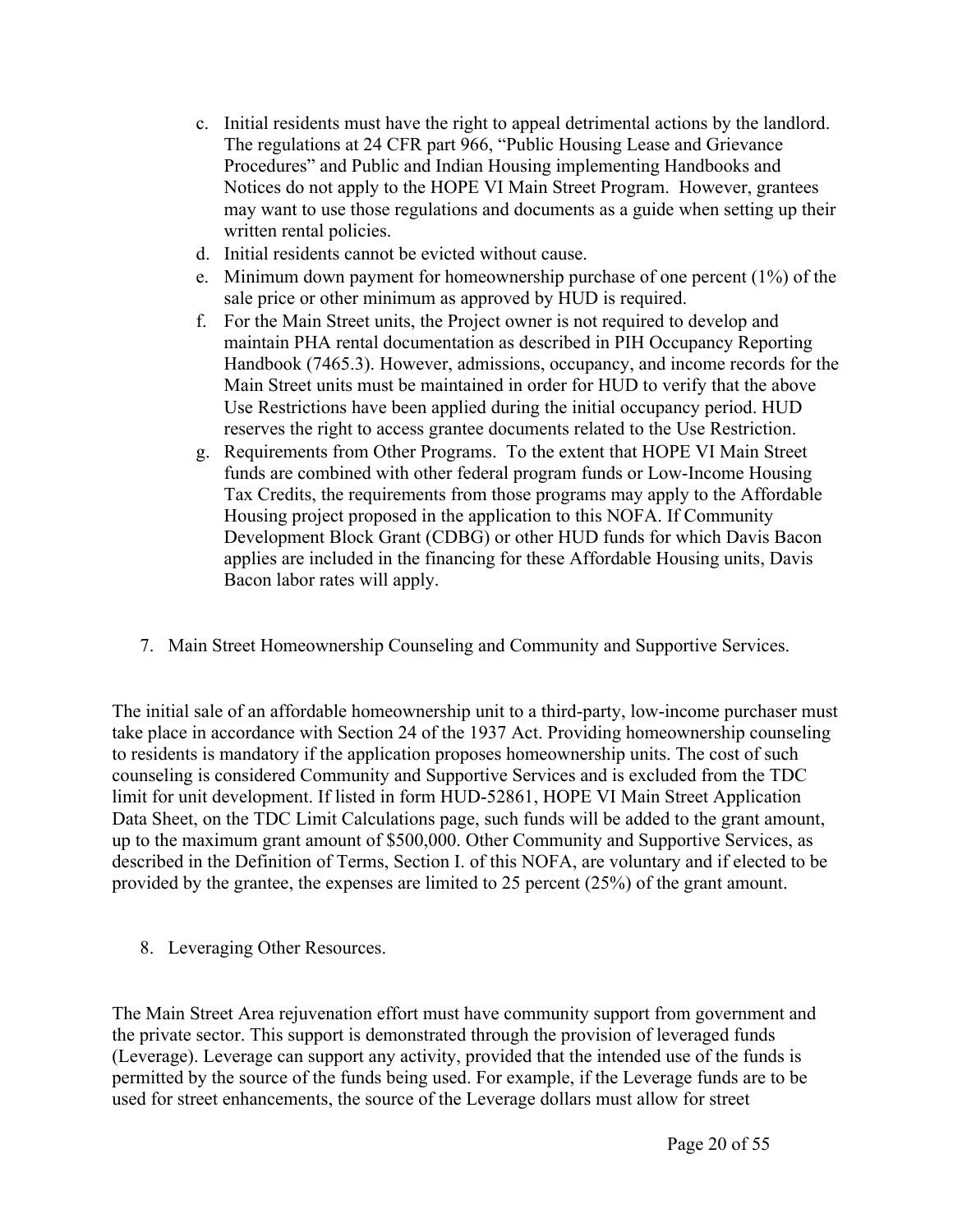enhancements. While Match is a Threshold requirement, the amount of Leverage funds will be rated in Rating Factor 4, Section V.A. of this NOFA. Larger amounts of firmly committed Leverage will receive more points.

9. Section 106 Historic Preservation Requirements.

The National Historic Preservation Act of 1966, as amended (54 U.S.C. 306101 et. seq.), Section 106 and its implementing regulation at 36 CFR part 800 are applicable to this program in accordance with HUD's environmental review regulations at 24 CFR part 50.4. Following receipt of the application, grantees may not commit or expend Main Street grant funds or other Match and Leverage funds for the affected program activities until HUD has completed and approved its 24 CFR part 50 Environmental Review, which includes the Section 106 historic preservation process. When the grantee conducts work under this NOFA, if a project includes potential effects to a historic property listed on or eligible for the National Register of Historic Places (NRHP), the grantee must comply with the Secretary of the Interior's Standards for Rehabilitation at <https://www.nps.gov/tps/standards/rehabilitation.htm> and obtain concurrence from the State Historic Preservation Officer (SHPO). See <https://www.hudexchange.info/environmental-review/historic-preservation/>

If such historic preservation requirements are not applicable, the grantee is encouraged to preserve significant traditional, architectural, and design features in the Project structures in order to comply with the goals of the Main Street program. Such work will be included in the Developer's, or other development manager's Statement of Work.

- 10. Environmental Requirements.
	- a. Environmental requirements for this NOFA are found in 24 CFR part 50, which requires HUD environmental approval of all development sites. Note that 24 CFR part 58, which allows state and local governments to assume federal environmental responsibilities, is not applicable to the Main Street program. HUD's environmental website is located at [https://www.hud.gov/program\\_offices/comm\\_planning/environment/](https://www.hud.gov/program_offices/comm_planning/environment/)
	- b. HUD's notification of award to a selected applicant constitutes a preliminary approval by HUD of the submitted application, subject to HUD's completion of an Environmental Review of proposed sites in accordance with 24 CFR part 50. The proposal may be modified or the proposed sites rejected as a result of HUD's Environmental Review. Selection for participation (preliminary approval of the submitted application) does not constitute approval of the proposed site(s).
	- c. The grantee will comply with the Environmental Certifications in Section III.F. of this NOFA.
	- d. Each proposal will be subject to a HUD Environmental Review in accordance with 24 CFR part 50, and the proposal may be modified or the proposed sites rejected as a result of that review. Based on the type of projects proposed covered by the Main Street Program, the appropriate level of environmental review is an Environmental Assessment. Complete information about HUD's Environmental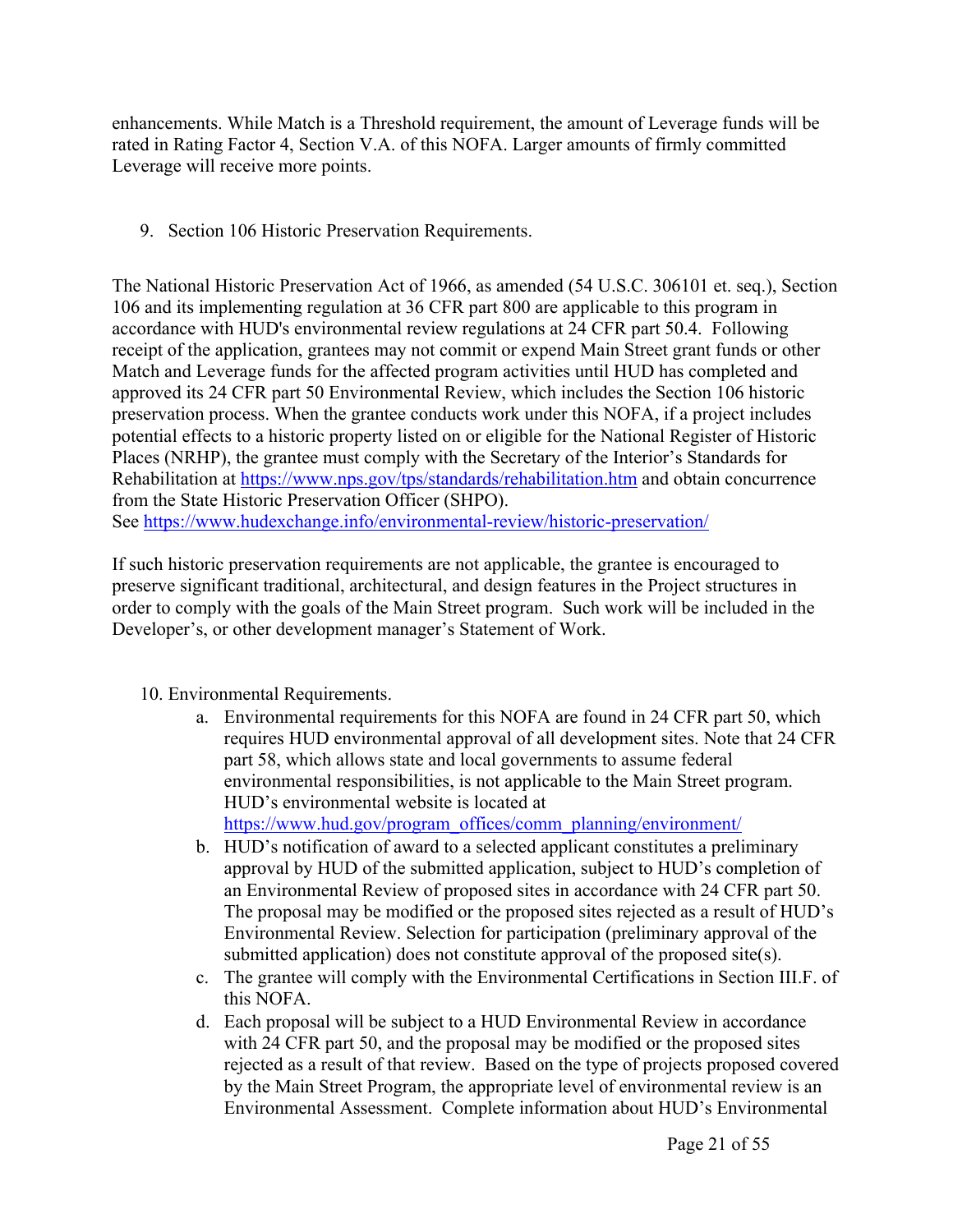Review compliance, documentation requirements, and Partner Worksheets needed to submit environmental information to HUD for the Part 50 review are located at, <https://www.hudexchange.info/programs/environmental-review/>.

- e. ASTM Phase I and Phase II Environmental Site Assessments. If the applicant is selected for funding, the applicant must have a Phase I Environmental Site Assessment (ESA) completed in accordance with the ASTM Standard E 1527-13, as amended (see [http://www.astm.org\)](http://www.astm.org). If the Phase I ESA recognizes environmental concerns, or if the results are inconclusive, a Phase II environmental site assessment will be required. The results of the Phase I ESA must be included in the documents provided to HUD for the completion of the environmental review.
- f. Mitigation and remedial measures. The applicant must carry out any mitigating/remedial measures required by HUD. If a remediation plan, where required, is not approved by HUD, and a fully funded contract with a qualified contractor licensed to perform the required type of remediation is not executed, HUD reserves the right to determine that the grant is in default.
- 11. Environmental Certifications. By signing the application, the applicant certifies that:
	- a. There are no environmental or public policy factors such as sewer moratoriums that would preclude development in your Main Street Area.
	- b. It will provide HUD with all available, relevant information necessary for HUD to perform the Environmental Review required by 24 CFR part 50 for each property, including, but not limited to, the ASTM Phase I Environmental Site Assessment.
	- c. It will not acquire, rehabilitate, convert, demolish, lease, repair, or construct property nor commit or expend Main Street grant funds or other funds for these program activities with respect to any eligible property until HUD has completed the Part 50 environmental review and the applicant receives written HUD approval of the property.
	- d. It will carry out mitigating measures required by HUD or, if mitigating measures are not feasible, the applicant agrees to select alternate eligible project sites.
- 12. Coastal Barrier Resources Act.

In accordance with the Coastal Barrier Resources Act (16 U.S.C. 3501), the application may not target properties in the Coastal Barrier Resources System.

## 13. Building Standards.

- a. Building Codes
	- i. All activities that include construction, rehabilitation, lead hazard control, and related activities must meet or exceed local building codes, or their local equivalent. HUD's and EPA's lead hazard control requirements are at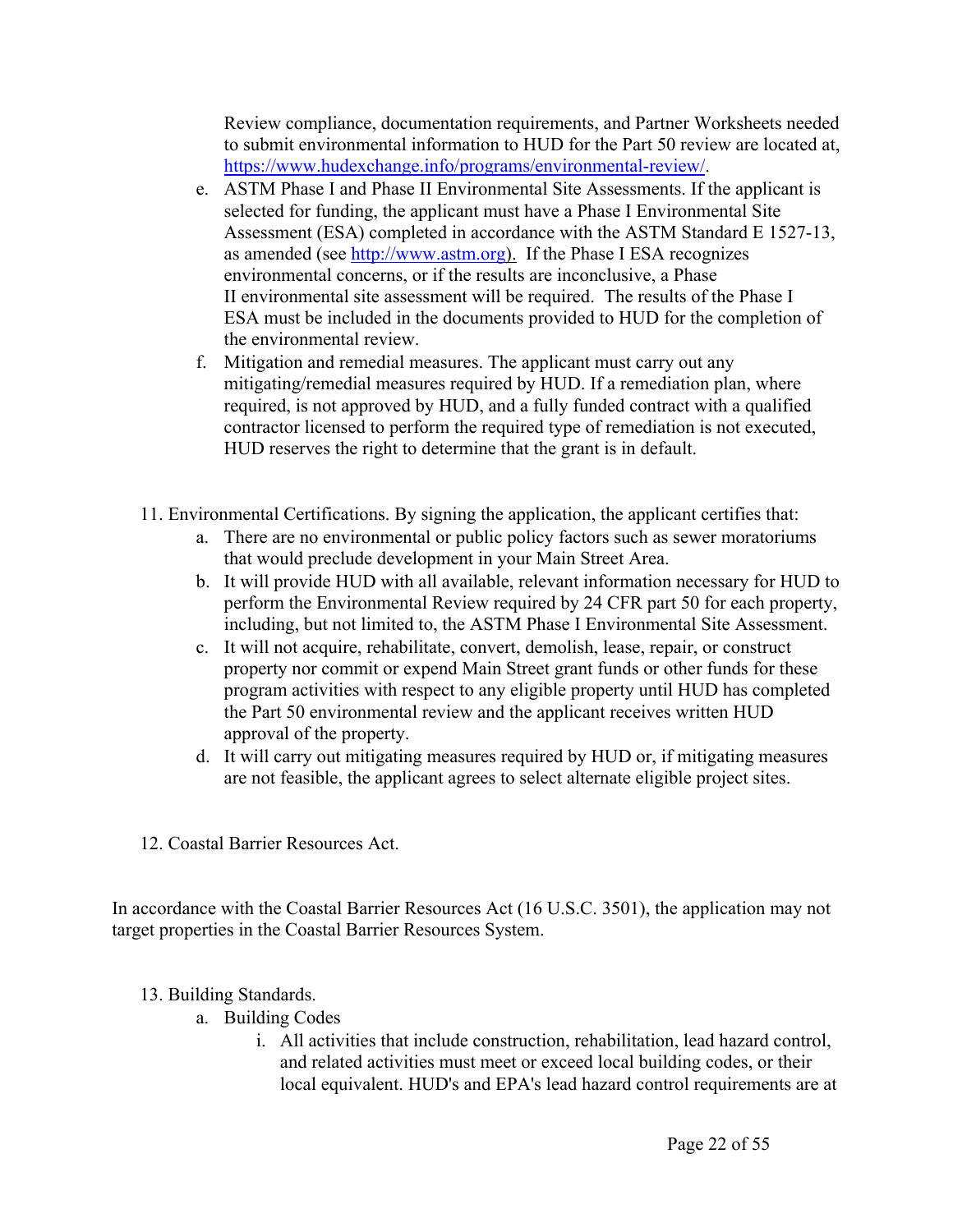24 CFR part 35 and 40 CFR part 745 and must be implemented, regardless of local building codes. See Section III.F.17, below.

- ii. New construction of a Main Street a project is subject to the accessibility requirements of Section 504 of the Rehabilitation Act of 1973 (Section 504) and its implementing regulations at 24 CFR part 8, the design and construction requirements of the Fair Housing Act, Titles II and III of the Americans with Disabilities Act (ADA), and the Architectural Barriers Act, as applicable.
- iii. The major redesign, reconstruction, redevelopment, or partial or total demolition of Main Street projects that meets the standard for "substantial alteration" under 24 CFR § 8.23 are also subject to the new construction requirements of 24 CFR § 8.22. If Main Street projects do not meet the definition of "substantial alteration," and instead would be considered "other alterations" pursuant to 24 CFR § 8.23, then those requirements shall apply.
- iv. Where the major redesign, reconstruction, redevelopment, or partial or total demolition of Main Street projects results in a covered multifamily dwelling, the design and construction requirements of the Fair Housing Act also apply.
- b. Energy Efficiency Standards.
	- i. Owners of Main Street Projects, whether new construction or rehabilitation, must meet local and State building codes.
	- ii. Main Street Projects must comply with Energy Star (Certified New Homes and Multifamily High Rise), if feasible, as the minimum standard for new construction developments and must utilize Energy Star appliances and Water Sense products in all rehabilitation projects. For guidance on appropriate energy conservation measures for historic buildings see: Secretary of the Interior's Illustrated Guidelines on [Sustainability](http://www.nps.gov/tps/standards/rehabilitation/sustainability-guidelines.pdf) for [Rehabilitating](http://www.nps.gov/tps/standards/rehabilitation/sustainability-guidelines.pdf) Historic Buildings and [Preservation](http://www.nps.gov/tps/standards/rehabilitation/sustainability-guidelines.pdf) Brief #3: Improving Energy [Efficiency](http://www.nps.gov/tps/standards/rehabilitation/sustainability-guidelines.pdf) in Historic Buildings.
- c. For additional information on local building codes, applicants can review HUD's Minimum Property Standards at [https://www.hud.gov/program\\_offices/housing/rmra/mps/modelbuilding.](https://www.hud.gov/program_offices/housing/rmra/mps/modelbuilding)
- 14. Labor Standards

Davis-Bacon and HUD-determined wage rates do not apply to this NOFA with the following exceptions:

> a. If other federal program resources are used in conjunction with the applicant's Project activities Davis-Bacon and HUD wage rate requirements apply to the extent required by the other federal programs.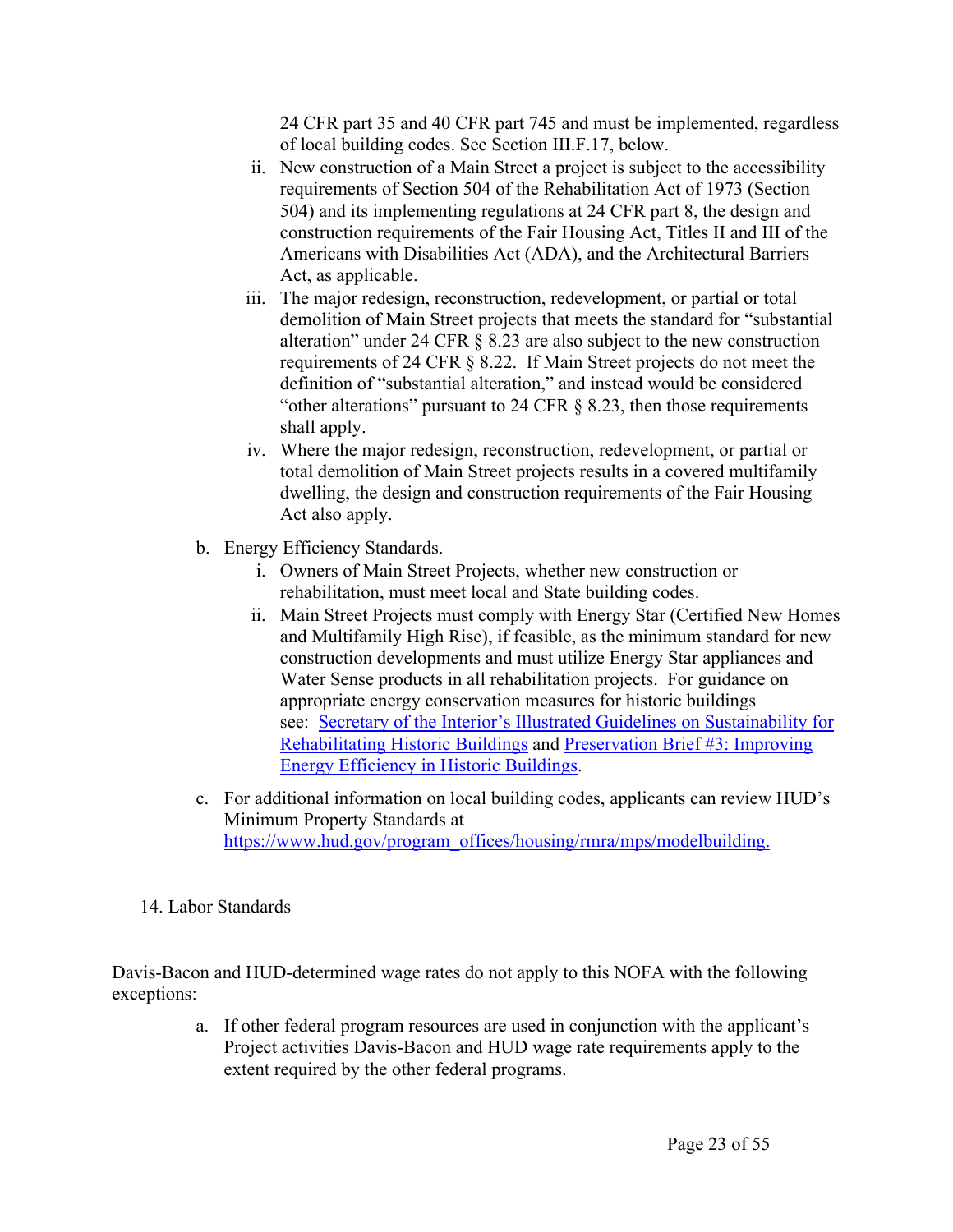- b. If any grant funds from an award through this NOFA are expended by a Public Housing Agency (PHA) acting as a Developer, partnering with a Developer, or as a partner in an ownership entity partnership, Davis-Bacon wage rates will apply to laborers and mechanics (other than volunteers under 24 CFR part 70) employed in the development of all such housing units; HUD-determined wage rates shall apply to laborers and mechanics (other than volunteers) employed in the operation of all such housing units.
- 15. Real Property Acquisition and Relocation.

Main Street projects that include acquisition, rehabilitation, or demolition are subject to the Uniform Relocation Assistance and Real Property Acquisition Policies Act of 1970, as amended (Uniform Act or URA) (42 U.S.C. 4601-4655) and the government-wide implementing regulations issued by the Federal Highway Administration at 49 CFR part 24. Refer to the General Section "Real Property Acquisition and Relocation" for more information on real property acquisition, and relocation. Additional URA resources and guidance for HUD funded programs and projects are available on HUD's Real Estate Acquisition and Relocation website at [https://www.hud.gov/program\\_offices/comm\\_planning/library/relocation](https://www.hud.gov/program_offices/comm_planning/library/relocation).

- 16. Neighborhood Stabilization and Minimization of Tax Liability.
	- a. Tax Liability. Benefits received through a grant are considered income and have a tax liability for for-profit recipients. This tax liability flows down to subrecipients. Under the Main Street program, these subrecipients are typically for-profit, private property owners. However, the grantee may loan the funds to the Developer or property owner and have the loan forgiven over a period of time.
	- b. Neighborhood Stabilization. In the event of sale of the unit by the initial Homeownership resident, equity sharing between the grantee and the home purchaser is required over the initial four years of ownership, at a minimum. Equity sharing must be agreed to, in writing, between the grantee and purchaser at the time of initial sale. Equity sharing may decrease over time. For example, equity sharing may decrease over five years of ownership. If a Homeownership unit is sold by the low-income owner during the first year of ownership, the grantee will receive 100% of funds received above mortgage payoff(s), the owner's down payment, and closing costs ("net sales proceeds"). During the second year, the grantee would receive 80% of the net sales proceeds and the owner would receive 20%. During the third year, the grantee would receive 60% of the net sales proceeds and the owner 40%. During the fourth year, the grantee would receive 20% of the net sales proceeds and the owner 80%. If the sale occurs during or after the fifth year, the owner receives 100% of net sales proceeds. The time period of equity sharing may exceed this example, at the discretion of the grantee.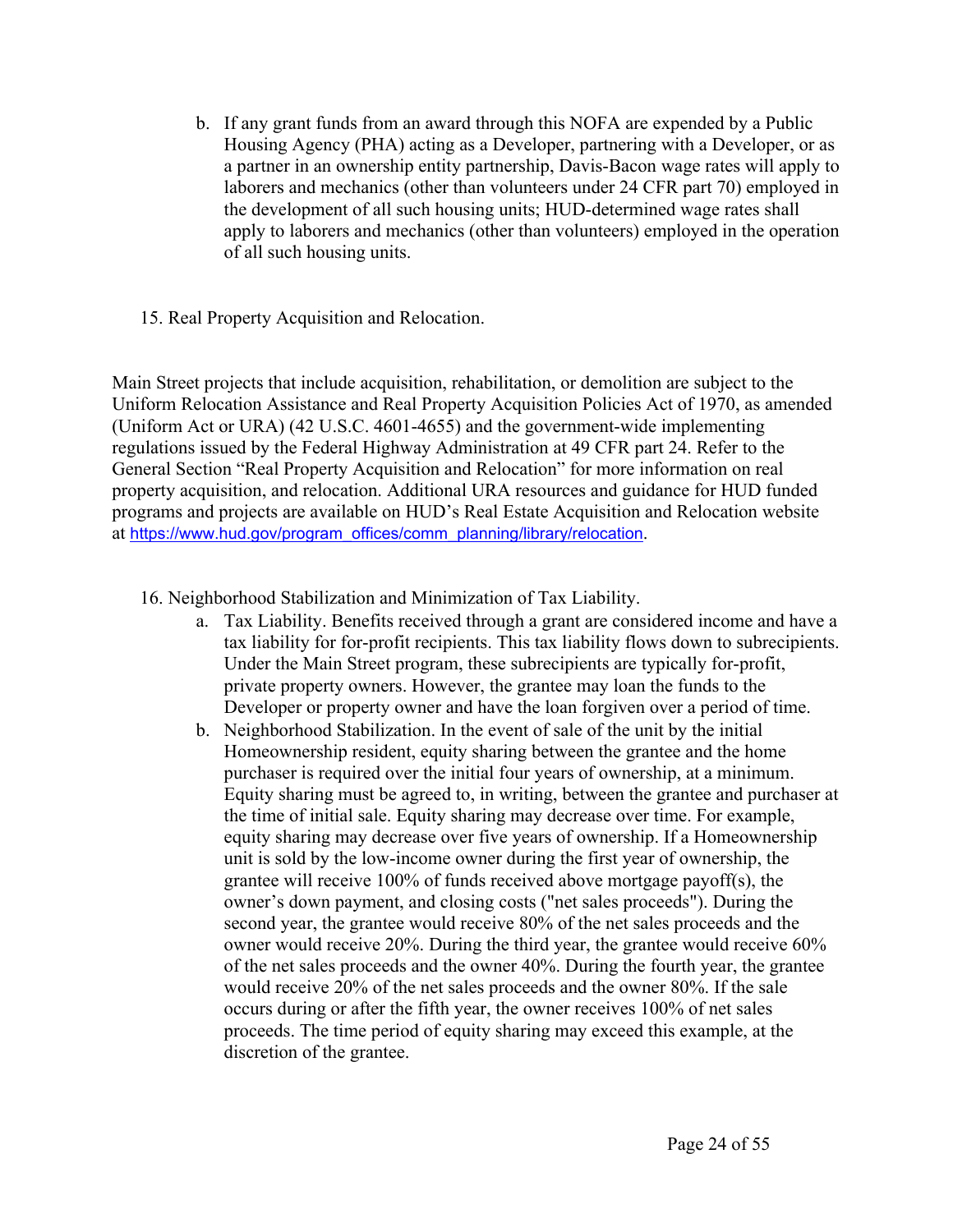c. More detailed information can be found on HUD's HOPE VI Main Street website at [https://www.hud.gov/program\\_offices/public\\_indian\\_housing/programs/ph/hop](https://www.hud.gov/program_offices/public_indian_housing/programs/ph/hope6/grants/mainstreet) [e6/grants/mainstreet](https://www.hud.gov/program_offices/public_indian_housing/programs/ph/hope6/grants/mainstreet).

All successful applicants will be required to cooperate with HUD staff, or its contractors, in HUD funded research and evaluation studies.

#### <span id="page-25-0"></span>**G. Criteria for Beneficiaries.**

This program does not specify criteria for beneficiaries.

#### <span id="page-25-2"></span><span id="page-25-1"></span>**IV. Application and Submission Information. A. Obtaining an Application Package.**

## **Instructions for Applicants.**

You must download both the Application Instructions and the Application Package from Grants.gov. You must verify that the CFDA Number and CFDA Description on the first page of the Application Package, and the Funding Opportunity Title and the Funding Opportunity Number match the Program and NOFA to which you are applying.

The Application Package contains the portable document forms (PDFs) available on Grants.gov, such as the SF-424 Family. The Instruction Download contains official copies of the NOFA and forms necessary for a complete application. The Instruction Download may include Microsoft Word, Microsoft Excel and additional documents.

An applicant demonstrating good cause may request a waiver from the requirement for electronic submission. For example, a lack of available Internet access in the geographic area in which your business offices are located. Lack of SAM registration or valid DUNS is not good cause. If you cannot submit your application electronically, you must ask in writing for a waiver of the electronic grant submission requirements. HUD will not grant a waiver if HUD does not receive your written request at least 15 days before the application deadline and if you do not demonstrate good cause. An email request for a waiver received by HUD 15 days before the application is due will also be considered. If HUD waives the requirement, HUD must receive your paper application before the deadline of this NOFA. To request a waiver you must contact: Name:

Susan A. Wilson Email: Susan.Wilson@hud.gov HUD Organization: OPHI Street: 451 7th Street, SW, Room 4130 City: Washington State: DC DISTRICT OF COLUMBIA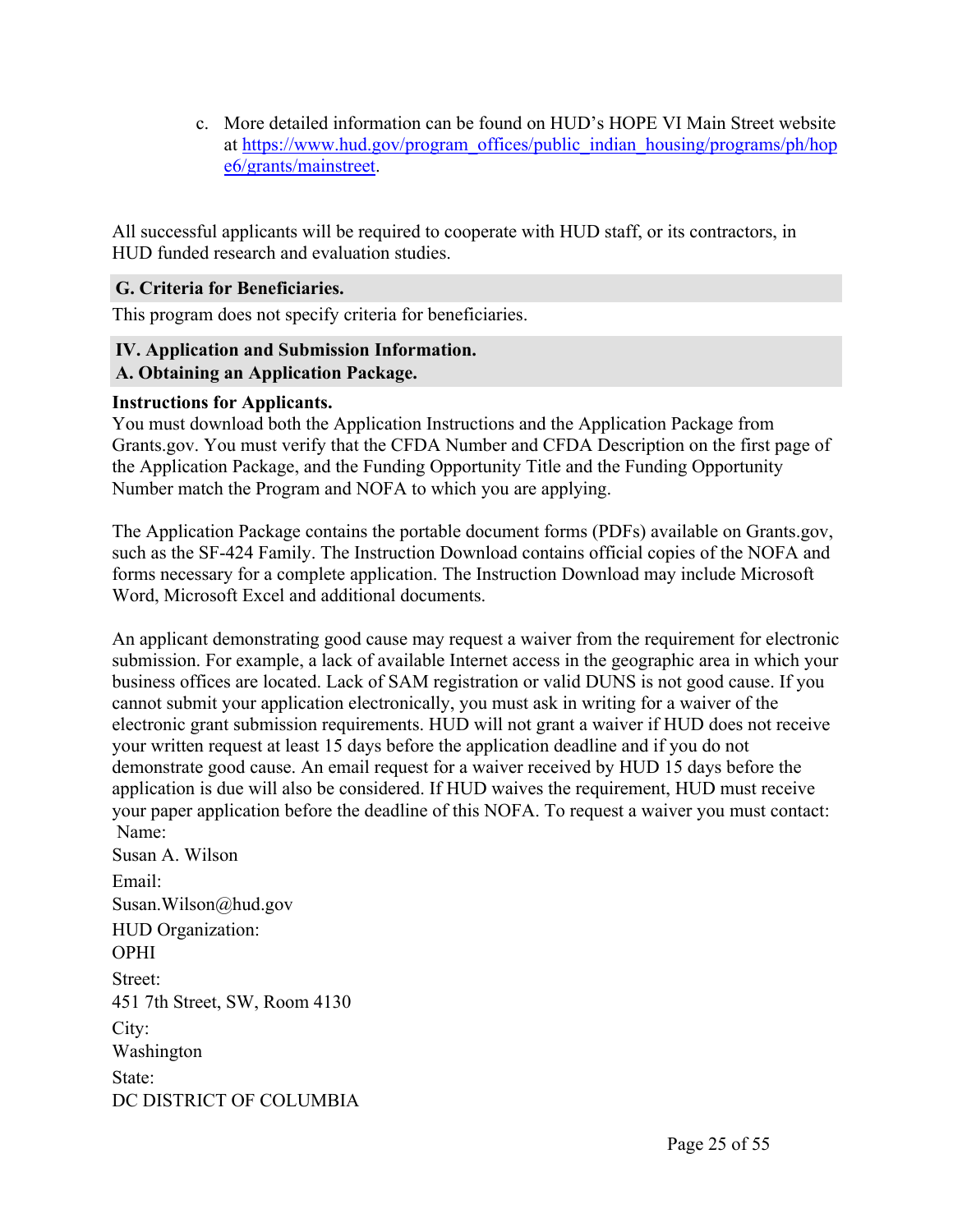# Zip:

20410

1. At the [Grants.gov](http://www.grants.gov/) search webpage [https://www.grants.gov/web/grants/search](https://www.grants.gov/web/grants/search-grants.html)[grants.html](https://www.grants.gov/web/grants/search-grants.html), enter the CFDA number 14.878 to search for the Grant Application Package.

2. Main Street application consists of two downloads from the grants.gov site: The Application package download and the "Instructions" download which will include this program NOFA, plus additional forms that need to be attached to your application. Please read the NOFA carefully for more detailed instructions.

3. Additional HOPE VI Main Street program and NOFA related resources can be found at HUD's Main Street website.

## <span id="page-26-0"></span>**B. Content and Form of Application Submission.**

You must verify that boxes 11, 12, and 13 on the SF-424 match the NOFA for which you are applying. If they do not match, you have downloaded the wrong Application Instruction and Application Package.

Submission of an application that is otherwise sufficient, under the wrong CFDA and Funding Opportunity Number is a curable deficiency.

## **1. Content.**

Additionally, your complete application must include the following narratives and non-form attachments.

Narratives, forms and non-form attachments must comply with the formatting requirements stated below.

1. Maximum Length and Format of the Application.

a. The maximum length of the application is limited to 30 pages excluding Section Tabs, forms, the applicant's Section 3 Plan, third party Match and Leverage firm commitment letters, other third party documents needed to address NOFA requirements, maps and drawings, and the applicant's Code of Conduct (if not already on HUD's website at [https://www.hud.gov/program\\_offices/spm/gmomgmt/grantsinfo/conductgrants](https://www.hud.gov/program_offices/spm/gmomgmt/grantsinfo/conductgrants))

b. Pages that exceed the length requirements, based on the below formatting requirements, will not be reviewed and will not be part of the rating process.

2. General Formatting

a. Pages should be formatted to 8 1/2 x 11 portrait with one-inch margins. Pages should be double spaced. Single spaced documents will be counted as two pages. Font size must be 12-point font Times New Roman. Pages must be numbered. The applicant's documents must be readable in HUD's standard office software, Microsoft Office O365 (or Office 2007 to 2019).

b. All text, i.e., Executive Summary and Narratives, may be contained in one file, but each narrative must be separated with titles that identify the applicable NOFA subject matter, e.g., Thresholds, Rating Factor 1.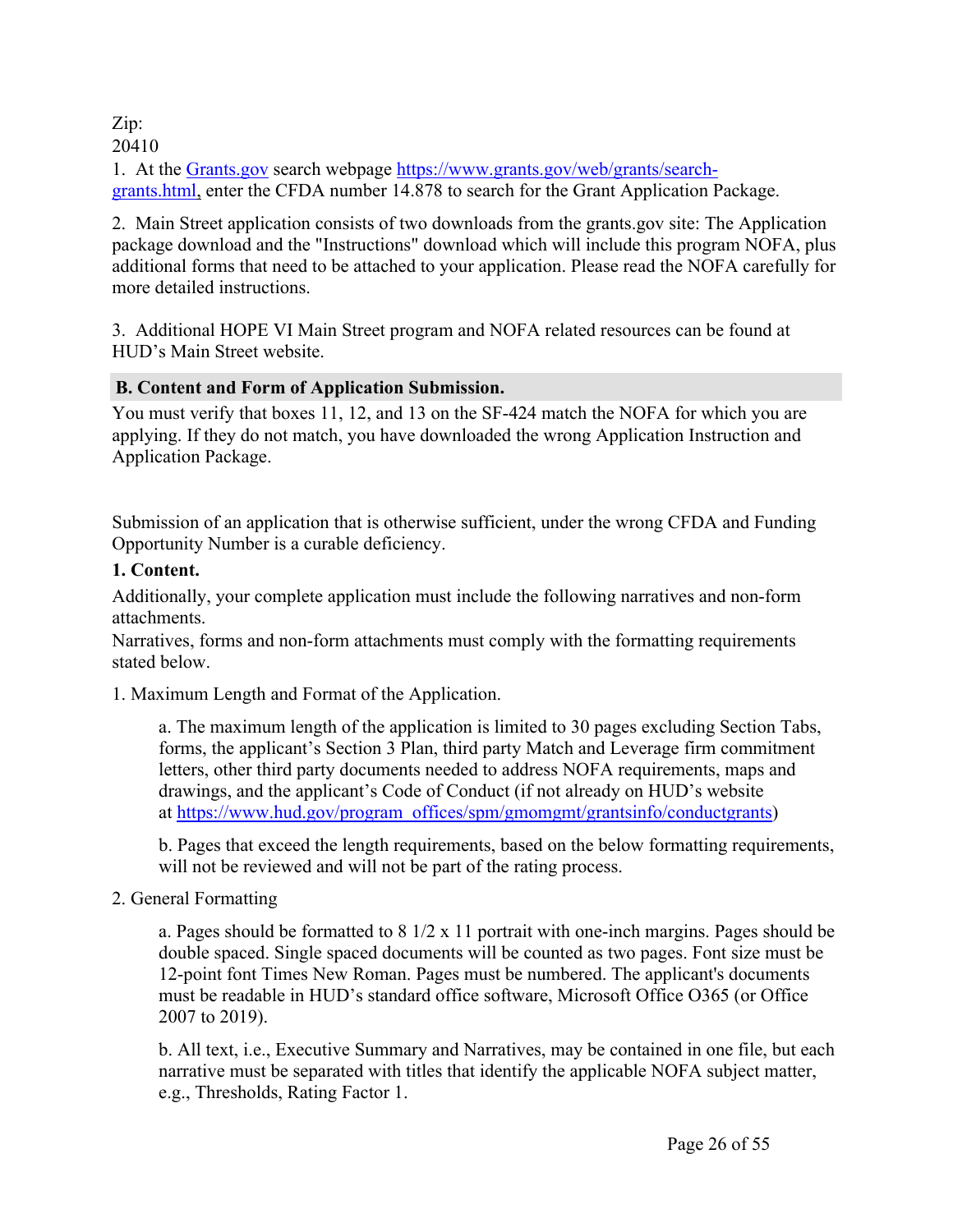c. Third party and existing documents if not available in MS Office formats may be provided in PDF format.

d. Pages of forms and certifications provided by HUD must remain as numbered by HUD. These forms do not count toward the page limits.

## e. **NON-CONFORMING FILE NAMES WILL CAUSE THE APPLICATION TO**

**BE REJECTED**. When attaching files to create your application, do not attach files with file names that exceed 50 characters in length. Use underscores (\_) in place of spaces. Do not use other special characters as part of the file name. Failure to follow these directions will result in your application being rejected by the [Grants.gov](https://www.grants.gov) system.

f. It is to the applicant's benefit to use descriptive and sequential file names, with abbreviations to stay within the 50-character limit. The HUD application reviewers receive your application's files in digitized format from [Grants.gov](https://www.grants.gov) with the file names that you apply. The HUD reviewer must identify and collate the narratives, documents and forms you submit before starting to review your application. In order to guarantee that your application is reviewed the way you want to present it, the file names should be descriptive and have a sequence number. As examples, to help ensure that the Executive Summary is properly identified and read by the HUD reviewer before the narrative to Rating Factor 1, you might use these file names: for the Executive Summary,

"Tab\_B\_Mayberry\_Exec\_Sum"; for the Rating Factor 1 narrative,

"Tab\_C\_Mayberry\_Factor\_1\_Narr". As examples, other file names might be "Tab\_N\_MnSt\_Area\_and\_Site\_Map" and "Tab\_O\_Unit\_Config". Note that there are no special characters, e.g., " $\alpha$ ", " $\overline{\omega}$ ", and underscores, e.g., " ", are used instead of spaces and dashes, and all file names are less than 50 characters, including underscores.

3. Specific Formatting

a. The Main Street Area Map, including identification of all project sites and public transit access points must be in PDF format on one page. The original map may be shrunk from a document larger than the page requirements in this Section;

b. The representative affordable housing unit layout may be limited to one page that contains between one to four unit styles, depending upon the applicant's plans; and

c. Applicant Team résumés can be placed with more than one résumé per page. Do not include Social Security Numbers on the résumés.

## **2. Format and Form.**

Narratives and other attachments to your application must follow the following format guidelines.

a. In order to ensure that the Application reviewer can find information that applies to the various Rating Factors, the Application should be structured in the following tabular format.

## **b. List of Application Sections.**

- 1. Tab A: SF-424 Application for Federal Financial Assistance.
- 2. Tab B: Executive Summary.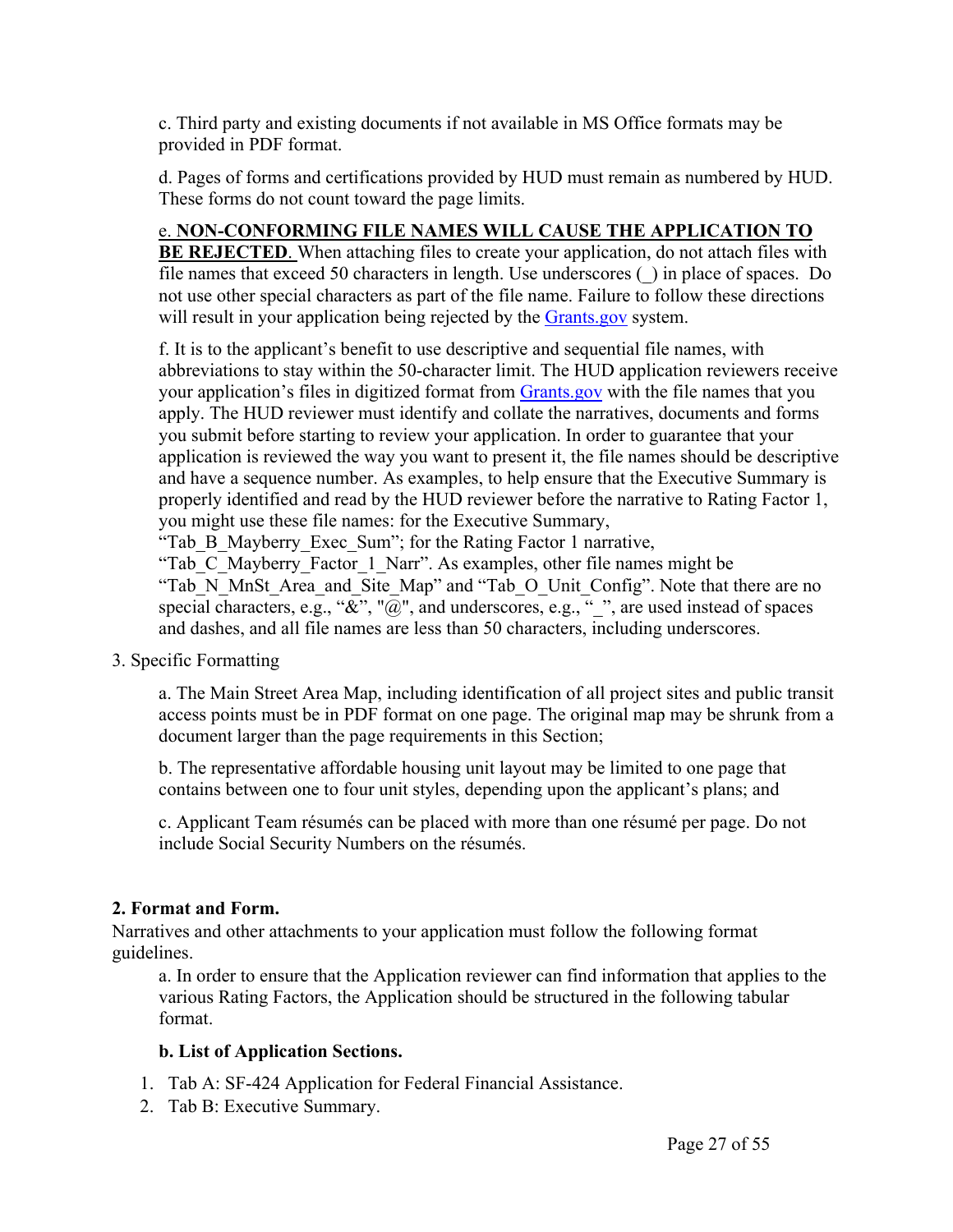- 3. Tab C Factor 1, Capacity, Narrative.
- 4. Rating Factor 2, Need, does not require any narrative or documentation and does not need a Tab.
- 5. Tab D: Rating Factor 3, Readiness Narrative.
- 6. Tab E: Rating Factor 4, Appropriateness of the HOPE VI Main Street affordable housing project, Narrative.
- 7. Tab F: Rating Factor 5, Program Administration and Fiscal Management, Narrative.
- 8. Tab G: Rating Factor 6, Fair Housing and Equal Opportunity.
- 9. Tab H: Match and Leverage Firm Commitment Third-Party Letters or Documents.
- 10. Tab I: Readiness Certifications and Documents.
- 11. Tab J: Program Schedule.
- 12. Tab K: HOPE VI Main Street Application Data Sheet, form HUD-52861 (Note, to stay below 50 characters in a file name that includes a HUD form, the HUD form number may be used. In this case, the file name could be, "Tab K HUD-52861.").
- 13. Tab L: 5-Year Cash Flow Pro forma or Equity Sharing Terms.
- 14. Tab M: HOPE VI Budget, form HUD-52825A.
- 15. Tab N: Map of HOPE VI Main Street Area showing location of project sites and HOPE VI Main Street area boundaries. The Main Street Area Map, including identification of all project sites and public transit access points, must be in PDF format on one page. The original map may be shrunk from a document larger than the page requirements in this Section.
- 16. Tab O: Site Plans, Typical Unit Layouts, Building Elevations, SHPO Letter. The representative Main Street affordable housing unit layout may be limited to one page that contains between one to four-unit styles, depending upon the applicant's plans.
- 17. Tab P: Affirmatively Furthering Fair Housing Statement, Section 3 Plan.
- 18. Tab Q: Code of Conduct (including distribution methodology).
- 19. Tab R: Energy Efficiency.
- 20. Tab T: Applicant/Recipient Disclosure Report, form HUD-2880, "HUD Applicant Recipient Disclosure Report," if applicable.
- 21. Tab U: Disclosure of Lobbying Activities, Standard Form LLL, if applicable.

**Application Documentation.** The application content is composed of the following items:

1. SF-424 Application for Federal Financial Assistance.

a. Box 8a on the SF-424 must contain the applicant legal name under which the applicant pays taxes and which matches the legal name used when you registered with Dun and Bradstreet and [Sam.gov](http://www.Sam.gov). These databases interact with each other and therefore the information provided when setting up the registration needs to match the Application for Federal Financial Assistance.

b. Box 21 on the SF-424 must contain the name of the person who has the authority to commit to contracts and grants.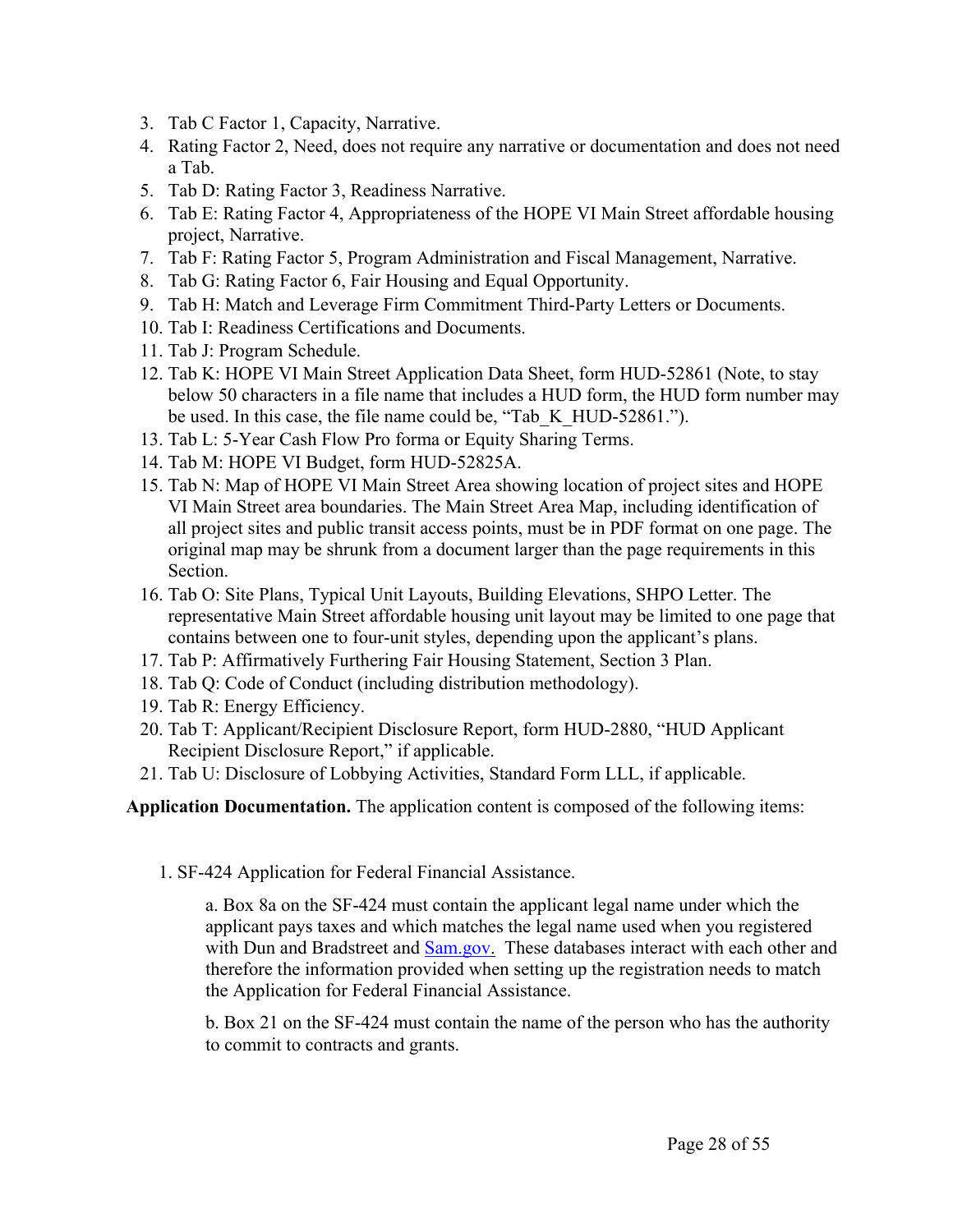2. The application should include a copy of the governing body's authorization for the signatory to sign the application as an official representative that has the authority to commit the applicant to the terms of this NOFA.

3. Threshold Documentation.

## **YOUR APPLICATION MUST MEET ALL THRESHOLDS TO BE ELIGIBLE FOR AN AWARD THROUGH THIS NOFA.**

## <span id="page-29-0"></span>**C. System for Award Management (SAM) and Dun and Bradstreet Universal Numbering System (DUNS) Number.**

## **1. SAM Registration Requirement.**

Applicants must be registered with https://www.sam.gov/SAM before submitting their application. In addition, Applicants must maintain an active SAM registration with current information while they have an active Federal award or an application or plan under consideration by HUD.

## **2. DUNS Number Requirement.**

Applicants must provide a valid DUNS number, registered and active at https://www.sam.gov/SAM, in the application. DUNS numbers may be obtained for free from Dun & Bradstreet.

## **3. Requirement to Register with Grants.gov.**

Anyone planning to submit applications on behalf of an organization must register at grants.gov and be approved by the EBiz POC in SAM to submit applications for the organization. Registration for SAM and grants.gov is a multi-step process and can take four (4) weeks or longer to complete if data issues arise. Applicants without a valid registration cannot apply through grants.gov. Complete registration instructions and guidance are provided on grants.gov.

## <span id="page-29-1"></span>**D. Application Submission Dates and Times.**

## **Application Due Date Explanation**

The application deadline is 11:59:59 pm Eastern Standard time on

## 01/19/2021

Applications must be received no later than the deadline.

Submit your application to Grants.gov unless a waiver has been issued allowing you to submit your application in paper form. Instructions for submitting your paper application will be contained in the waiver of electronic submission.

"Received by Grants.gov" means the applicant received a confirmation of receipt and an application tracking number from Grants.gov. Grants.gov then assigns an application tracking number and date-and timestamps each application upon successful receipt by the Grants.gov system. A submission attempt not resulting in confirmation of receipt and an application tracking number is not considered received by Grants.gov.

Applications received by Grants.gov must be validated by Grants.gov to be received by HUD.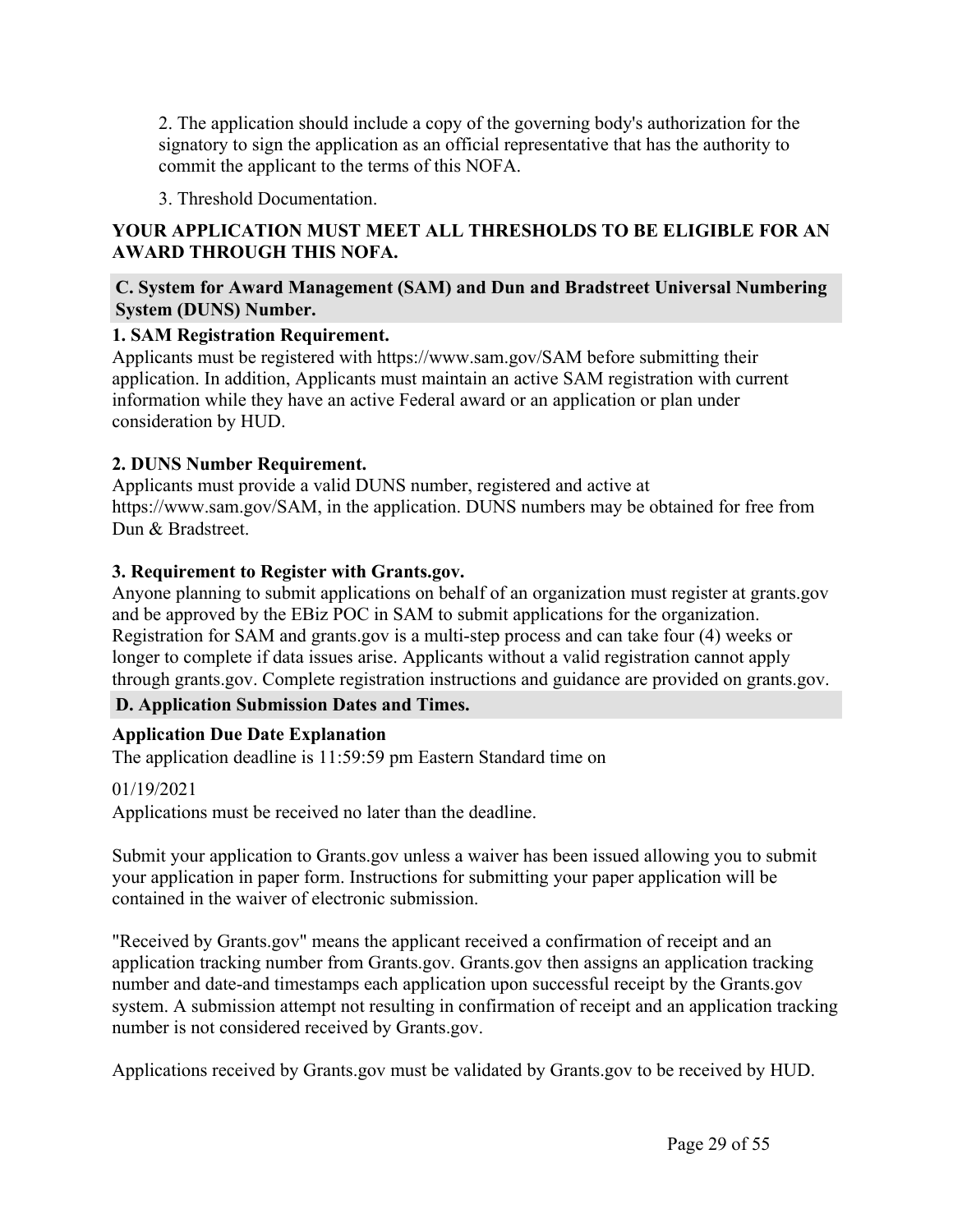"Validated by Grants.gov" means the application has been accepted and was not rejected with errors. You can track the status of your application by logging into Grants.gov, selecting "Applicants" from the top navigation, and selecting "Track my application" from the dropdown list. If the application status is "rejected with errors," you must correct the error(s) and resubmit the application before the 24-hour grace period ends. Applications in "rejected with errors" status after the 24-hour grace period expires will not be received by HUD. Visit Grants.gov for a complete description of processing steps after applying.

HUD strongly recommends applications be submitted at least **48 hours before the deadline** and during regular business hours to allow enough time to correct errors or overcome other problems.

You can verify the contents of your submitted application to confirm Grants.gov received everything you intended to submit. To verify the contents of your submitted application:

- Log in to Grants.gov.
- Click the Check Application Status link, which appears under the Grant Applications heading in the Applicant Center page. This will take you to the Check Application Status page.
- Enter search criteria and a date range to narrow your search results.
- Click the Search button. To review your search results in Microsoft Excel, click the Export Data button.
- Review the Status column, to view more detailed submission information, click the Details link in the Actions column.
- To download the submitted application, click the Download link in the Actions column.

Please make note of the Grants.gov tracking number as it will be needed by the Grants.gov Help Desk if you seek their assistance.

HUD may extend the application deadline for any program if Grants.gov is offline or not available to applicants for at least 24 hours immediately prior to the deadline date, or the system is down for 24 hours or longer and impacts the ability of applicants to cure a submission deficiency within the grace period.

HUD may also extend the application deadline upon request if there is a presidentially declared disaster in the applicant's area.

If these events occur, HUD will post a notice on its website establishing the new, extended deadline for the affected applicants. HUD will also include the fact of the extension in the program's Notice of Funding Awards required to be published in the Federal Register.

In determining whether to grant a request for an extension based on a presidentially-declared disaster, HUD will consider the totality of the circumstances including the date of an applicant's extension request (how closely it followed the basis for the extension), whether other applicants in the geographic area are similarly affected by the disaster, and how quickly power or services are restored to enable the applicant to submit its application.

**PLEASE NOTE:** Busy servers, slow processing, large file sizes, improper registration or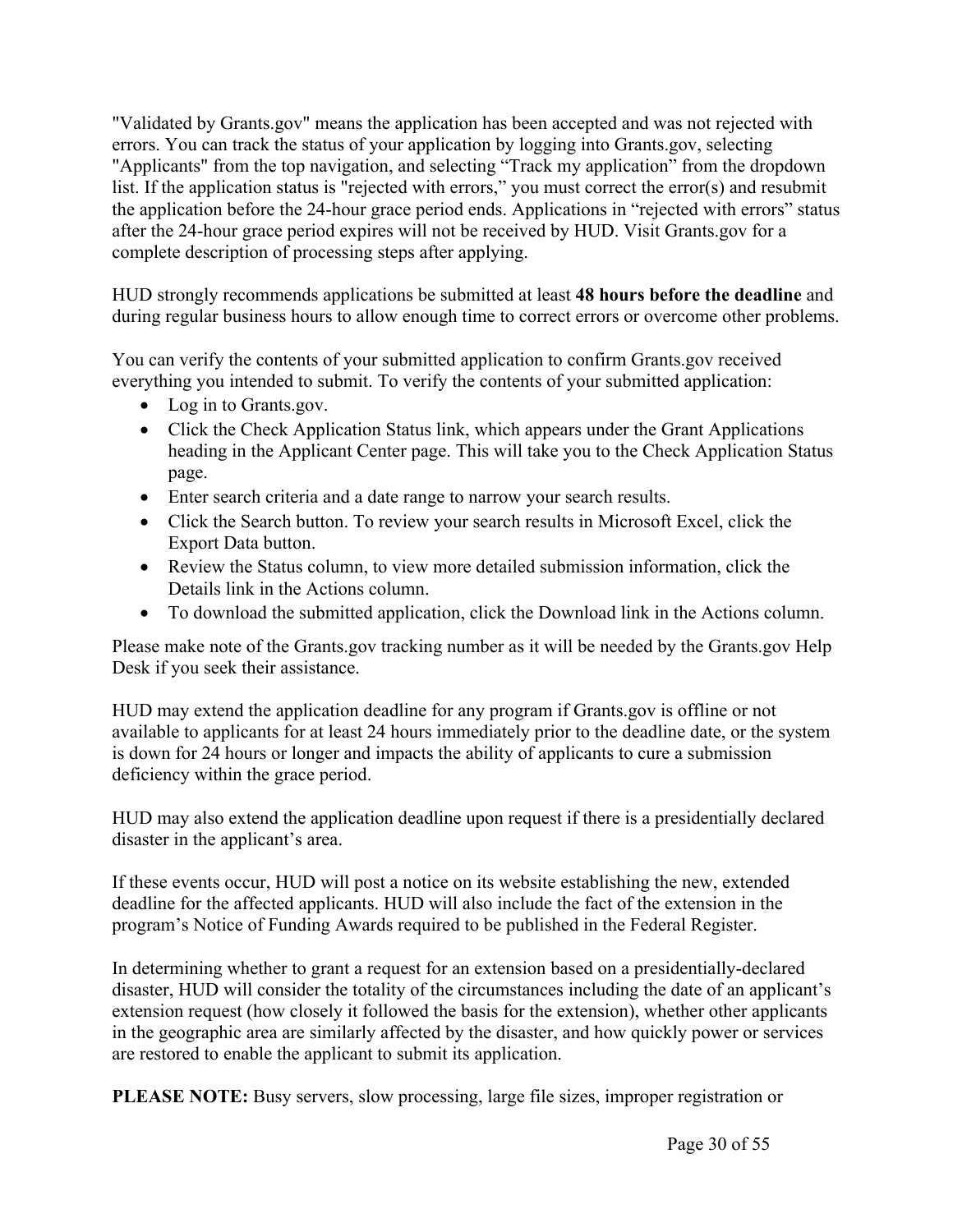password issues are not valid circumstances to extend the deadline dates or the grace period.

## **1. Amending or Resubmitting an Application.**

Before the submission deadline, you may amend a validated application through Grants.gov by resubmitting a revised application containing the new or changed material. The resubmitted application must be received and validated by Grants.gov by the applicable deadline.

If HUD receives an original and a revised application for a single proposal, HUD will evaluate only the last submission received by Grants.gov before the deadline.

## **2. Grace Period for Grants.gov Submissions.**

If your application is received by Grants.gov before the deadline, but is rejected with errors, you have a grace period of 24 hours after the application deadline to submit a corrected, received, and validated application through Grants.gov. The date and time stamp on the

Grants.gov system determines the application receipt time. Any application submitted during the grace period not received and validated by Grants.gov will not be considered for funding. There is no grace period for paper applications.

## **3. Late Applications.**

An application received after the NOFA deadline date that does not meet the Grace Period requirements will be marked late and will not be received by HUD for funding consideration. Improper or expired registration and password issues are not causes that allow HUD to accept applications after the deadline.

## **4. Corrections to Deficient Applications.**

HUD will not consider information from applicants after the application deadline. Before the deadline, HUD may contact the applicant to clarify information submitted.

HUD will uniformly notify applicants of each curable deficiency. A curable deficiency is an error or oversight that, if corrected, would not alter, in a positive or negative fashion, the review and rating of the application. See curable deficiency in the definitions section (Section I.A.3.). Examples of curable (correctable) deficiencies include inconsistencies in the funding request and failure to submit required certifications. These examples are non-exhaustive. When HUD identifies a curable deficiency, HUD will notify the authorized representative by email. This email is the official notification of a curable deficiency. Each applicant must provide accurate email addresses for receipt of these notifications and must monitor their email accounts to determine whether a deficiency notification has been received. The applicant must carefully review the request to cure a deficiency and must provide the response in accordance with the instructions contained in the deficiency notification.

Applicants must email corrections of curable deficiencies to applicationsupport $(a)$ hud.gov within the time limits specified in the notification. The time allowed to correct deficiencies will be no less than 48 hours and no more than 14 calendar days from the date of the email notification. The start of the cure period will be the date stamp on the email sent from HUD. If the deficiency cure deadline date falls on a Saturday, Sunday, Federal holiday, or on a day when HUD's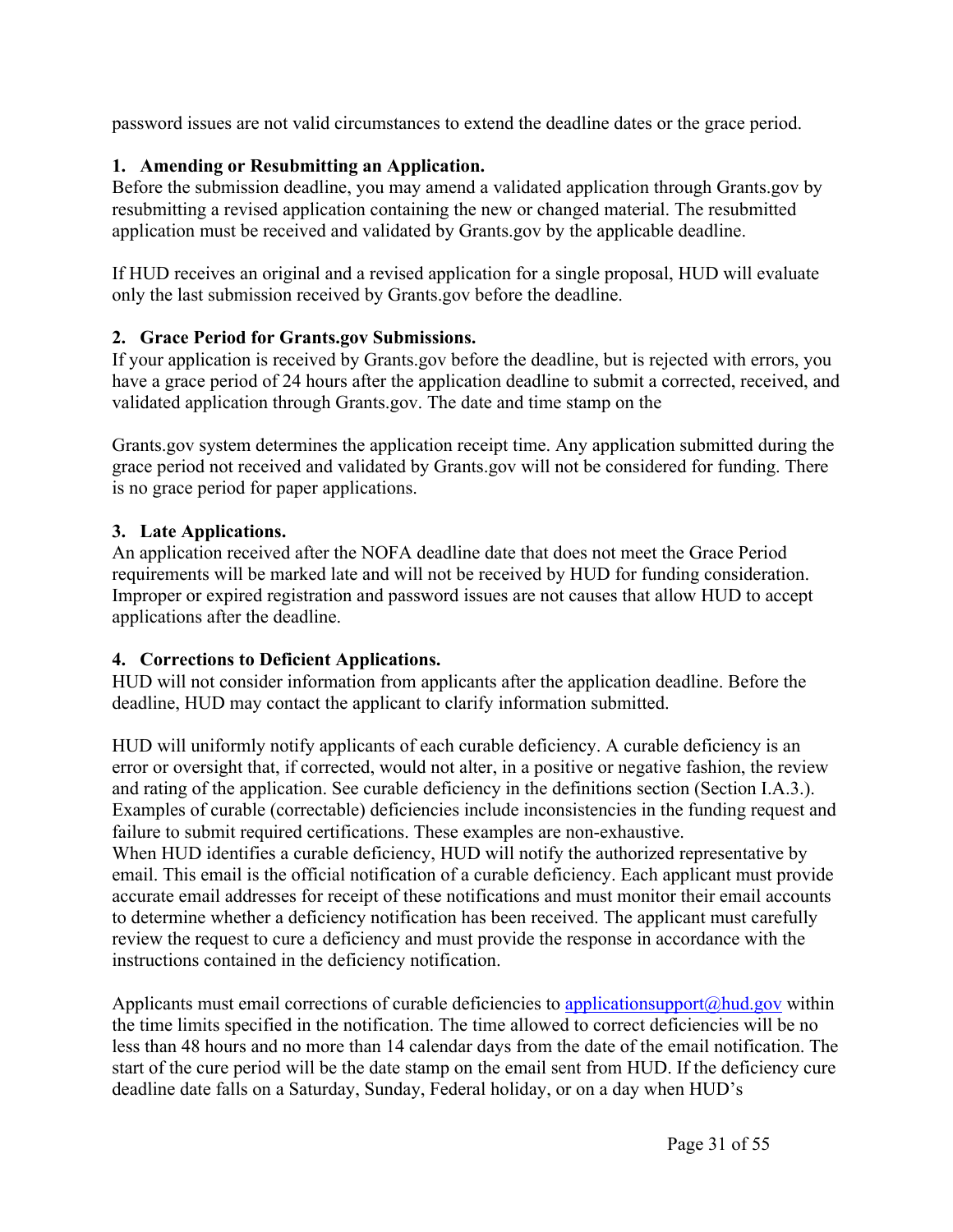Headquarters are closed, then the applicant's correction must be received on the next business day HUD Headquarters offices in Washington, DC are open.

The subject line of the email sent to [applicationsupport@hud.gov](mailto:applicationsupport@hud.gov) must state: Technical Cure and include the Grants.gov application tracking number or the GrantSolutions application number (e.g., Subject: Technical Cure - GRANT123456 or Technical Cure - XXXXXXXXXXX). If this information is not included, HUD cannot match the response with the application under review and the application may be rejected due to the deficiency.

Corrections to a paper application must be sent in accordance with and to the address indicated in the notification of deficiency. HUD will treat a paper application submitted in accordance with a waiver of electronic application containing the wrong DUNS number as having a curable deficiency. Failure to correct the deficiency and meet the requirement to have a DUNS number and active registration in SAM will render the application ineligible for funding.

**5. Authoritative Versions of HUD NOFAs.** The version of these NOFAs as posted on Grants.gov are the official documents HUD uses to solicit applications.

**6. Exemptions.** Parties that believe the requirements of the NOFA would impose a substantial burden on the exercise of their religion should seek an exemption under the Religious Freedom Restoration Act (RFRA).

## <span id="page-32-0"></span>**E. Intergovernmental Review.**

This program is subject to Executive Order 12372, Intergovernmental Review of Federal Programs. Executive Order 12372 allows each state to designate an entity to perform a state review function. To determine if your state has designated a State Point of Contact (SPOC), please see the [SPOC](https://www.whitehouse.gov/omb/management/office-federal-financial-management/) List at OMB. States not listed on the website have chosen not to participate in the intergovernmental review process and, therefore, do not have a SPOC. If your state has a SPOC, you should contact the SPOC to see if that person/office is interested in reviewing your application before you submit it to HUD.

#### <span id="page-32-1"></span>**F. Funding Restrictions.**

1. Eligible Grant Activities. Main Street Grant funds may be expended on the following activities:

a. Reconfiguration of commercial property, major rehabilitation of units that are not currently habitable or new construction to provide affordable rental or homeownership housing located within the Main Street Area. New construction and rehabilitation activities intrinsic to the development of the affordable housing units may extend to other portions of the Project, e.g. to the building envelope, to interior bearing walls of commercial space located below the affordable housing units, and to systems installation through commercial space located below or adjacent to the affordable housing units. (Note: Tenant-occupants displaced or temporarily relocated as a result of rehabilitation or reconfiguration are generally protected by the Uniform Relocation Assistance and Real Property Acquisition Policies Act of 1970 (URA) See <https://www.hudexchange.info/programs/relocation/laws/> for details.)

b. Acquisition of land or property for the purpose of developing, reconfiguring, or rehabilitating commercial space or non-habitable housing units into affordable housing in the Project. Acquisition of real property for a federally-funded program or project is subject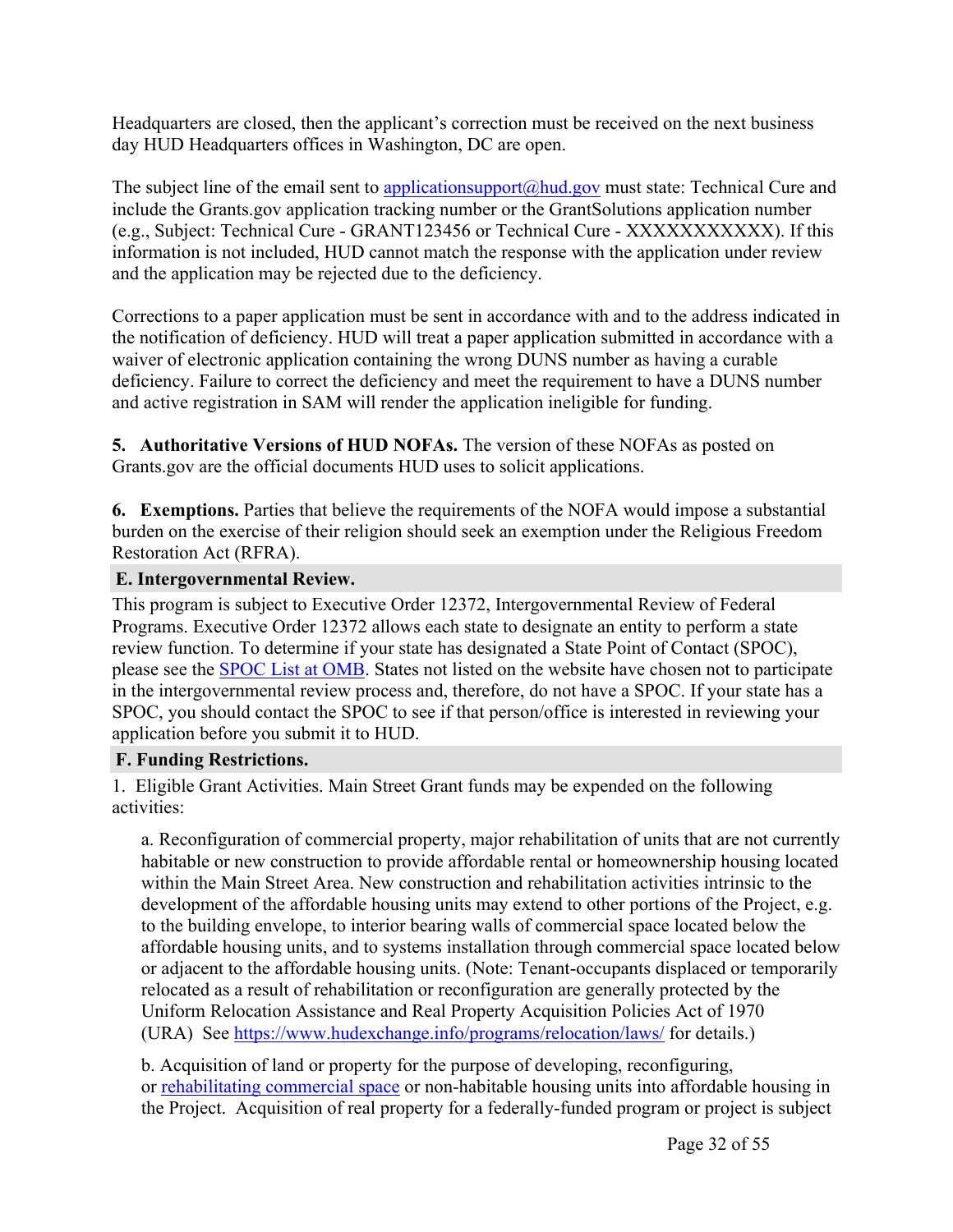to the URA and its implementing regulations at 49 CFR part 24. When funds from this NOFA are used for Acquisition, the total cost of acquisition is included in HUD's maximum per unit Total Development Cost (TDC) limitation.

c. Long-term lease or transfer of Project title specifically for the purposes of obtaining tax credits or implementation of extended use restrictions, provided that the recipient owner entity of the title or lease includes the applicant. (Note: Long-term leases of 50 years or more (including option(s) for extension) are subject to the URA.)

d. Architectural or engineering activities, surveys, permits and other planning and implementation costs related to the construction and rehabilitation of the Project.

e. Tax credit syndication activities.

f. Costs arising from the relocation of persons as a direct result of acquisition, demolition, or rehabilitation of real property for the Project in accordance with the URA and its implementing regulations at 49 CFR part 24 or state or local relocation laws.

g. Manage improvements necessary for the proper development and management of the Project, such as:

i. Staff training including travel related to affordable housing development and management;

ii. Procedure manuals;

- iii. Accounting systems, excluding accounting services or bookkeeping;
- iv. Lease documents;
- v. Resident screening procedures;
- vi. Data processing systems;

h. Leveraging non-HOPE VI funds and in-kind services. Leverage funds must be firmly committed, i.e., presented in accordance with the definitions of Commitment Letter and Leverage in the Definition of Terms, Section I. of this NOFA;

i. Community and Supportive Services, subject to a cap of fifteen percent (15%) of the requested grant amount;

j. Costs connected with the sale of homeownership (marketing, sales commissions) housing units within the Project; and

k. Section 3 activities delineated in the Section 3 Final Rule.

2. Ineligible Grant Activities:

a. Grant funds may only be used to provide assistance to carry out eligible affordable housing activities, as stated in the above section of this NOFA.

b. Grant funds cannot be used to fund a rental reserve for the rent-up period or to support the rental income during the initial Use Restricted Affordable Housing period.

c. Main Street funds may not be used to settle litigation or pay judgments.

3. Cost Controls and Limitations on Expenditures.

a. The total amount of Main Street funds expended shall not exceed the Total Development Cost (TDC) for the total number of affordable housing units in a project with Main Street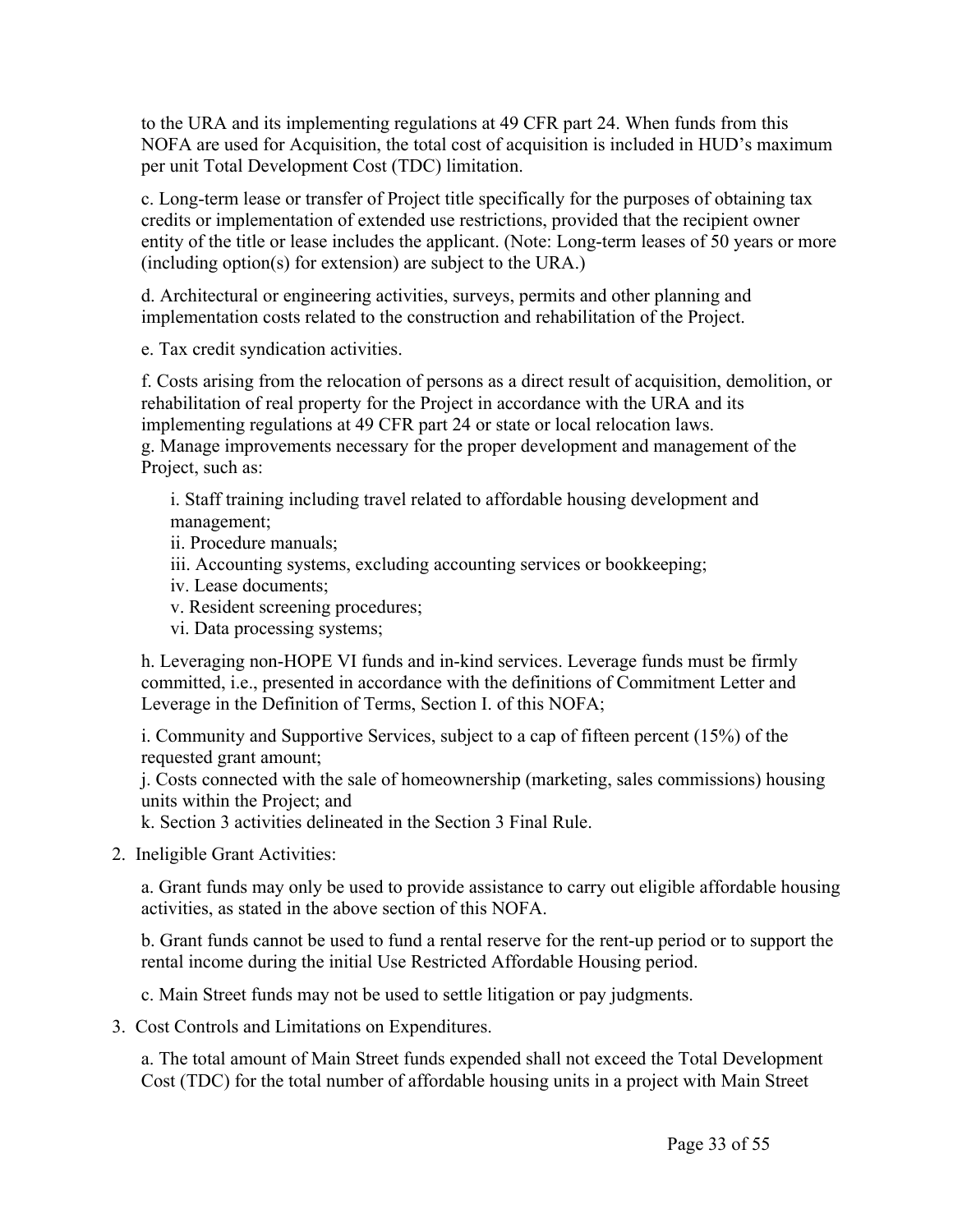Use Restrictions as stated in Section III.C. of this NOFA. The Housing Cost Cap (HCC) does not apply to the Main Street program.

b. The latest procedures for HUD's establishment of TDC are published at 24 CFR 905.314(C).

c. The latest TDC limits themselves can be found

at [https://www.hud.gov/sites/dfiles/PIH/documents/TDCs\\_2020.pdf](https://www.hud.gov/sites/dfiles/PIH/documents/TDCs_2020.pdf). Cost Control and Safe Harbor Standards. Certain fees and costs, including Developer Fee and construction related fees and profits, must be within the limits published at [https://www.hud.gov/sites/documents/DOC\\_9880.pdf](https://www.hud.gov/sites/documents/DOC_9880.pdf).

d. Limitation on Eligible Expenditures. Expenditures on services, equipment, and physical improvements must directly relate to Project activities permitted under this NOFA.

e. Pre-award Activities. Award funds shall not be used to reimburse expenses incurred for the preparation of the application or prior to the start date of a grant from this NOFA.

f. Statutory Time Limit for Expenditures. Funds appropriated in FY2020 for this NOFA must be expended by September 30, 2027. Any funds that are not expended by the above date will be cancelled and returned to the United States Treasury. This is a statutory deadline and is firm. HUD reserves the right, however, to require an earlier expenditure deadline under a Grant Agreement.

#### **Indirect Cost Rate.**

Normal indirect cost rules under 2 CFR part 200, subpart E apply. If you intend to charge indirect costs to your award, your application must clearly state the rate and distribution base you intend to use. If you have a Federally negotiated indirect cost rate, your application must also include a letter or other documentation from the cognizant agency showing the approved rate. Successful applicants whose rate changes after the application deadline must submit new rate and documentation.

State, county and local governments. If your department or agency unit has a Federally negotiated indirect cost rate, your application must include that rate, the applicable distribution base, and a letter or other documentation from the cognizant agency showing the negotiated rate. If your department or agency unit receives more than \$35 million in direct federal funding per year, you may not claim indirect costs until you receive a negotiated rate from your cognizant agency for indirect costs as provided in Appendix VII to 2 CFR Part 200.

If your department or agency unit receives no more than \$35 million in direct federal funding per year and your department or agency unit has developed and maintains an indirect cost rate proposal and supporting documentation for audit in accordance with 2 CFR Part 200, Appendix VII, you may use the rate and distribution base specified in that indirect cost rate proposal. Alternatively, if your department or agency unit receives no more than \$35 million in direct Federal funding per year and has never received a negotiated indirect cost rate, you may elect to use the de minimis rate of 10% of MTDC. As described in 2 CFR 200.403, costs must be consistently charged as either indirect or direct costs but may not be double charged or inconsistently charged as both. Once elected, the de minimis rate must be applied consistently for all Federal awards until you choose to negotiate for a rate, which you may apply to do at any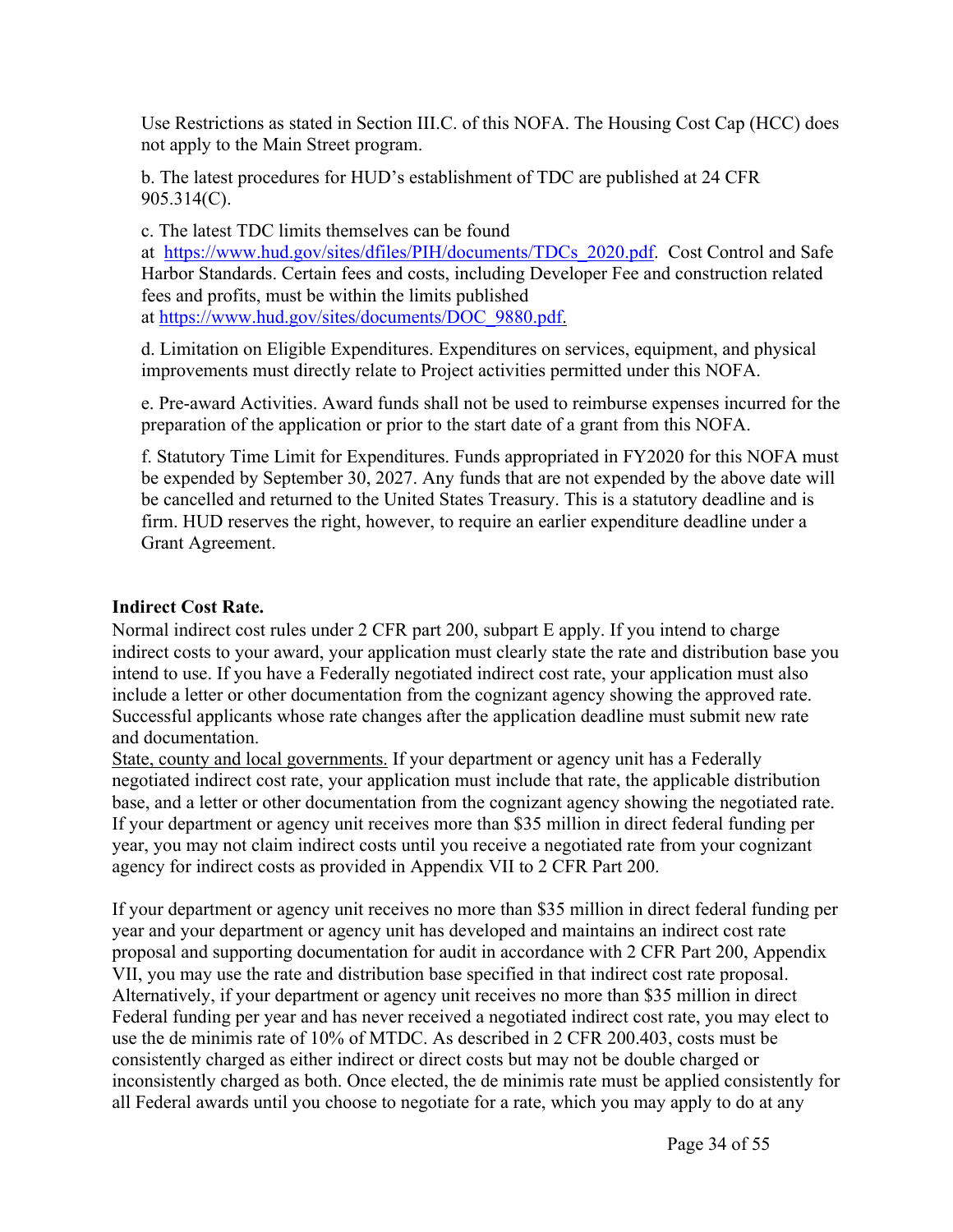time. Documentation of the decision to use the de minimis rate must be retained on file for audit. Statutory or Regulatory Restrictions Apply

## <span id="page-35-0"></span>**G. Other Submission Requirements.**

## **1. Application, Assurances and Certifications.**

Standard Form 424 (SF-424) Application for Federal Assistance Programs is the governmentwide form required to apply for Application for Federal Assistance Programs, discretionary Federal grants and other forms of financial assistance programs. Applicants for this Federal assistance program must submit all required forms in the SF-424 Family of forms, including SF-424B (Assurances of Non construction Programs) or SF424D (Assurances for Construction Programs).Applications receiving funds for both non construction programs and construction programs must submit both the SF-424B and SF-424D.

By signing the forms in the SF-424 either through electronic submission or in paper copy submission (for those granted a waiver), the applicant and the signing authorized representative affirm that they have reviewed the certifications and assurances associated with the application for federal assistance and (1) are aware the submission of the SF424 is an assertion that the relevant certifications and assurances are established and (2) acknowledge that the truthfulness of the certifications and assurances are material representations upon which HUD will rely when making an award to the applicant. If it is later determined the signing authorized representative to the application made a false certification or assurance, caused the submission of a false certification or assurance, or did not have the authority to make a legally binding commitment for the applicant, the applicant and the individual who signed the application may be subject to administrative, civil, or criminal action. Additionally, HUD may terminate the award to the applicant organization or pursue other available remedies. Each applicant is responsible for including the correct certifications and assurances with its application submission, including those applicable to all applicants, those applicable only to federally recognized Indian tribes, and those applicable to applicants other than federally recognized Indian tribes. All program specific certifications and assurances are included in the program Instructions Download on Grants.gov.

**Assurances.** By submitting your application, you provide assurances that, if selected to receive an award, you will comply with U.S. statutory and public policy requirements, including, but not limited to civil rights requirements.

## **2. Lead Based Paint Requirements.**

When providing housing assistance funding for purchase, lease, support services, operation, or work that may disturb painted surfaces, of pre-1978 housing, you must comply with the leadbased paint evaluation and hazard reduction requirements of HUD's lead-based paint rules (Lead Disclosure; and Lead Safe Housing (24 CFR part 35)), and EPA's lead-based paint rules (e.g., Repair, Renovation and Painting; Pre-Renovation Education; and Lead Training and Certification (40 CFR part 745)).

When providing education or counseling on buying or renting housing that may include pre-1978 housing, applicants must inform clients of their rights under the Lead Disclosure Rule (24 CFR part 35, subpart A), and, if the focus of the education or counseling is on rental or purchase of HUD-assisted pre-1978 housing, the Lead Safe Housing Rule (subparts B, R, and, as applicable,  $F - M$ ).

## **3. Discrepancies between the NOFA on [Grants.gov](http://Grants.gov) and Other Documents.**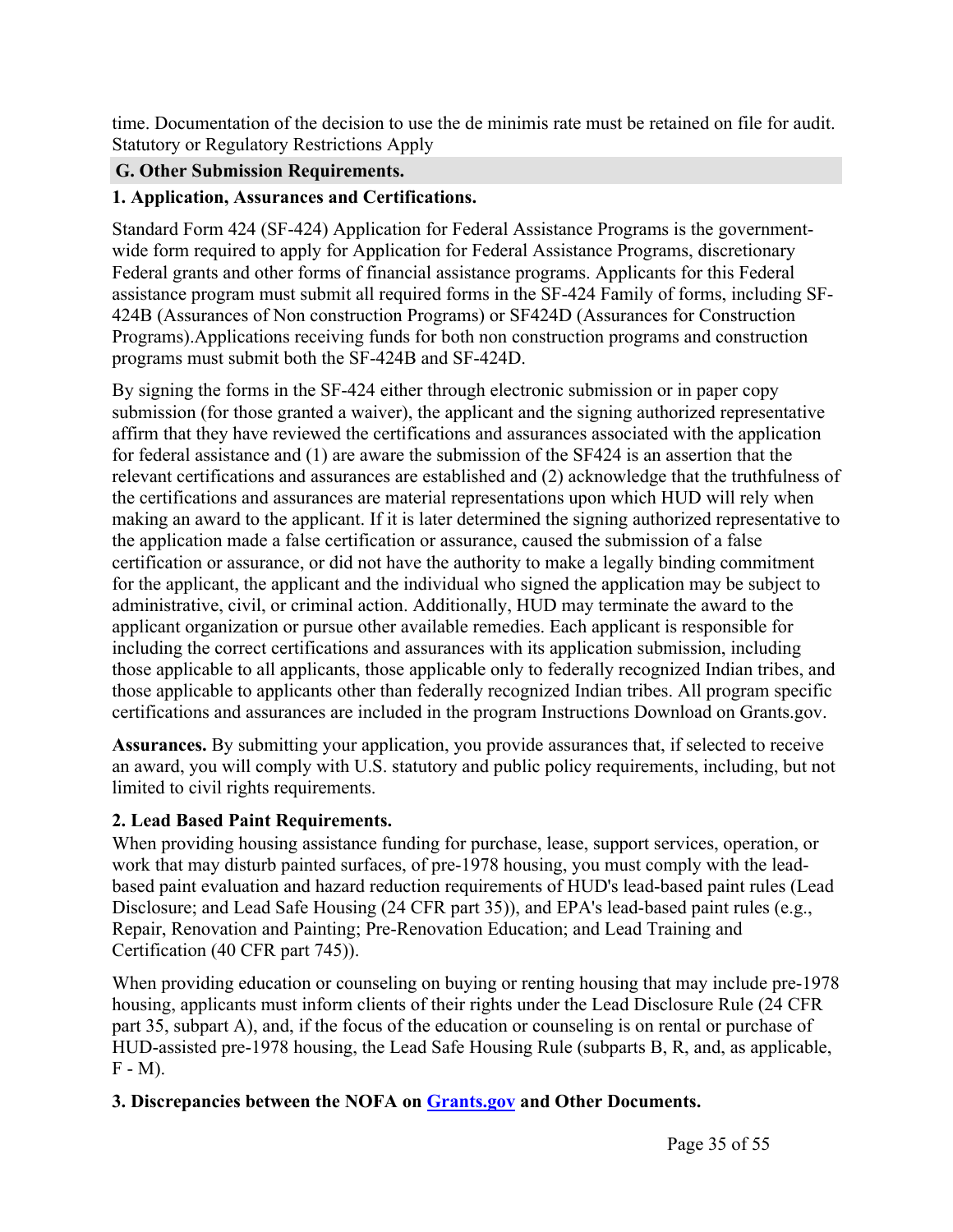The Program NOFA posted at the [Grants.gov](http://Grants.gov) website is the official document HUD uses to solicit applications. Applicants are advised to review their application submission against the requirements in this Program NOFA. If there is a discrepancy between the Program NOFA posted on [Grants.gov](http://Grants.gov) and other information provided in any other copy or version or supporting documentation, the posted Program NOFA located at [Grants.gov](https://www.grants.gov) prevails. If discrepancies are found, please notify HUD immediately by calling the program contact listed in the Program NOFA. HUD will post any corrections or changes to a Program NOFA on the [Grants.gov](http://Grants.gov) website. Applicants who enroll an email address at the application download page will receive an e-mail alert from [Grants.gov](http://Grants.gov) in the event the opportunity is changed.

#### <span id="page-36-0"></span>**V. Application Review Information.**

#### <span id="page-36-1"></span>**A. Review Criteria.**

## **1. Rating Factors.**

| Rating Factor 1 Capacity  |                                                  | 25 |
|---------------------------|--------------------------------------------------|----|
| Rating Factor 2 Need      |                                                  | 4  |
| Rating Factor 3 Readiness |                                                  | 22 |
|                           | Rating Factor 4 Appropriateness                  | 31 |
|                           | Rating Factor 5 Financial/Program Management     |    |
| Rating Factor 6 FHEO      |                                                  | 3  |
| Other Factors             | Opportunity Zone, HBCU, or Promise Zone points 2 |    |

## **Rating Criteria**

The maximum number of points available under this NOFA is 102 points, as described below. The applicant must obtain at least 70 points in order to be eligible for award. In addition, the applicant must obtain a total of at least 40 points out of a possible 62-point total from risk related Rating Factors 1, 3, and 5 in order to be considered eligible for award. Minimum documentation is described in Section IV.B. of this NOFA.

**Rating Factor 1 -- Capacity Maximum Points: 25**

Rating Factor points are as follows:

A. This factor addresses whether the applicant, its Developer or other development manager have the capacity and organizational resources to successfully implement the proposed activities within the grant period. When responding to this rating factor, applicants should provide a list with the name and short description of any relevant projects that the applicant, Developer or other development manager has completed, including: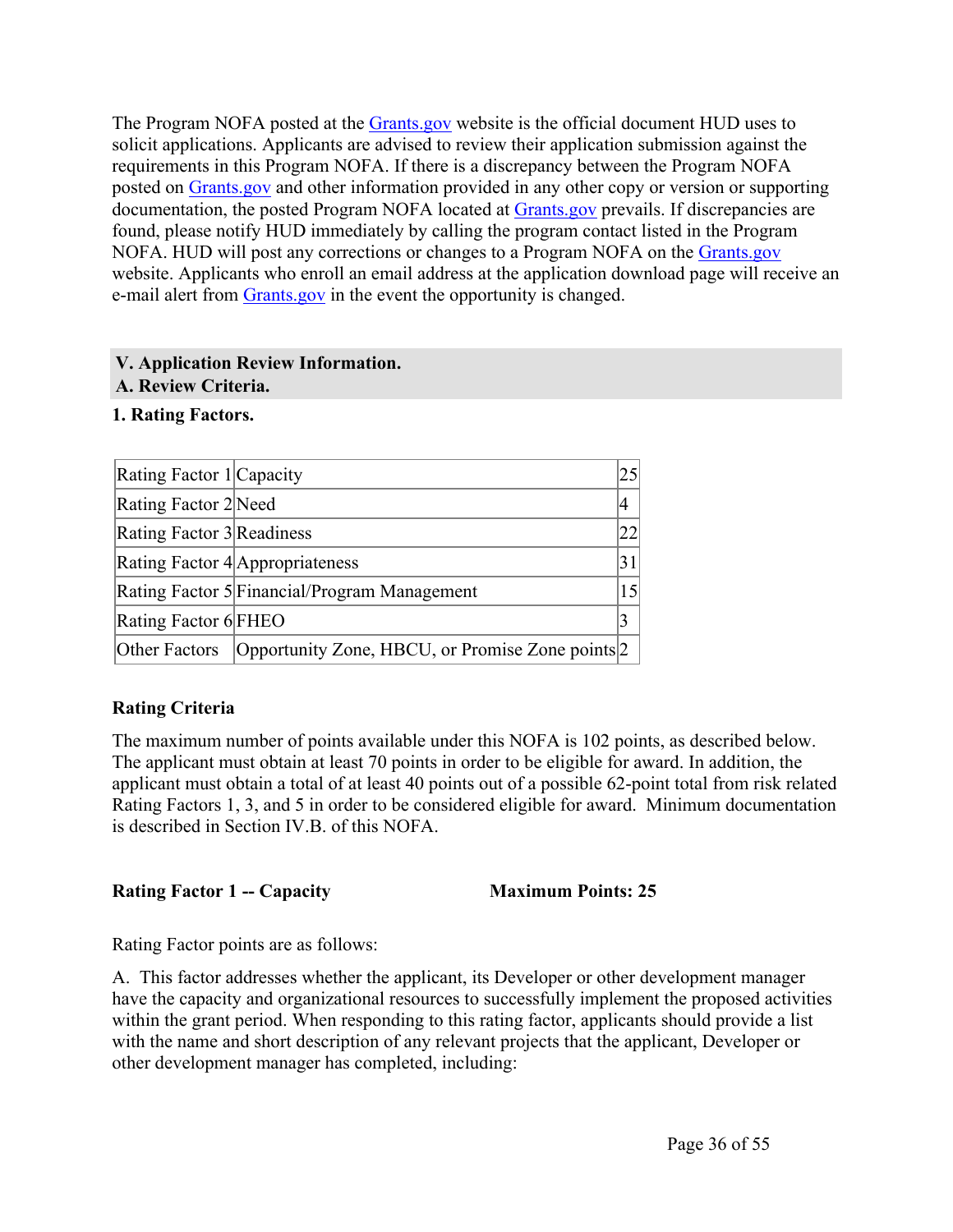1. Whether a National Register of Historic Places (NRHP) site or traditional architecture was included in the project.

2. Dates completed.

3. Names of the entities for which the project was developed.

4. Whether the applicant, Developer or other development manager was a grantee, subgrantee or contractor.

5. The Agency that provided grants, contracts or grant funds for the project, if any.

B. Past Experience (up to 15 points)

1. Activity on Previous Main Street Grants. (up to 5 points)

a. Applicants that are severely delayed in starting construction on an existing HOPE VI Main Street grant will not receive points for this subfactor. All other applicants will receive five (5) points for this subfactor.

b. If the applicant has received an FY2017 or earlier HOPE VI Main Street grant and has not started construction by the deadline date in this NOFA, the applicant will not receive these 5 points. HUD will determine whether construction has started by contacting the HUD Grant Manager for that grant and through reported construction progress in the HOPE VI Grants Management System.

2. Non-Main Street Past Experience (up to 10 points)

a. The applicant will earn 10 points if the application demonstrates that the Applicant, its Developer or other development manager has extensive experience in developing or rehabilitating affordable housing AND NRHP or traditional architecture projects over the past three (3) years.

b. The applicant will earn 7 points if the applicant demonstrates that the applicant, its Developer or other development manager has developed or rehabilitated affordable housing projects that did not contain NRHP or traditional architecture projects over the past three (3) years.

c. The applicant will earn 4 points if the applicant demonstrates that the applicant, its Developer or other development manager has experience in developing or rehabilitating non-affordable housing projects that contained NRHP or traditional architecture over the past three (3) years.

d. The applicant will earn zero (0) points if the applicant cannot demonstrate that it, its Developer or other development manager has completed at least one affordable housing or NRHP or traditional architecture project in the last three (3) years.

## C. Knowledge of Key Personnel (up to 10 points)

1. Key personnel are Applicant Team members that must remain part of the project for the project to be completed. Key personnel are the entities that will manage the activities of the other Applicant Team members and bring the project to successful completion. Key personnel include the applicant, Developer, other development manager and property owner. Applicants should show specific experience and duties that they have performed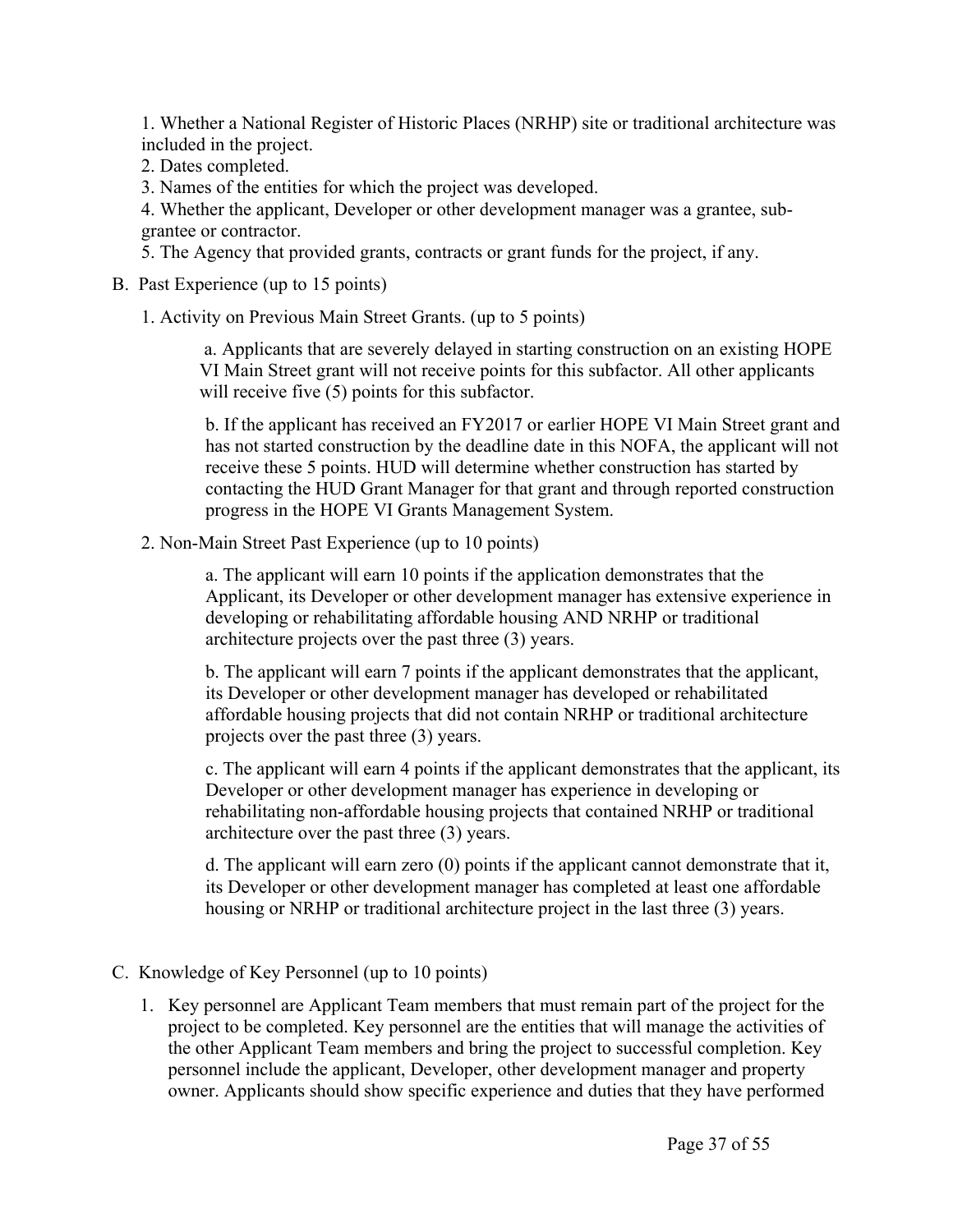and relate that experience to the project proposed in the HOPE VI Main Street application.

- 2. The applicant will earn 10 points if the applicant demonstrates that its key personnel have extensive knowledge of the development or rehabilitation of affordable housing projects, including knowledge of Federal accessibility requirements for persons with disabilities, AND that include NRHP or traditional architecture.
- 3. The applicant will earn 7 points if the applicant demonstrates that its key personnel have knowledge of the development or rehabilitation of affordable housing projects, including knowledge of Federal accessibility requirements for persons with disabilities, and that do not contain NRHP or traditional architecture.
- 4. The applicant will earn 4 points if the applicant demonstrates that its key personnel have knowledge of the development or rehabilitation of non-affordable housing projects and that contain NRHP or traditional architecture.
- 5. The applicant will earn zero (0) points if the applicant cannot demonstrate its key personnel have knowledge of real property development or rehabilitation and knowledge of Federal accessibility requirements for persons with disabilities.

## **Rating Factor 2 -- Need Maximum Points: 4**

A. HUD will use data from the <https://www.huduser.gov/portal/home.html> website to determine if the median rental cost for the applicant's jurisdiction is affordable to families with incomes between 30% of 80% of the Area Median Income (AMI) for the applicant's jurisdiction. HUD will use the following methodology:

- 1. HUD will use its Comprehensive Housing Affordability Strategy (CHAS) dataset, which can be found at <https://www.huduser.gov/portal/datasets/cp.html> to determine whether the applicant suffers from a low-income housing problem. If more than 20% of lowincome families have not found affordable housing, the jurisdiction is considered to have a low-income housing problem.
- 2. Under the Analysis section of the above web page, select the Data Years 2006-2016.
- 3. Under the Query Tool, for the "Please Select Data Year" button, select the Data Year 2012-2016.
- 4. For the "Please Select Geographic Summary Level" button, select the Geographic Summary Level that matches the applicant, County for a county/parish applicant and Place for a city/town or other subdivision of a county/parish.
- 5. In the section of the table labeled, "Income by Cost Burden (Owners and Renters)," select the row labeled, "Household Income >50% to <=80% HAMFI." HAMFI stands for HUD Area Median Family Income. The definition can be found at the CHAS background web page [https://www.huduser.gov/portal/datasets/cp/CHAS/bg\\_chas.html](https://www.huduser.gov/portal/datasets/cp/CHAS/bg_chas.html)
- 6. In that row, in the column labeled, "Cost burden > 30%," select the number of lowincome families in the jurisdiction that are paying more than 30% of their income for housing, which is the maximum rent for Main Street affordable housing.
- 7. In that same row, in the column labeled, "Total," select the total number of low-income families in the jurisdiction, no matter what percent of their income is paying for housing.
- 8. Divide the "Cost burden >30%" number by the "Total" number and multiply by 100 to get the percentage of low-income housing that costs more than 30% of the income of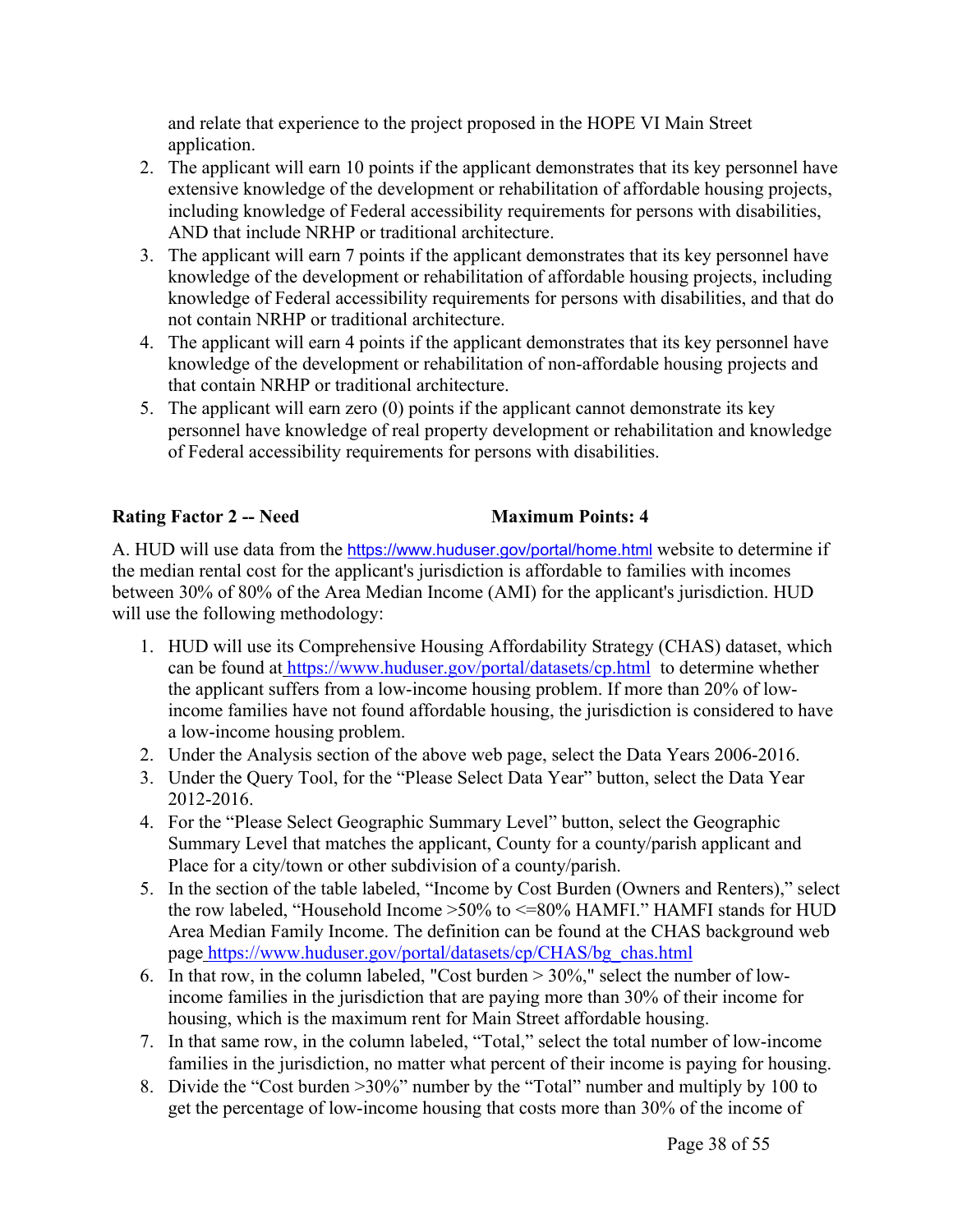low-income families. The higher the percentage, the more low-income families there are that cannot find housing that they can afford.

- B. Scoring:
	- 1. The applicant will receive 4 points if the total percent of affordable housing calculated above is greater than 20%.
	- 2. The applicant will receive 0 points if the percentage calculated above is equal to or less than 20%.

#### **Rating Factor 3 -- Readiness Maximum Points: 22**

A. In responding to this rating factor, applicants must provide evidence of site control as follows:

Site Control, Zoning Approval and Relocation Readiness (where applicable). (Up to 8 points)

1. For Site Control:

a. For sites where the ownership WILL NOT change in order to perform the proposed activities, documentary evidence must be a copy of the site's deed that shows ownership by the applicant or member of the Applicant Team and a certification signed by the applicant's Mayor, city Registrar, or other authorized official stating that the applicant has the legal authority to perform the proposed activities in the application on the site. If the Project contains multiple sites, the documentation and certification must cover all sites.

b. For sites where the ownership WILL change and site acquisition is required, the documentation must include the first page and execution page of the agreement, contract, sales option, or other document that gives the applicant legal authority to perform the proposed activities in the application on the site. If the Project contains multiple sites, the documentation and certification must cover all sites. As a reminder, acquisition for federally assisted projects is subject to the Uniform Relocation Assistance and Real Property Acquisition Policies Act.

#### 2. For Zoning:

a. The applicant's documentation must include a certification from the appropriate local official, e.g., local government engineer, zoning/land use official, documenting that all required land use approvals for developed and undeveloped land for development of residential housing of the construction type and tenure type contained in the application have been secured.

b. This documentation should include information on normal and customary building and construction permits that will be required prior to the start of construction.

3. HUD will score the site control and zoning for this Rating Factor as follows: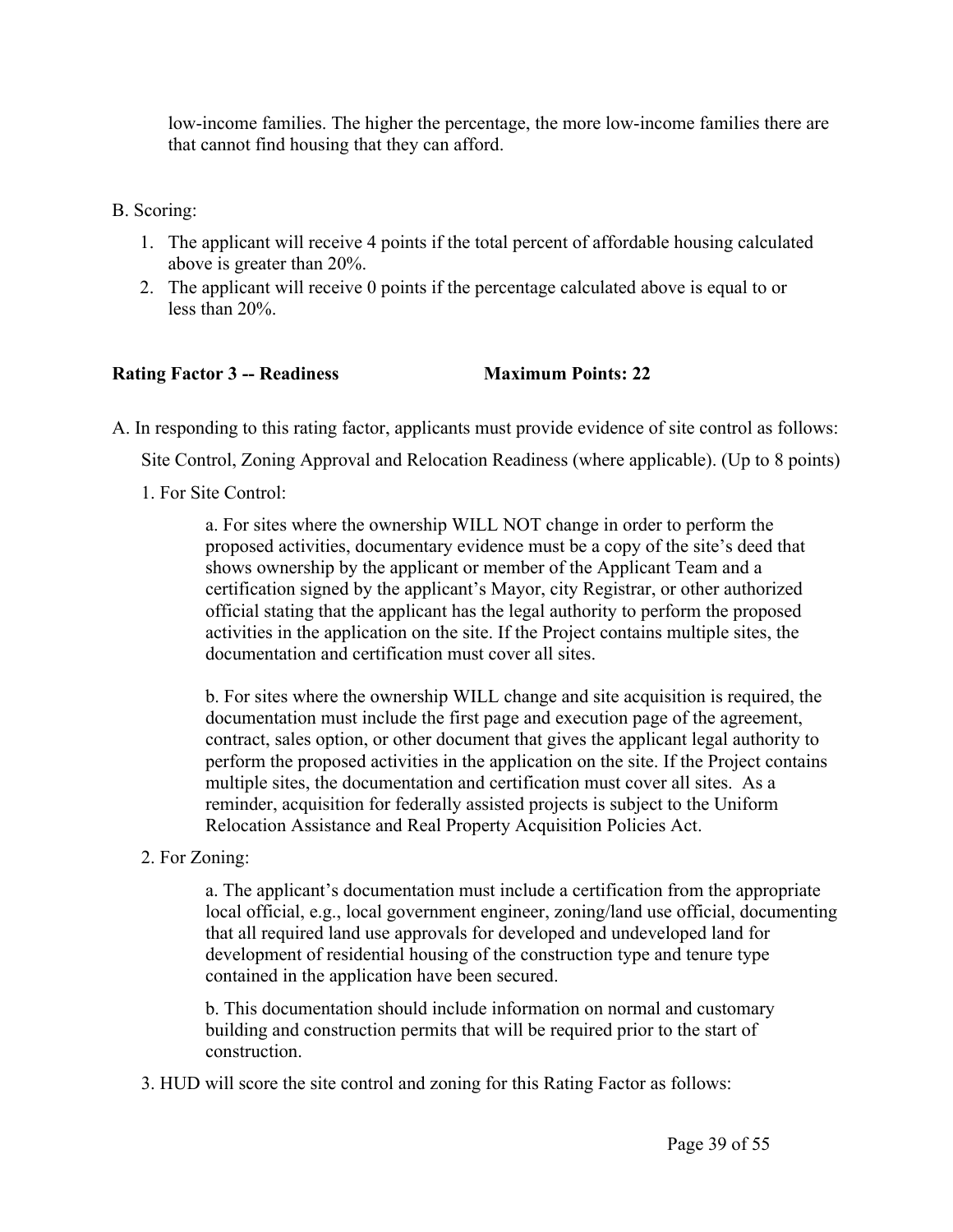a. The applicant will receive 7 points if the application includes documentation that the applicant has Site Control and approval of Zoning that permits residential housing as proposed in the application.

b. The applicant will receive 5 points if the application includes documentation that the applicant has Site Control, but does not have approval of Zoning that permits residential housing as proposed in the application.

c. The applicant will receive 3 points if the application includes documentation that the applicant does not have Site Control, but does have approval of Zoning that permits residential housing as proposed in the application.

d. The applicant will receive zero (0) points if the application does not include documentation that the applicant has Site Control, approval of Zoning that permits residential housing as proposed in the application.

4. For Relocation Readiness:

a. Project Occupancy has been clearly identified. Where temporary relocation or displacement will occur, sufficient relocation resources have been identified as of the date of the application.

5. HUD will score the relocation readiness for this Rating Factor as follows:

a. The applicant will receive 1 point under this Rating Factor if there is a solid relocation plan (where applicable). Where a relocation plan is not applicable, an applicant will still receive 1 point.

B. Key Personnel Timeliness (14 points):

- 1. In order to perform the required grant activities in a timely manner, the applicant must demonstrate that it is actively pursuing contracts with Key Personnel, as included in the application for Rating Factor 1 of this NOFA. HUD will score this Rating Factor as follows:
- 2. Timeliness of Applicant In-House Developer Capacity.

If the applicant has demonstrated in Rating Factor  $1 -$ Capacity that it has, by the due date for applications stated in this NOFA, the in-house ability to successfully complete the grant activities, the applicant will receive 14 points; or

3. Timeliness of Other Developer Capacity.

a. The applicant will receive 14 points if the application demonstrates that the applicant has a contract with, or has published a procurement solicitation to obtain, a Developer, other development manager or construction contractor before the date the application is submitted. (Note that under 24 CFR part 50 and Section III. of this NOFA, after application the grantee must not enter into a binding agreement for choice-limiting actions, such as construction or rehabilitation, until HUD completes an environmental review and the applicant receives approval of the property.)

b. The applicant will receive 7 points if the application includes documentation that by the application deadline date the applicant has begun discussions with Developers,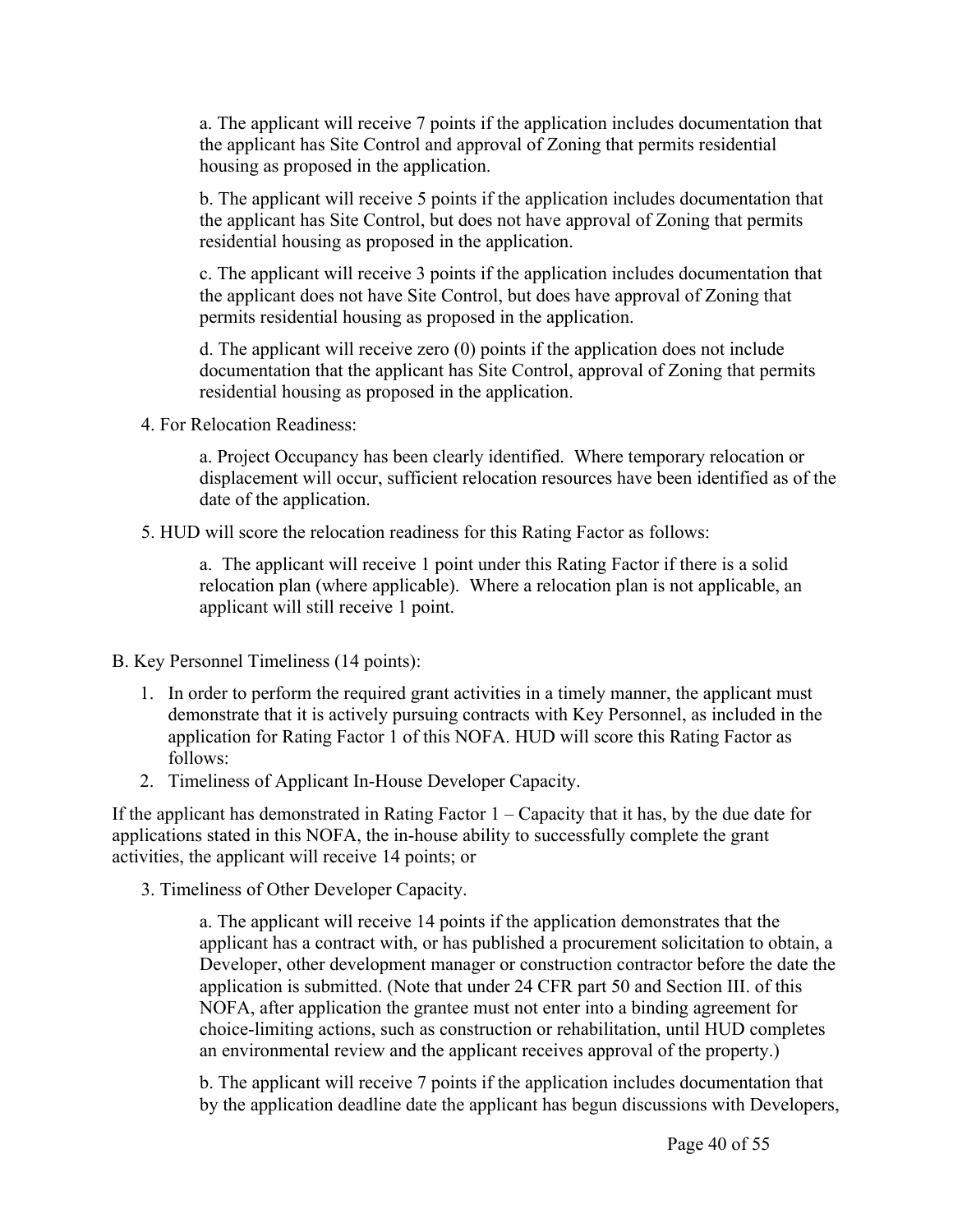other development managers or construction contractors, with the intention of publishing a solicitation to obtain their services, but does not have a contract in place and has not published a solicitation to obtain these services.

c. The applicant will receive 0 points if the application does not include documentation that by the deadline date the applicant has begun the procurement process or has had discussions with Developers, other development manager or construction contractors.

## **Rating Factor 4 -- Appropriateness of the Main Street Affordable Housing Project Maximum Points: 31**

This rating factor encompasses several aspects of the Main Street Affordable Housing Project that indicate whether it would be a "good fit" physically and financially for the Main Street area. Applicants will be rated on these items as follows:

A. Feasibility of the HOPE VI Main Street Project (up to 8 points)

- 1. The applicant will receive 8 points if the application demonstrates that the Project is financially feasible over a period of five  $(5)$  years as demonstrated in Form HUD-52861, the Cash Flow Pro Forma, requested award amount and financial documents in response to this rating factor, and is compliant with the Cost Controls and Safe Harbors document, which is part of the [Grants.gov](https://www.grants.gov) NOFA download.
- 2. The applicant will receive 4 points if the application demonstrates that the Project is financially feasible over a period of five (5) years, but does not meet the required Cost Controls and Safe Harbors, which is part of the [Grants.gov](https://www.grants.gov) NOFA download.
- 3. The applicant will receive 0 points if the application does not demonstrate financial feasibility and does not comply with Cost Controls and Safe Harbors.

B. Appropriateness in Context with the Main Street Area (up to 5 points)

1. The applicant will receive 5 points if the application demonstrates that the Project:

a. Is appropriate and suitable in the context of the community and other affordable housing options, e.g., rehabilitation vs. new construction; and

b. Fulfills the need of the Main Street Area Rejuvenation effort as a whole.

2. The applicant will receive 3 points if the application meets either (a) or (b), above.

3. The applicant will receive zero (0) points if the application does not meet (a) and (b) above.

C. Promotion and Marketing (Up to 2 points)

1. The applicant will receive 2 points if the application sets forth a plan to promote and market the Main Street Area rejuvenation effort to financiers, to other parties that may be involved in the rejuvenation effort, and to possible future residents of the HOPE VI Main Street Affordable Housing Project.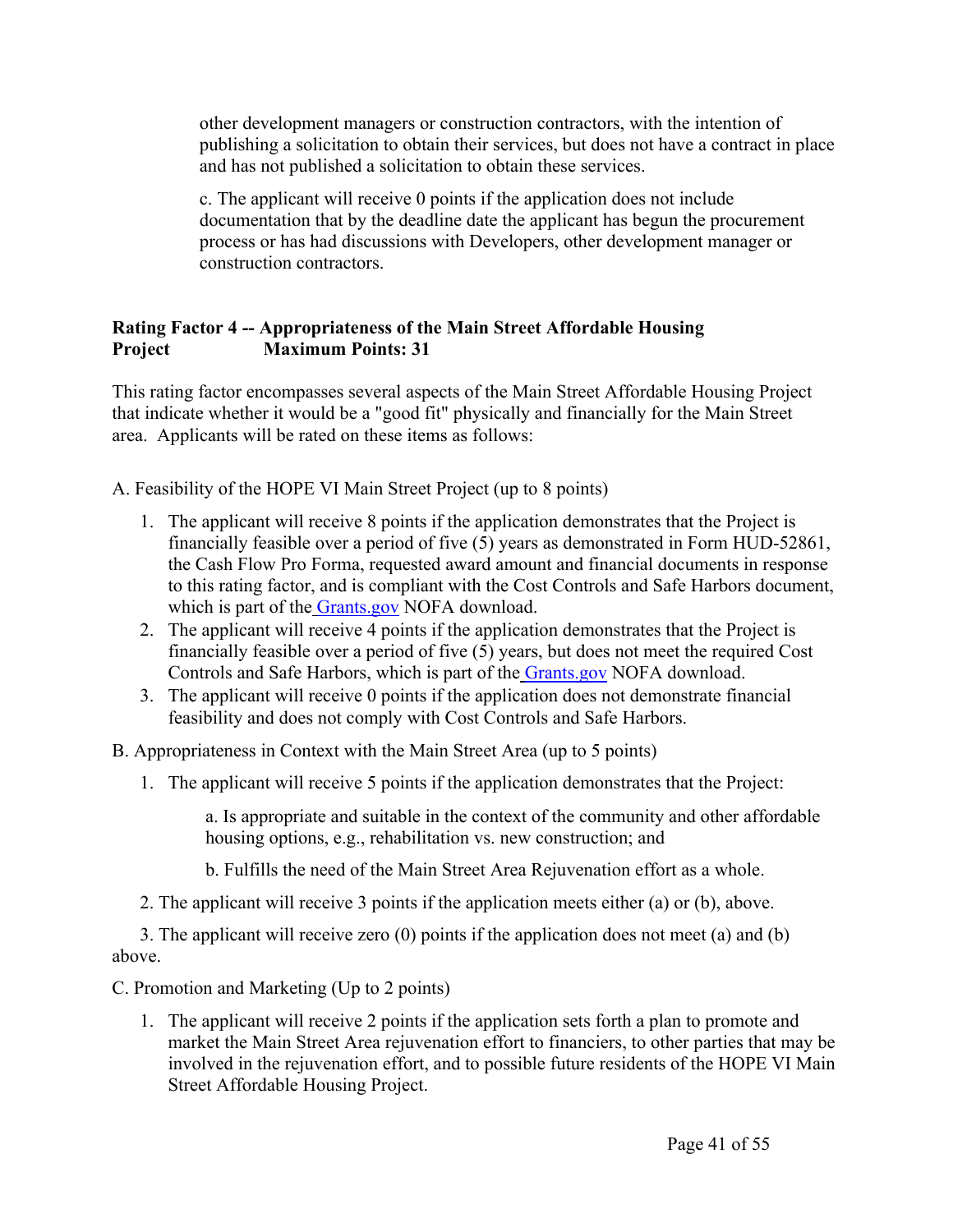- 2. The applicant will receive zero (0) points if the application does not include a plan for, or discussion of the above Promotion and Marketing effort.
- D. Set-aside for Very-Low Income Persons as required by statute (Up to 1 point).
	- 1. If the applicant demonstrates that more than one unit, or at least 20% of the HOPE VI Main Street units, whichever is greater, is set aside for very low-income residents, the applicant will receive 1 point.
	- 2. If the applicant does not demonstrate that more than one unit or at least 20% of the HOPE VI Main Street units, whichever is greater, are set aside for very low-income residents, the applicant will receive 0 points.

E. Main Street Project and Rejuvenation Area Leverage (up to 10 points)

1. Project Leverage (5 points)

a. The applicant should provide Leverage above the 5% Match threshold requirement in cash or in-kind supplies or services that is demonstrated to be firmly committed to the Main Street Project.

b. The percentages in the Project Leverage scale, below, include the 5% threshold Match. If the application separates Match funds from other Project Leverage, add Match funds and other project leverage back together before calculating the leverage percentage.

c. Project Leverage contributions must have letters from the sources stating that the contribution is firmly committed. The firm commitment letters must be included in the application package. Contributions with no firm commitment documentation will not be included in the amount of Leverage.

d. To include funds received from a Federal program as part of the Match or Leverage amount, you must confirm that this use of funds is allowed by the Federal program.

e. Concerning the value of the Project property before rehabilitation, if the real property is privately owned by a for-profit entity, its value will not be counted towards Match or Leverage. If it is publicly owned or owned by a non-profit, its value may be included as Match or Leverage.

| <b>Total Project Leverage as Percent of Award Amount</b>                                      | <b>Points</b><br>Awarded |
|-----------------------------------------------------------------------------------------------|--------------------------|
| Less than 10% of the requested funding under this NOFA                                        | $0$ points               |
| Greater than or equal to $10\%$ but less than 25% of the requested funding under<br>this NOFA | 3 points                 |
| Greater than or equal to 25% of the requested funding under this NOFA                         | 5 points                 |

2. Area Leverage (up to 5 points)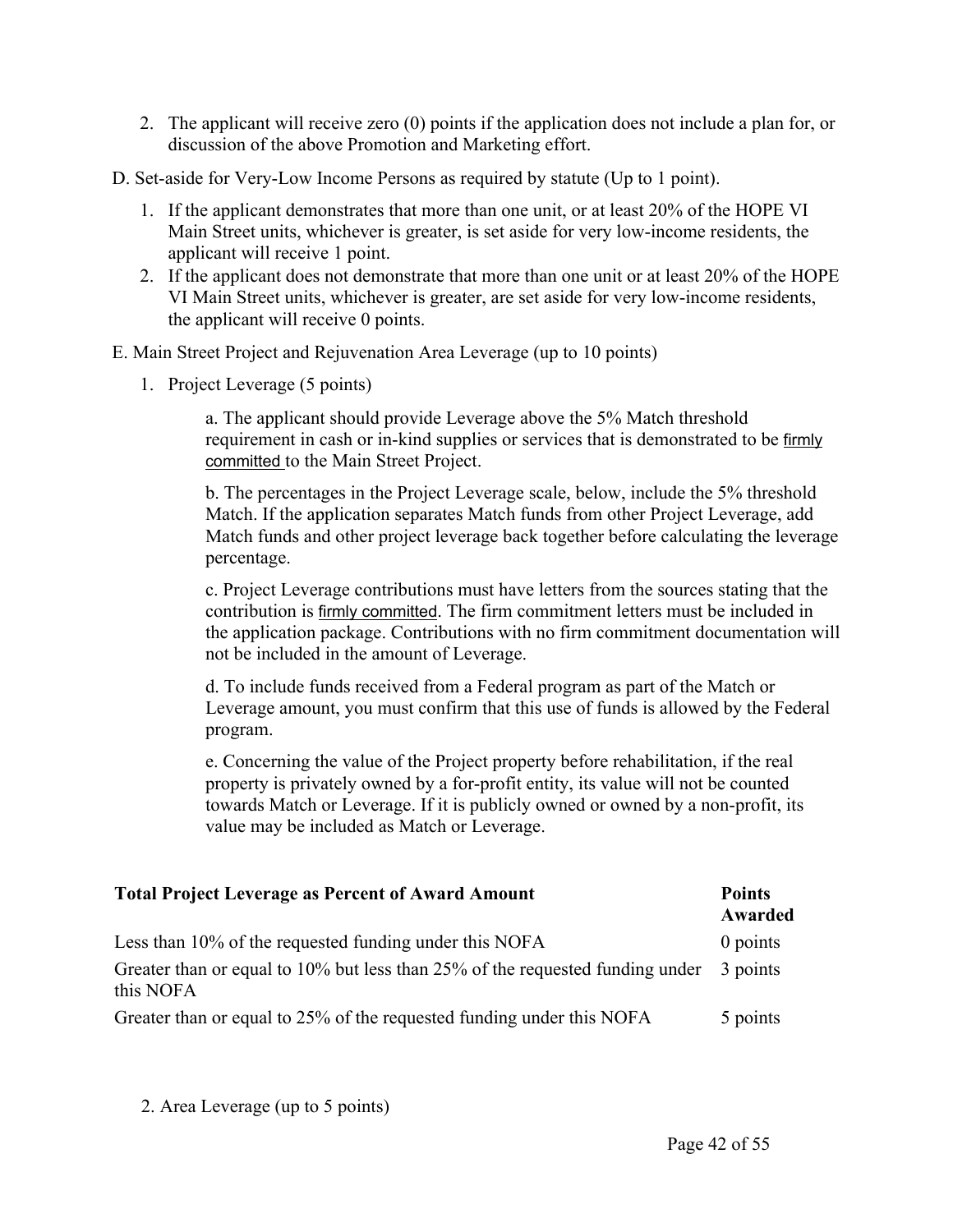a. The applicant must provide Area Leverage in cash or in-kind services that must be demonstrated to be firmly committed to the Main Street rejuvenation effort as a whole, i.e., committed to projects in the Main Street area other than the Affordable Housing Project to be developed through an award from this NOFA.

b. Match and Project Leverage are not included in Area Leverage. Area Leverage may include the cost of infrastructure improvements, e.g., paving of streets, the value of private investment, e.g., facade or other rehabilitation, or the cost of other Main Street area improvements invested within the three years prior to the application due date.

c. All Area Leverage sources must have letters from the source stating that the contribution has been invested within the past 3 years. The firm commitment letters must be included in the application package. Contributions with no firm commitment documentation will not be included in the amount of Leverage.

d. Points for the Leverage amount will be allocated according to the following scale:

| Main Street Area Leverage as a Percent of Grant Amount                         | <b>Points Awarded</b> |
|--------------------------------------------------------------------------------|-----------------------|
| Less than 100 percent of the requested funding amount under this NOFA 0 points |                       |
| Greater than or equal to 100 percent but less than 200 percent                 | 3 points              |
| 200 percent or more                                                            | 5 points              |

F. Retention of Historic or Traditional Architecture (Up to 5 points).

1. Under Section 106 of the National Historic Preservation Act and its implementing regulations, 36 CFR part 800, a project must meet the Secretary of the Interior's Standards for Rehabilitation or be treated as an Adverse Effect. This applies to buildings listed on or eligible for the NRHP. Most traditional architecture buildings will likely be eligible for the NRHP.

2. Scoring:

a. The applicant will receive 5 points if the applicant demonstrates that the buildings in the Project will maintain all of the historic or traditional architecture and design features on building fronts and that the applicant has included in the application an elevation drawing of the Project front showing architectural detail that will be saved or has included an approval letter of planned rehabilitation from the State Historic Preservation Officer.

b. The applicant will receive 3 points if the applicant demonstrates that the buildings in the Project will maintain at least 50 percent of the historic or traditional architecture and design features on building fronts and that the applicant has included in the application an elevation drawing of the Project front showing architectural detail that will and will not be saved or has included an approval letter of planned rehabilitation from the State Historic Preservation Officer.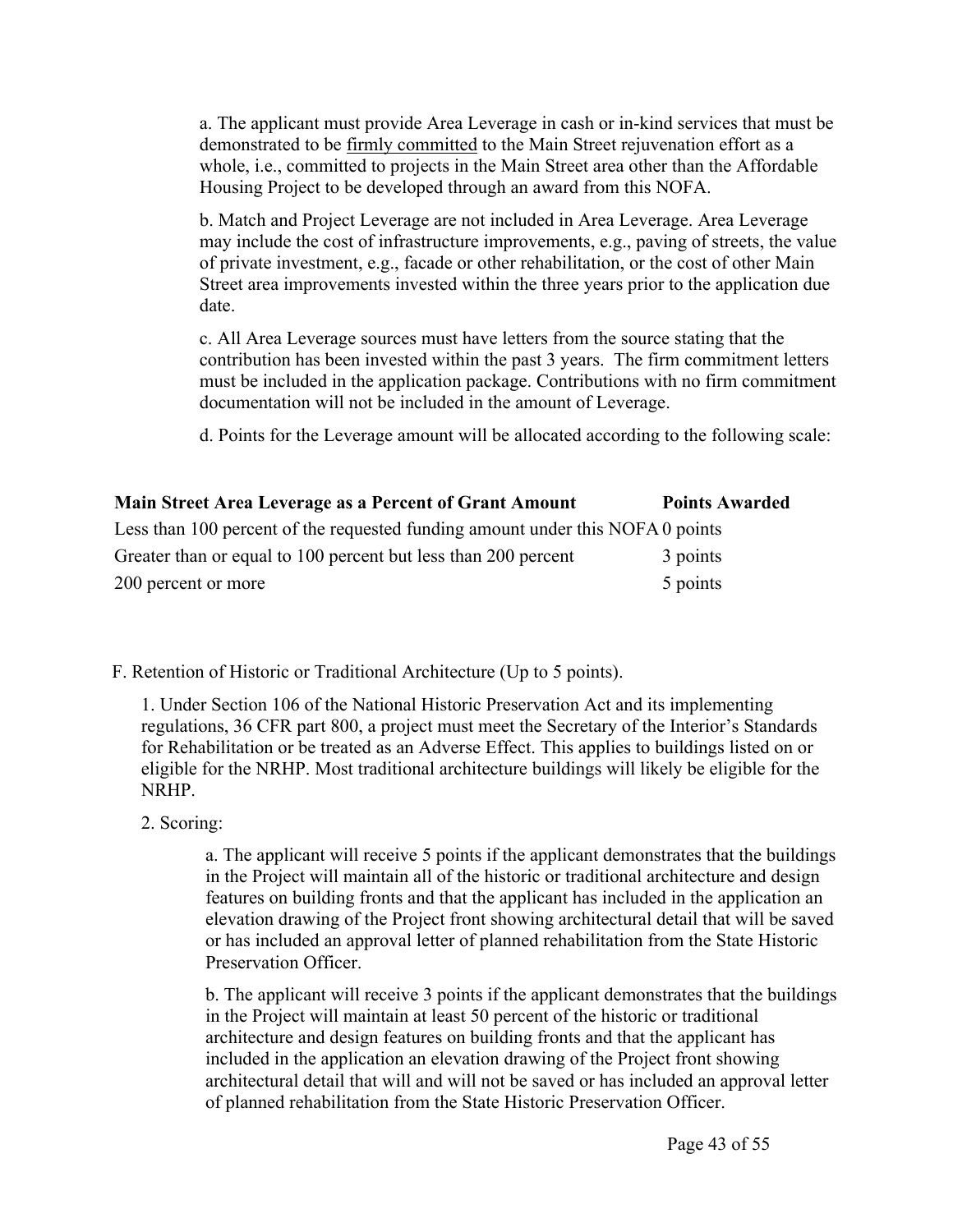c. The applicant will receive zero (0) points if the applicant does not demonstrate that the buildings in the Project will maintain the historic or traditional architecture and design features on the fronts of all buildings.

## **Factor 5 -- Financial and Program Management Maximum Points: 15**

In responding to this rating factor, the applicant must demonstrate consistency in financials that are included in the application and how prepared they are to perform grant activities.

#### A. Consistency (Up to 5 points)

- 1. The applicant will receive 5 points if the Form HUD-52861, HOPE VI Main Street Application Data Sheet, contains no internal conflicts nor conflicts with other financial information in the Application, e.g., the total amount of the project budget on the HUD-52825A matches the total grant amount and costs in the HOPE VI Main Street column of the HUD-52861 Sources and Uses.
- 2. The applicant will receive 3 points if the Form HUD-52861 contains no internal conflicts but does contain conflicts with other financial documentation in the Application.
- 3. The applicant will receive 0 points if the Form HUD-52861 contains internal conflicts.
- B. Preparation and Timeliness (Up to 5 points)
	- 1. Applicants that provide information on the below three pre-award activities and use it in development of the Project Schedule indicate that the grant activities can be completed within the proposed award performance period.

a. Contacted the State Historic Preservation Officer (SHPO), the local HUD Field Office, architects, material suppliers, and other parties that milestones depend upon, to ensure that the milestones are reasonable and an accurate depiction of the expected project timeline.

b. Checked to see if any taxes were due on, or any litigation or court orders existed against, the proposed properties exist that will affect the milestones. c. Prepared a chart that depicts the estimated production milestones, their relative timeframes, and each milestone's time to completion. Applicants may submit a Gantt chart, Microsoft Project Plan, Excel Work Sheet or any document that would display the information requested.

2. Scoring

a. The applicant will receive 5 points if the applicant has performed all three of the actions above.

b. The applicant will receive 3 points if the applicant has performed two of the three actions above.

c. The applicant will receive 0 points if the applicant has performed less than two of the actions above.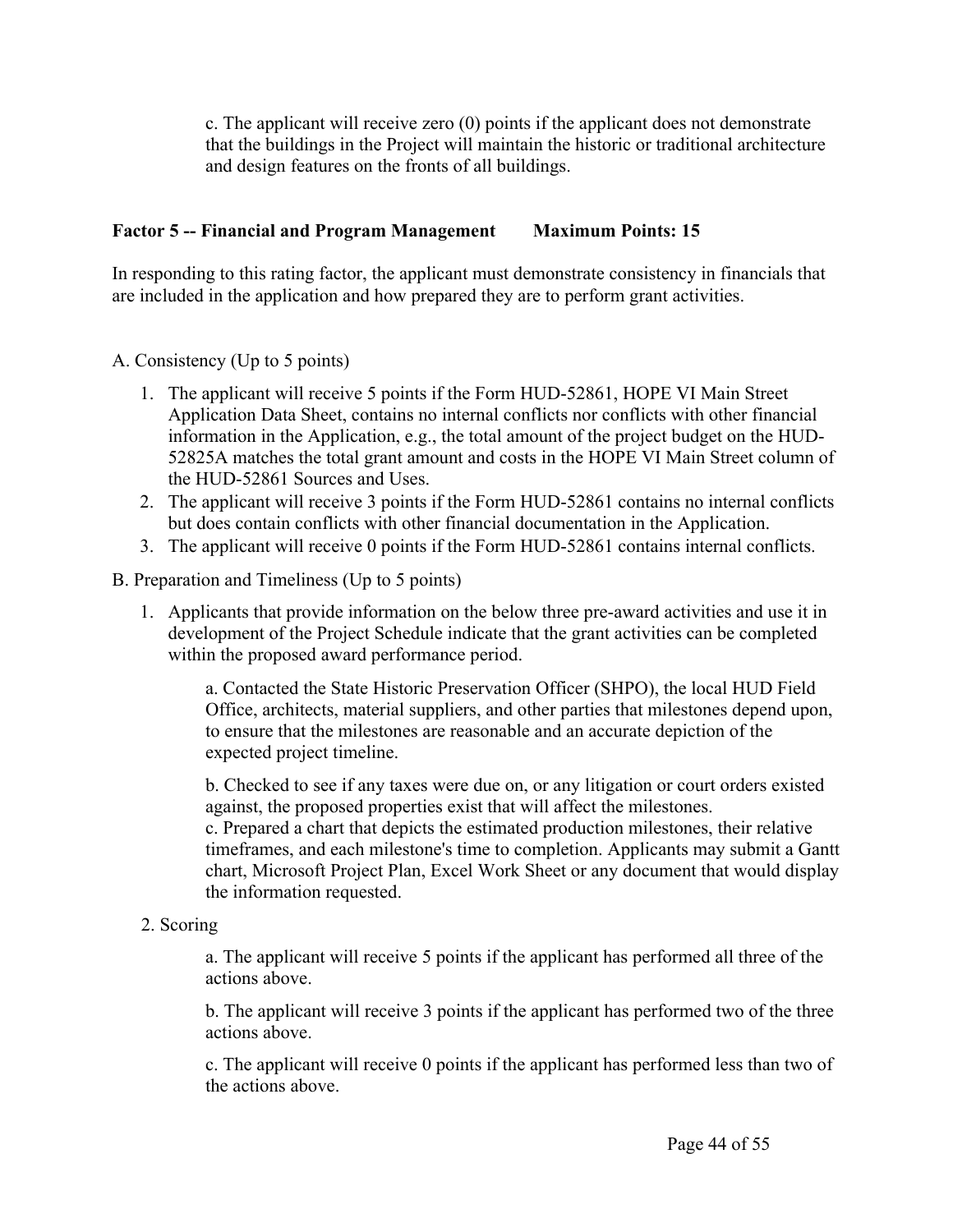C. Achieving Results (Up to 5 points)

1. The following items indicate that a grantee can manage grant finances. The applicant will obtain points if third-party documents or letters in the application confirm that the applicant has:

- a. A history of completing projects on time and within budget.
- b. A clean financial statement; and if audited, a clean financial audit.
- c. Paid sub-grantees or sub-contractors in a timely fashion.
- d. Met reporting requirements on past awards.
- 2. Scoring

a. The applicant will receive 5 points if the applicant provides evidence that it has performed or achieved all four of the above activities or reports.

b. The applicant will receive 3 points if the applicant provides evidence that it has performed or achieved two of the four above activities or reports.

c. The applicant will receive 0 points if evidence is provided for less than two of the above four activities or reports.

#### **Rating Factor 6 -- Fair Housing and Equal Opportunity Maximum Points: 3**

A. Affirmative Fair Housing Marketing (up to 1 point)

- 1. The applicant will receive 1 point if the application demonstrates the rental and Homeownership housing will be affirmatively marketed to demographic groups in the local market area (including neighboring communities if the recipient community does not have residents in all demographic classes in the local area) that would be least likely to apply as well as persons with disabilities and large families. Documentation for this factor consists of a narrative describing the activities that will fulfill the factor requirements. See Section V.C. of the General Section.
- 2. The applicant will receive 0 points if the application does not demonstrate that the applicant will engage in appropriate Affirmative Fair Housing Marketing, as described above.
- B. Distance from Public Transportation (Up to 1 point).
	- 1. If the applicant demonstrates that the Main Street affordable housing Project units are within a one-quarter mile from a public transit stop, including any regional bus or train stops, the applicant will receive 1 point.
	- 2. If the applicant does not demonstrate that at least 50% of the HOPE VI Main Street affordable housing Project units are within a one-quarter mile from a public transit stop, the applicant will receive 0 points.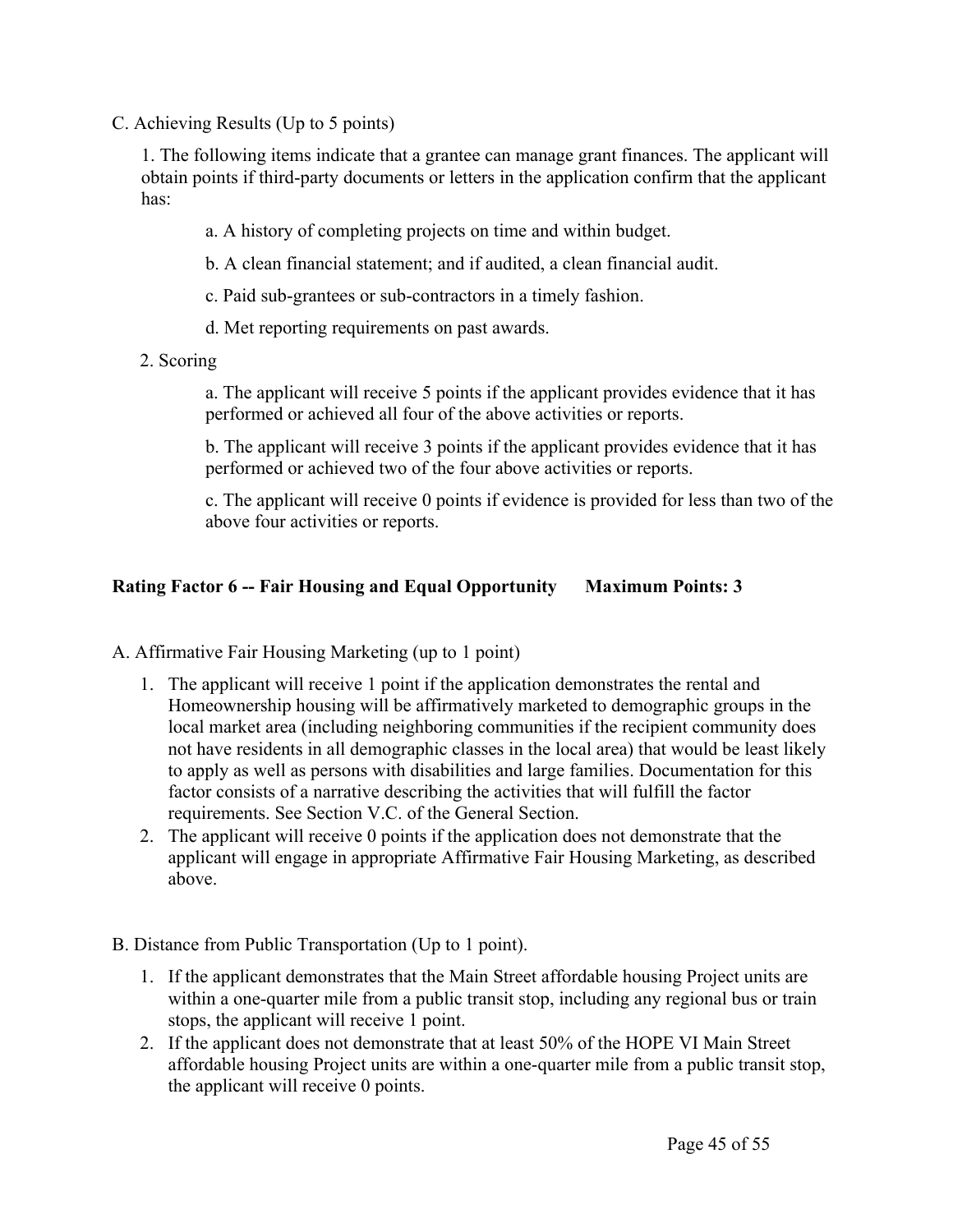C. Economic Opportunities for Low- and Very Low-Income Persons (Section 3 Plan) (Up to 1 point)

- 1. Applicants are asked to develop a Section 3 Plan for providing economic opportunities to residents of the metropolitan area or non-metropolitan county where the proposed project is located whose household income does not exceed HUD's income limits for low-and very low-income, particularly residents of public housing. Specifically:
- 2. The applicant will receive 1 point if the application demonstrates that the applicant has a feasible plan for directing new employment and contracting opportunities created during the expenditure of Main Street grant funds to Section 3 residents and Section 3 business concerns. The Section 3 Plan must demonstrate that it effectively addresses most of the following items:

a. Types and amounts of new employment and contracting opportunities to be generated as a result of the proposed Project or activities.

b. Specific actions to be taken to ensure that low- and very low-income persons and the businesses that substantially employ these persons will be given priority consideration for new employment and contracting opportunities in accordance with the Section 3 Final Rule.

c. Eligibility criteria to be used for certifying Section 3 residents and businesses.

d. Process to be used for notifying Section 3 residents and businesses about the availability of employment and contracting opportunities, including efforts to utilize HUD's Section 3 business registry located online at <http://www.hud.gov/sec3biz>.

e. Methodology used to monitor contractors and subcontractors awarded contracts to ensure compliance with Section 3.

f. Strategies for meeting the labor reporting requirements found at 24 CFR Part 75.15.

g. The applicant will receive 0 points if the Section 3 Plan does not address the required elements identified above.

#### **2. Other Factors.**

#### **Preference Points.**

HUD encourages activities in support of the Secretary's FY20 Initiatives. HUD may award up to two (2) points for any of the 3 preferences (OZ, PZ or HBCU).

#### **Opportunity Zones.**

**Opportunity Zone (OZ) Certification and Supporting Documentation**: Applicants proposing projects in an Opportunity Zone community must identify the state, county and census tract(s) of the opportunity zone(s) in which the activity will be carried out and provide certification to HUD in order to receive preference points. The certification must affirm that the investment is in a qualified Opportunity Zone, and be submitted as a supporting attachment on the applicant's letterhead with the application package. Applicants must also provide supporting documentation showing that the investment is in an Opportunity Zone. To view the list of designated Opportunity Zones, please see the following link on the U.S. Department of the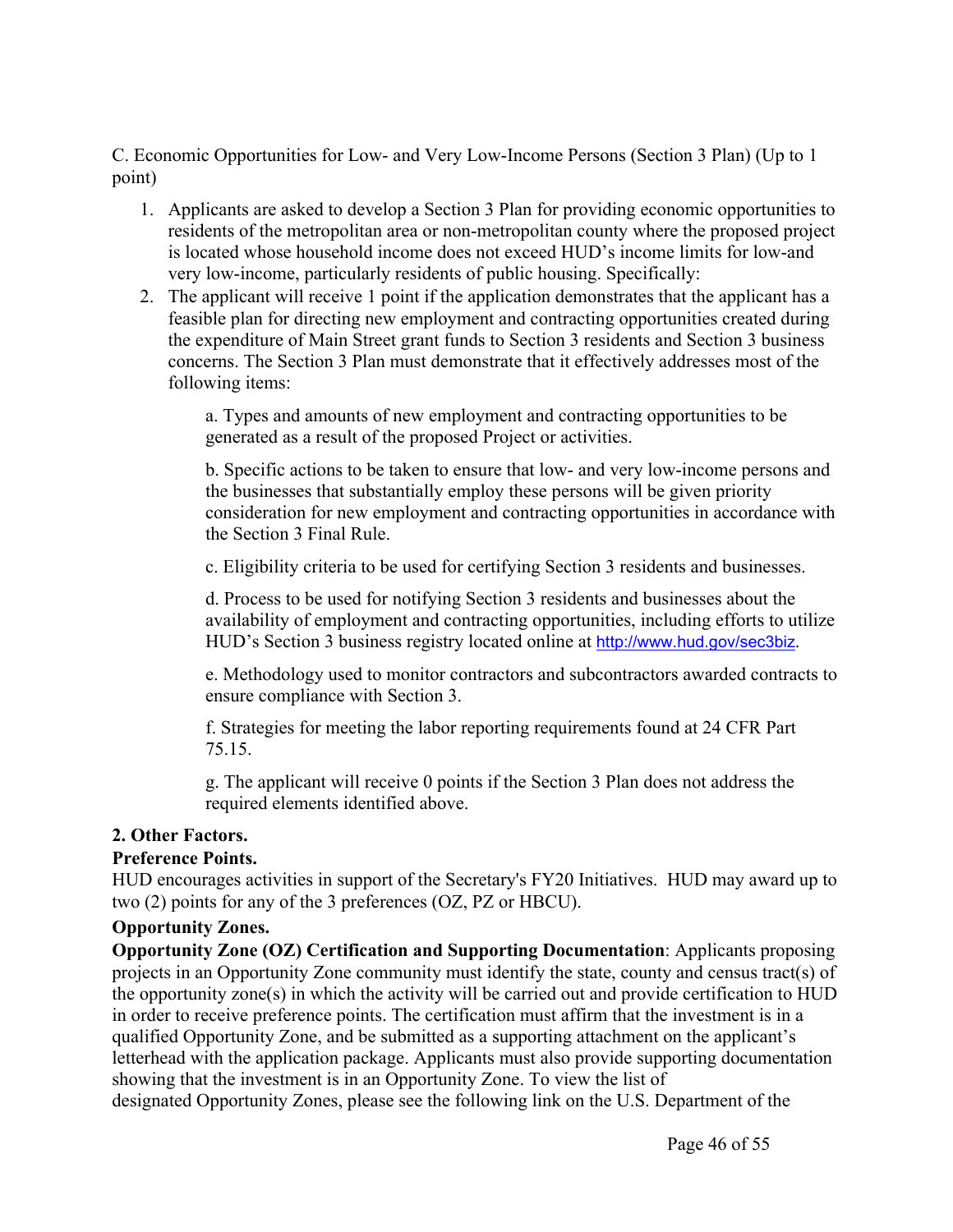Treasury website: <https://www.cdfifund.gov/Pages/Opportunity-Zones.aspx>. HUD encourages activities in Opportunity Zones. This form will be included as part of the grant application package on [grants.gov](http://grants.gov/) for all HUD grants that offer Opportunity Zone preference points. For Fiscal Year 2020, applicants will be required to complete and submit this form along with the SF-424 in order to be eligible for Opportunity Zone preference. Applicants who do not complete this form and submit it along with the rest of their application package will not be eligible to receive the points. Additionally, applicants who do complete and submit this form, but indicate they intend to use less than 50% of the award within Opportunity Zone tracts, will also be ineligible to receive preference points, unless: a.) the applicant can show why they are unable to expend at least 50% of the grant award within Opportunity Zone designated tracts, or b.) the applicant is able to make a compelling case for why the amount that will be expended will have a significant impact within Opportunity Zone designated tracts.

## **HBCU.**

An applicant partnering with a Historically Black College or University (HBCU) will receive up to two (2) Preference Points when the application includes a Letter of Commitment certifying that an HBCU Partnership is in place and signed by an authorizing official of the HBCU and documentation of the college or university's status as an HBCU. [Click](https://sites.ed.gov/whhbcu/one-hundred-and-five-historically-black-colleges-and-universities/) here to view the list of [accredited](https://sites.ed.gov/whhbcu/one-hundred-and-five-historically-black-colleges-and-universities/) HBCU's

## **Promise Zones**

HUD encourages activities in Promise Zones (PZ). To receive Promise Zones Preference Points, applicants must submit form HUD 50153, "Certification of Consistency with Promise Zone Goals and Implementation," signed by the Promise Zone Official authorized to certify the project meets the criteria to receive preference points. To view the list of designated Promise Zones and persons authorized to certify, please see the [Promise](https://www.hudexchange.info/programs/promise-zones/) Zone pages on HUD's website.

## <span id="page-47-0"></span>**B. Review and Selection Process.**

## **1. Past Performance**

In evaluating applications for funding, HUD will consider an applicant's past performance in managing funds. Items HUD will consider include, but are not limited to:

The ability to account for funds in compliance with applicable reporting and recordkeeping requirements:

Timely use of funds received from HUD;

Timely submission and quality of reports submitted to HUD;

The applicant's organizational capacity, including staffing structures and capabilities;

Meeting performance targets as established in the grant agreement;

Meeting program requirements;

Timely completion of activities and receipt and expenditure of promised matching or leveraged funds;

The number of persons served or targeted for assistance;

Timely submission and quality of reports submitted to HUD.

HUD may reduce scores as specified under V. A. Review Criteria. Whenever possible, HUD will obtain past performance information. If this review results in an adverse finding related to integrity or performance, HUD reserves the right to take any of the remedies provided in Section III. E Statutory and Regulatory Requirements Affecting Eligibility, "Pre-selection Review of Performance" document link above.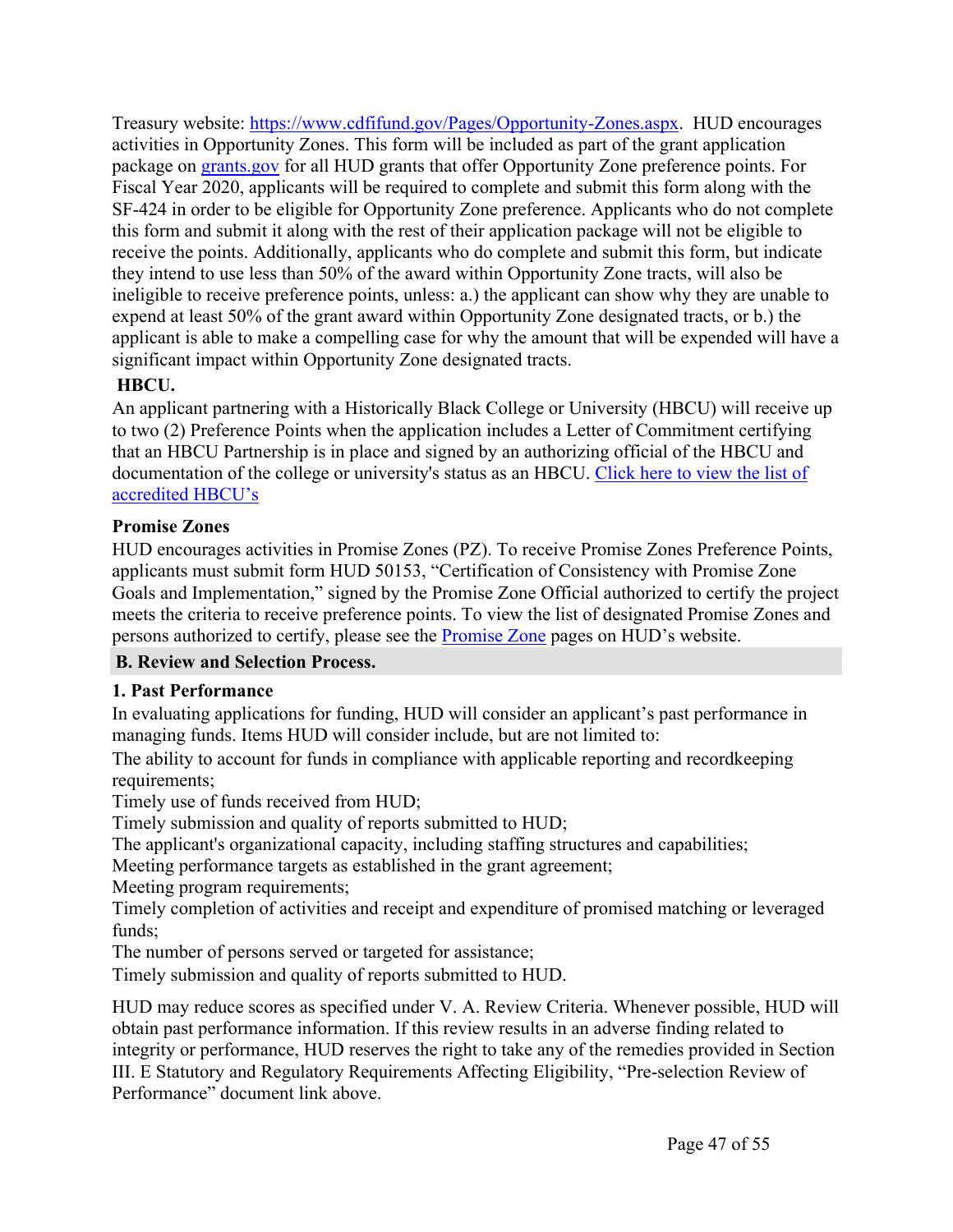## **2. Assessing Applicant Risk.**

In evaluating risks posed by applicants, HUD may use a risk-based approach and may consider any items such as the following:

- Financial stability;
- Quality of management systems and ability to meet the management standards prescribed in this part;
- History of performance. The applicant's record in managing Federal awards, if it is a prior recipient of Federal awards, including timeliness of compliance with applicable reporting requirements, conformance to the terms and conditions of previous Federal awards, and if applicable, the extent to which any previously awarded amounts will be expended prior to future awards;
- Reports and findings from audits performed under Subpart F—Audit Requirements of this part or the reports and findings of any other available audits; and
- The applicant's ability to effectively implement statutory, regulatory, or other requirements imposed on non-Federal entities.

## 3. Program Specific Assessment of Applicant Risk

- a. HUD evaluates the risk of the applicant as reflected in Rating Factor 1, Capacity; Rating Factor 3, Readiness; and Rating Factor 5, Financial and Program Management, which measure the ability of the applicant to complete the grant requirements. The total number of points for these three Rating Factors is 62. If an application receives less than a total of 40 points for these three Rating Factors, HUD will consider the application ineligible for award.
- b. HUD will also employ government-wide websites, information in HUD's files, the federal Do Not Pay portal, and public information and information received during HUD's Name Check Review process. If this risk evaluation results in an adverse finding, HUD will consider the application ineligible for award

## **4. Application Screening**

- a. HUD will screen each application to determine if it meets the threshold criteria listed in Section III.D. of this NOFA; and whether it is deficient and subject to corrections of technical deficiencies as described herein.
- b. Applications that will not be funded.
	- i. HUD will not rate, rank or fund applications that fail to cure technical deficiencies within the time frame provided by HUD.
	- ii. HUD will not rate, rank or fund applications that fail any of the threshold eligibility requirements contained herein.

## **5. Preliminary Rating and Ranking**

a. HUD staff will rate each application from an eligible applicant that has met all thresholds solely based on the rating Factors and has not received a negative risk review. An eligible applicant is an applicant that meets all the eligibility and threshold requirements in Section III.E of this NOFA.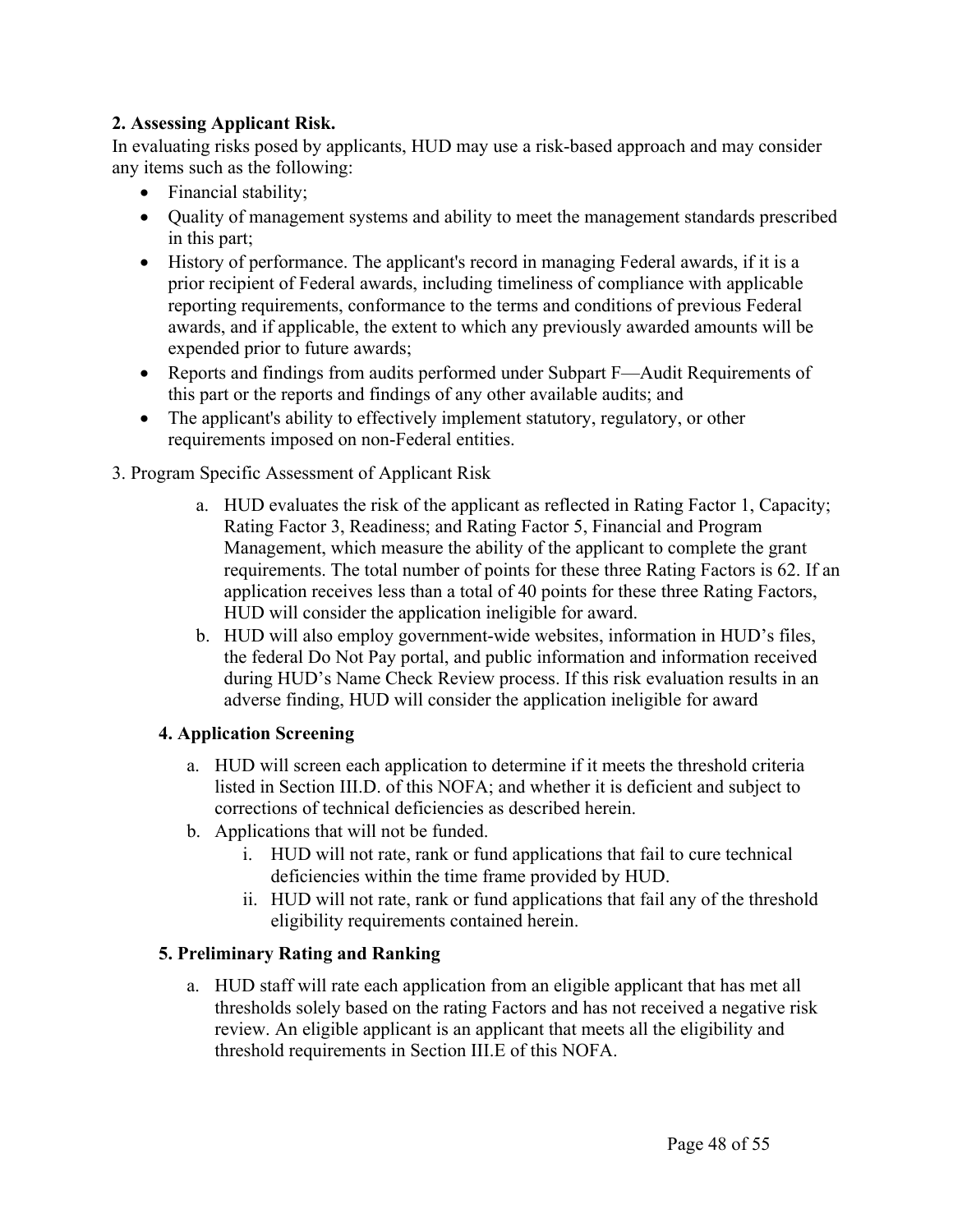- b. When rating applications HUD reviewers will only use the information in the application and information available to HUD as described in Section V. of this NOFA.
- c. The HUD reviewer will assign a preliminary score for each Rating Factor and a preliminary total score for each eligible application.
- d. A different HUD staff person will perform a second review and rating of each eligible application. If the two scores differ by up to four points between the first and second reviewer, the average of the two scores will be considered the initial score. If the scores differ by more than four points, HUD staff reviewers will discuss their reasoning and then come to a consensus score, plus or minus up to four points.
- e. After scores are assigned, applications will be placed in rank order by score.

## **6. Final Panel Review**

a. A Final Review Panel made up of HUD HOPE VI Main Street Program experts and HUD Management will:

- i. Review the preliminary Rating and Ranking documentation to ensure that any inconsistencies between preliminary reviewers have been identified and rectified and that the documentation of the rating and ranking accurately reflects the content of the application.
- ii. Assign a final score to each application.
- iii. Recommend for selection the most highly rated applications, subject to the amount of funding available.
- iv. HUD reserves the right to make reductions in funding for any non-allowable costs, costs that are not reasonable in relationship to the work to be carriedout, or costs that are not allocable according to applicable 2 CFR part 200, covering cost principles. If such reductions occur, HUD will accordingly reduce the proposed award amount and require a condition on the award that the final budget and pro forma and other budget related documents be revised by the selected applicant accordingly before a final award can be executed.
- v. Applicants may request a debriefing in accordance with the debriefing provisions in Section VI.D. of this NOFA.

## **7. Anticipated Announcement and Award**

#### **Dates.**

a. Application Deadline. The application deadline date is 1/19/2021. Applications submitted through [Grants.gov](http://www.Grants.gov) must be received no later than 11:59:59 p.m. eastern time on the application deadline date.

b. Estimated Award Date. The estimated date for awarding FY 2020 Main Street funds is March 5, 2021.

#### <span id="page-49-0"></span>**VI. Award Administration Information.**

#### <span id="page-49-1"></span>**A. Award Notices.**

Following the evaluation process, HUD will notify successful applicants of their selection for funding. HUD will also notify other applicants, whose applications were received by the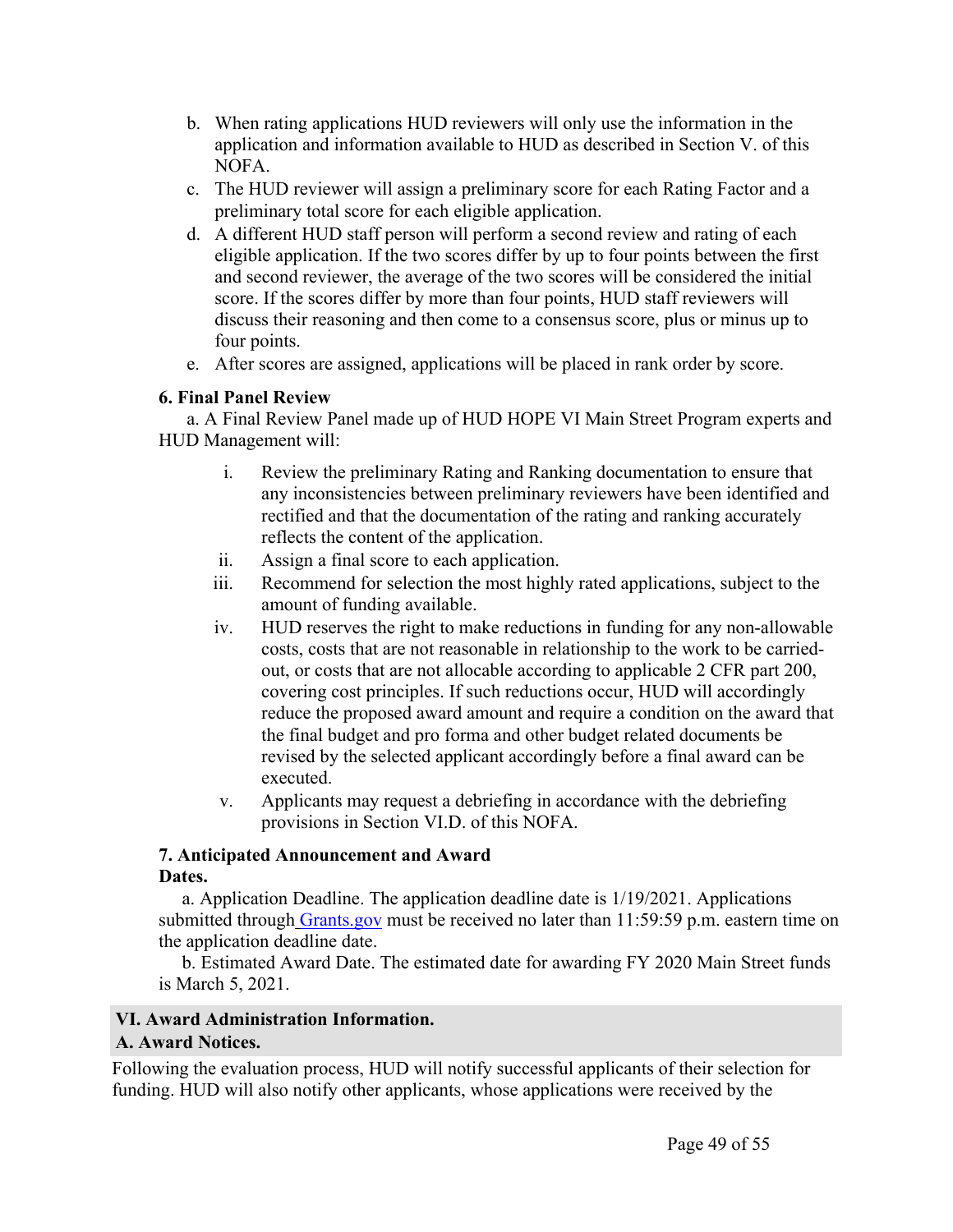deadline, but have not been chosen for award. Notifications will be sent by email to the person listed as the AOR in item 21 of the SF424.

HUD may impose special conditions on an award as provided under 2 CFR 200.207:

• Based on HUD's review of the applicant's risk under 2 CFR 200.205;

• When the applicant or recipient has a history of failure to comply with the general or specific terms and conditions of a Federal award;

• When the applicant or recipient fails to meet expected performance goals contained in a Federal award; or

• When the applicant or recipient is not otherwise responsible.

**Adjustments to Funding.** To ensure the fair distribution of funds and enable the purposes or requirements of a specific program to be met, HUD reserves the right to fund less than the amount requested in an application.

a. HUD will fund no portion of an application that:

(1) Is not eligible for funding under applicable statutory or regulatory requirements;

(2) Does not meet the requirements of this notice; or

(3) Duplicates other funded programs or activities from prior year awards or other selected applicants.

b. If funds are available after funding the highest-ranking application, HUD may fund all or part of another eligible fundable application. If an applicant turns down an award offer, or if HUD and an applicant do not successfully complete grant negotiations, HUD may make an offer of funding to another eligible application.

c. If funds remain after all selections have been made, remaining funds may be made available within the current FY for other competitions within the program area, or be held for future competitions, or be used as otherwise provided by authorizing statute or appropriation. d. If, after announcement of awards made under the current NOFA, additional funds become available either through the current appropriations, a supplemental appropriation, other appropriations or recapture of funds, HUD may use the additional funds to provide additional funding to an applicant awarded less than the requested amount of funds to make the full award, and/or to fund additional applicants that were eligible to receive an award but for which there were no funds available.

**Funding Errors.** If HUD commits an error that when corrected would cause selection of an applicant during the funding round of a Program NOFA, HUD may select that applicant for funding, subject to the availability of funds.

## <span id="page-50-0"></span>**B. Administrative, National and Department Policy Requirements for HUD recipients**

For this NOFA, the following [Administrative,](https://www.hud.gov/sites/dfiles/CFO/images/General%20Administration%20Requirements%20and%20Terms%20for%20HUD%20Assistance%20Awards.docx) National and Department Policy Requirements and Terms for HUD Financial [Assistance](https://www.hud.gov/sites/dfiles/CFO/images/General%20Administration%20Requirements%20and%20Terms%20for%20HUD%20Assistance%20Awards.docx) Awards apply. (Please select the linked text to read the detailed description of each applicable requirement).

1. Compliance with Non-discrimination and Related Requirements.

Unless otherwise specified, these non-discrimination and equal opportunity authorities and other requirements apply to all NOFAs. Please read the following requirements carefully as the requirements are different among HUD's programs.

• Compliance with Fair Housing and Civil Rights Laws, Which Encompass the Fair Housing Act and Related Authorities (cf. 24 CFR 5.105(a)).

• Affirmatively Furthering Fair Housing.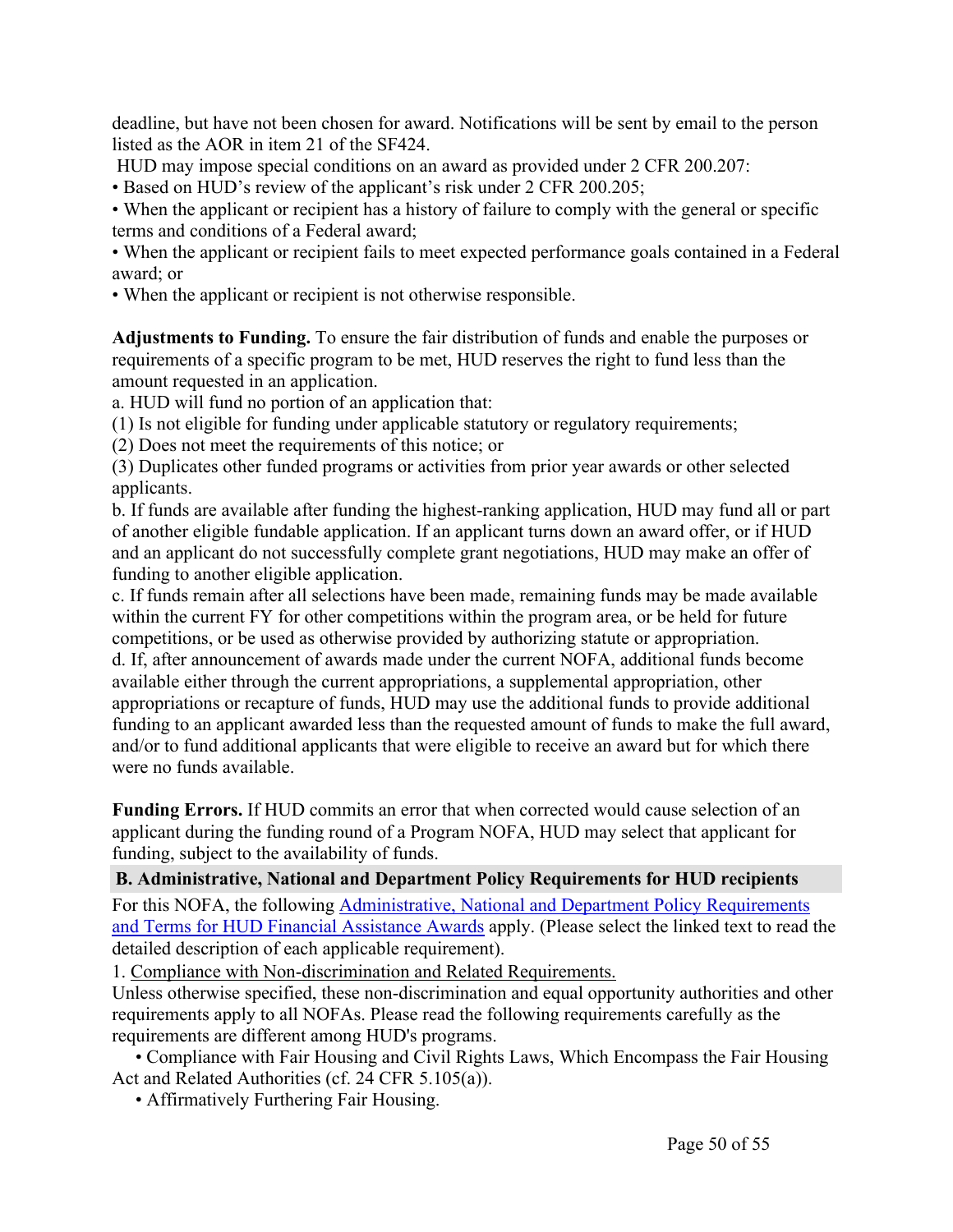• Economic Opportunities for Low-and Very Low-income Persons (Section 3).

- Improving Access to Services for Persons with Limited English Proficiency (LEP).
- Accessible Technology.
- 2. Equal Access Requirements.
- 3. Ensuring the Participation of Small Disadvantaged Business, and Women-Owned Business.
- 4. Equal Participation of Faith-Based Organizations in HUD Programs and Activities.
- 5. Uniform Relocation Act Real Property Acquisition and Relocation Requirements.
- 6. Participation in HUD-Sponsored Program Evaluation.

7. Uniform Administrative Requirements, Cost Principles, and Audit Requirements for Federal Awards.

- 8. Drug-Free Workplace.
- 9. Safeguarding Resident/Client Files.
- 10. Compliance with the Federal Funding Accountability and Transparency Act of 2006 (Pub.
- L.109-282) (Transparency Act), as amended.
- 11. Eminent Domain.
- 12. Accessibility for Persons with Disabilities.
- 13. Violence Against Women Act.
- 14. Conducting Business in Accordance with Ethical Standards/Code of Conduct.
- 15. Environmental Requirements.

Compliance with 24 CFR part 50 or 58 procedures is explained below:

Approval of Acquisition and Construction: Grantees must obtain HUD approval of their Development Proposal before funds will be released for site acquisition, if any, and construction. In addition, HUD must approve a 24 CFR part 50 environmental review before approving the development proposal.

- 1. Environmental requirements for this NOFA are found in 24 CFR part 50, which requires HUD environmental approval of all development sites. Note that 24 CFR part 58, which allows state and local governments to assume federal environmental responsibilities, is not applicable to the Main Street program. HUD's environmental website is located at [https://www.hud.gov/program\\_offices/comm\\_planning/environment](https://www.hud.gov/program_offices/comm_planning/environment) and <https://www.hudexchange.info/programs/environmental-review/>.
- 2. HUD's notification of award to a selected applicant constitutes a preliminary approval by HUD of the submitted application, subject to HUD's completion of an environmental review of proposed sites in accordance with 24 CFR part 50. The proposal may be modified or the proposed sites rejected as a result of HUD's environmental review. Selection for participation (preliminary approval of the submitted application) does not constitute approval of the proposed site(s).
- 3. The grantee will comply with the Environmental Certifications in Section III.F.11 of this NOFA.
- 4. Each proposal will be subject to a HUD environmental review, in accordance with 24 CFR part 50, and the proposal may be modified or the proposed sites rejected as a result of that review.
- 5. Phase I and Phase II Environmental Site Assessments. If the applicant is selected for funding, the applicant must have a Phase I environmental site assessment completed in accordance with the ASTM Standard E 1527-13, as amended (see<http://www.astm.org>).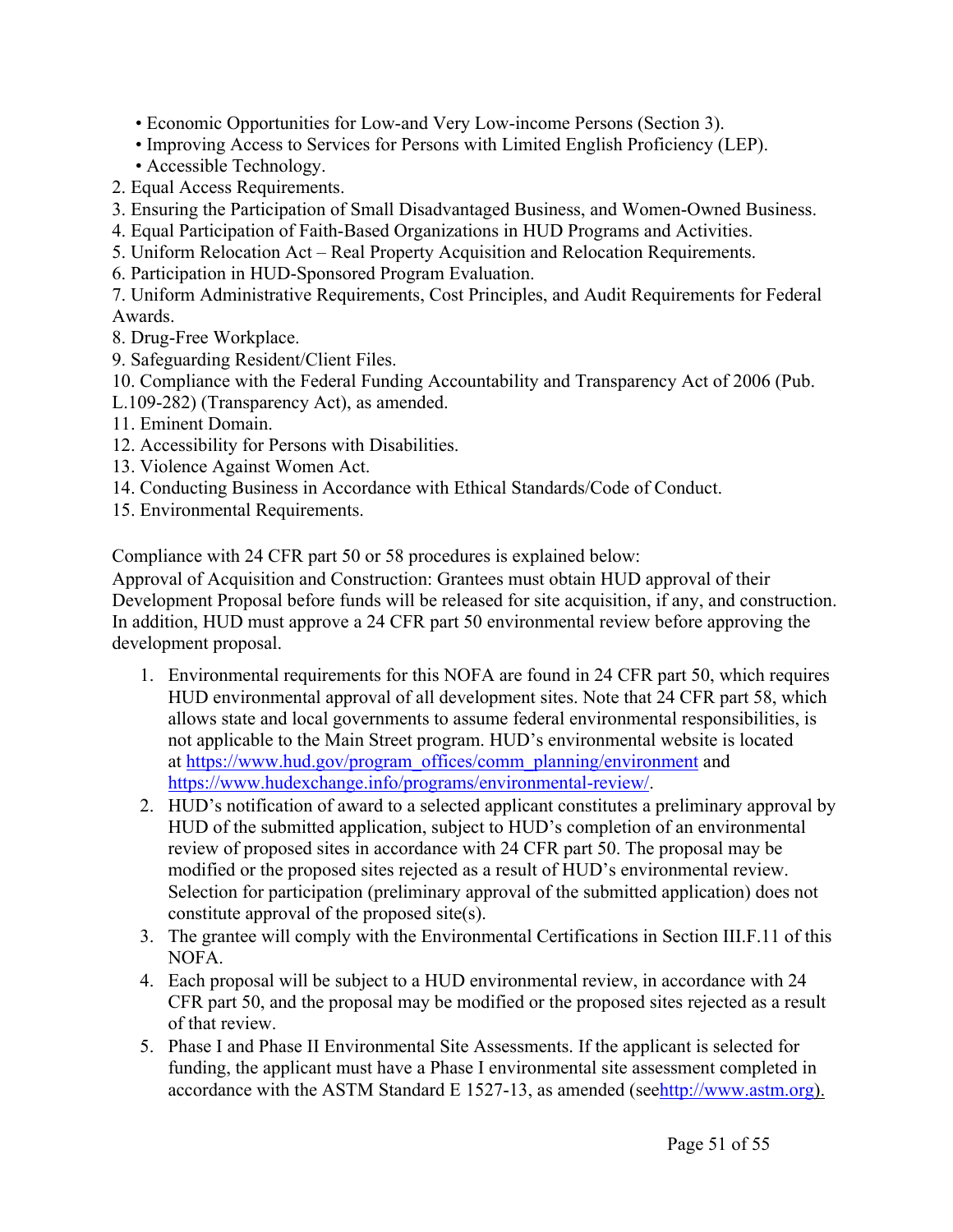The results of the Phase I assessment must be included in the documents that must be provided to HUD for the environmental review. If the Phase I assessment recognizes environmental concerns, or if the results are inconclusive, a Phase II environmental site assessment will be required.

6. Mitigation and remedial measures. The applicant must carry out any mitigating/remedial measures required by HUD. If a remediation plan, where required, is not approved by HUD, and a fully funded contract with a qualified contractor licensed to perform the required type of remediation is not executed, HUD reserves the right to determine that the grant is in default.

## <span id="page-52-0"></span>**C. Reporting.**

HUD requires recipients to submit performance and financial reports under OMB guidance and program instructions.

**1. Recipient Integrity and Performance Matters.** Applicants should be aware that if the total Federal share of your Federal award includes more than \$ 500,000 over the period of performance, you may be subject to post award reporting requirements reflected in Appendix XII to Part 200-Award Term and Condition for Recipient Integrity and Performance Matters.

**2. Race, Ethnicity and Other Data Reporting.** HUD requires recipients that provide HUDfunded program benefits to individuals or families to report data on the race, color, religion, sex, national origin, age, disability, and family characteristics of persons and households who are applicants for, participants in, or beneficiaries or potential beneficiaries of HUD programs in order to carry out the Department's responsibilities under the Fair Housing Act, Executive Order 11063, Title VI of the Civil Rights Act of 1964, and Section 562 of the Housing and Community Development Act of 1987.

#### **3. Program-Specific Reporting Requirements**

All HUD funded programs, including this program, require recipients to submit, not less than annually, a report documenting achievement of outcomes under the purpose of the program and the work plan in the award agreement. This will be accomplished with the following being submitted to HUD

- a. Quarterly Administrative and Compliance Milestones Report (Quarterly Progress Report or QPR).
	- i. During Initial Setup:
		- 1. The initial Program Schedule, which will create planned activity milestones.
		- 2. The HOPE VI Main Street Affordable Housing Project's unit mix, including:
			- a. Number and size (bedroom count) of housing units;
			- b. Unit Type, e.g. walk-up, row house, etc.; and
			- c. Unit Use Restriction type, e.g., limited to very low-income residents, to low-income residents, or not income limited.
	- ii. Quarterly during Project Period:
		- 1. Administrative and production planned and actual date milestones.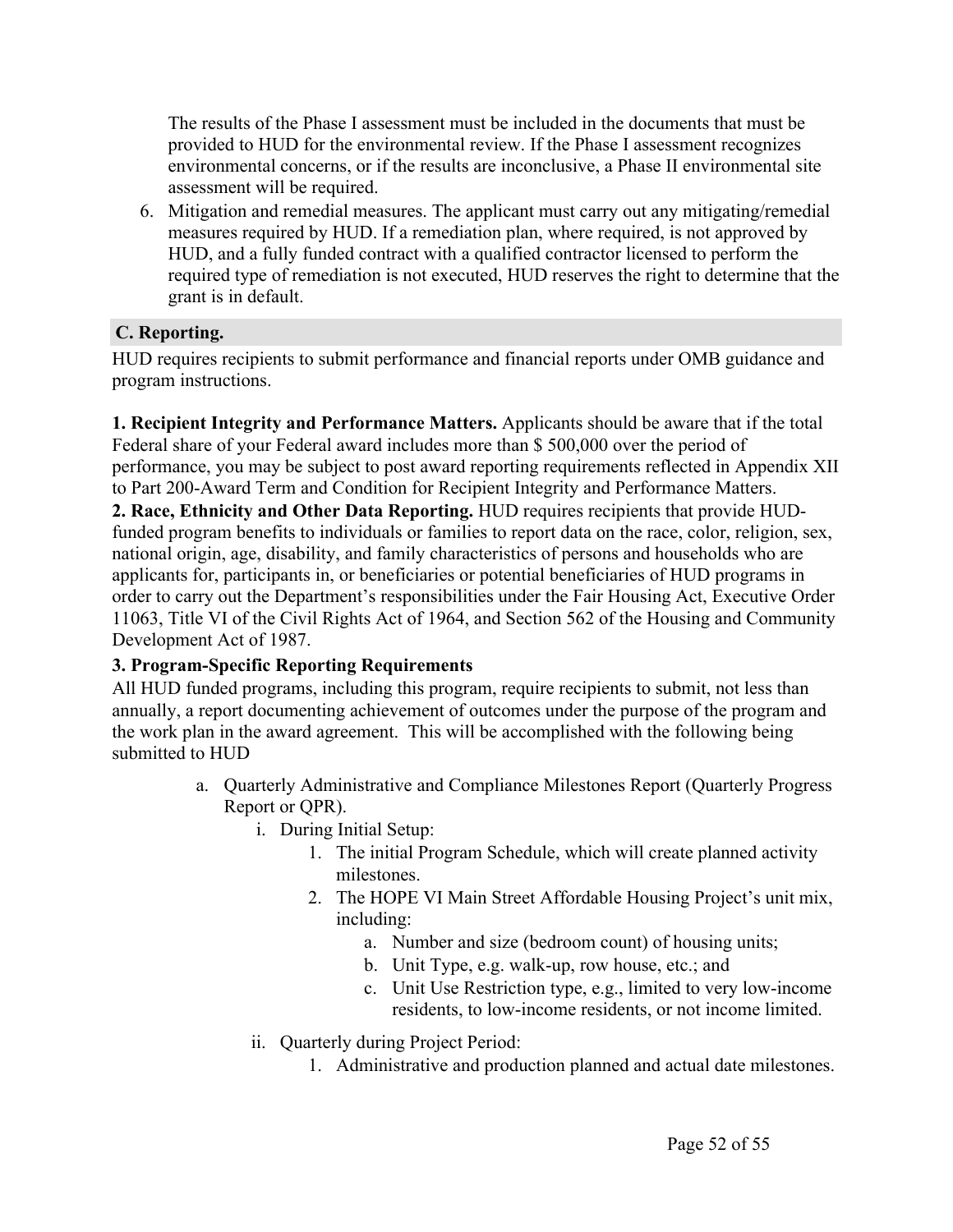- 2. HUD will provide training and technical assistance on the filing and submission of Main Street Quarterly Progress Reports.
- 3. Filing of Quarterly Progress Reports is mandatory for all grantees, and failure to do so within the required quarterly time frame will result in suspension of grant funds until the report is filed and approved by HUD.
- 4. Grantees will be held to the milestones/Checkpoints that are reported in the Quarterly Progress Report, as approved by HUD. If Checkpoints are missed, the grantee technically will be in default of the Grant Agreement until the late Checkpoint activity is completed, or HUD approves an updated Program Schedule.
- iii. During the Use Restricted Period:
	- 1. The grantee must maintain resident income information to the extent that very low- and low-income residents are occupying units that are set aside for their income levels. This income data must be made available for HUD inspection upon request.
	- 2. eLOCCS. On a real-time basis, and at least monthly if no transactions occur during a month, grantees must report all obligations and expenditures into HUD's Line of Credit Control System (LOCCS), or its successor system. Grantee obligations must be entered into eLOCCS before funds can be drawn down to pay for those obligations. The grantee has 72 hours from the time of the funds draw to payment of the obligation.
	- 3. Annual Real Property Status Report. Per 2 CFR §200.329, the applicant is required to report annually on Real Property. Standard Form SF-429 may be used.
- iv. Final Report.
	- 1. Within 90 days after the either the Project units have been completed, or when the grant term expires, whichever comes first, the grantee shall submit a final report.
	- 2. The final report will include a financial report, a narrative evaluating overall performance against its HOPE VI Main Street application and HOPE VI Main Street Quarterly Progress Report. Grantees shall use quantifiable data to measure performance against goals and objectives outlined in its application.
- v. Final Audit. In accordance with 2 CFR 200, Subpart F, grantees are required to obtain a complete closeout audit of the use of grant funds from this NOFA. Usually the closeout audit consists of the grantee's city/county audits covering all years in which grant funds were expended. Subpart F also allows a program specific separate audit to be performed for the grant. The audit must be completed by a Certified Public Accountant (CPA) in accordance with generally accepted government audit standards. Audit reports must be forwarded to HUD within 90 days of issuance of the final year's audit results.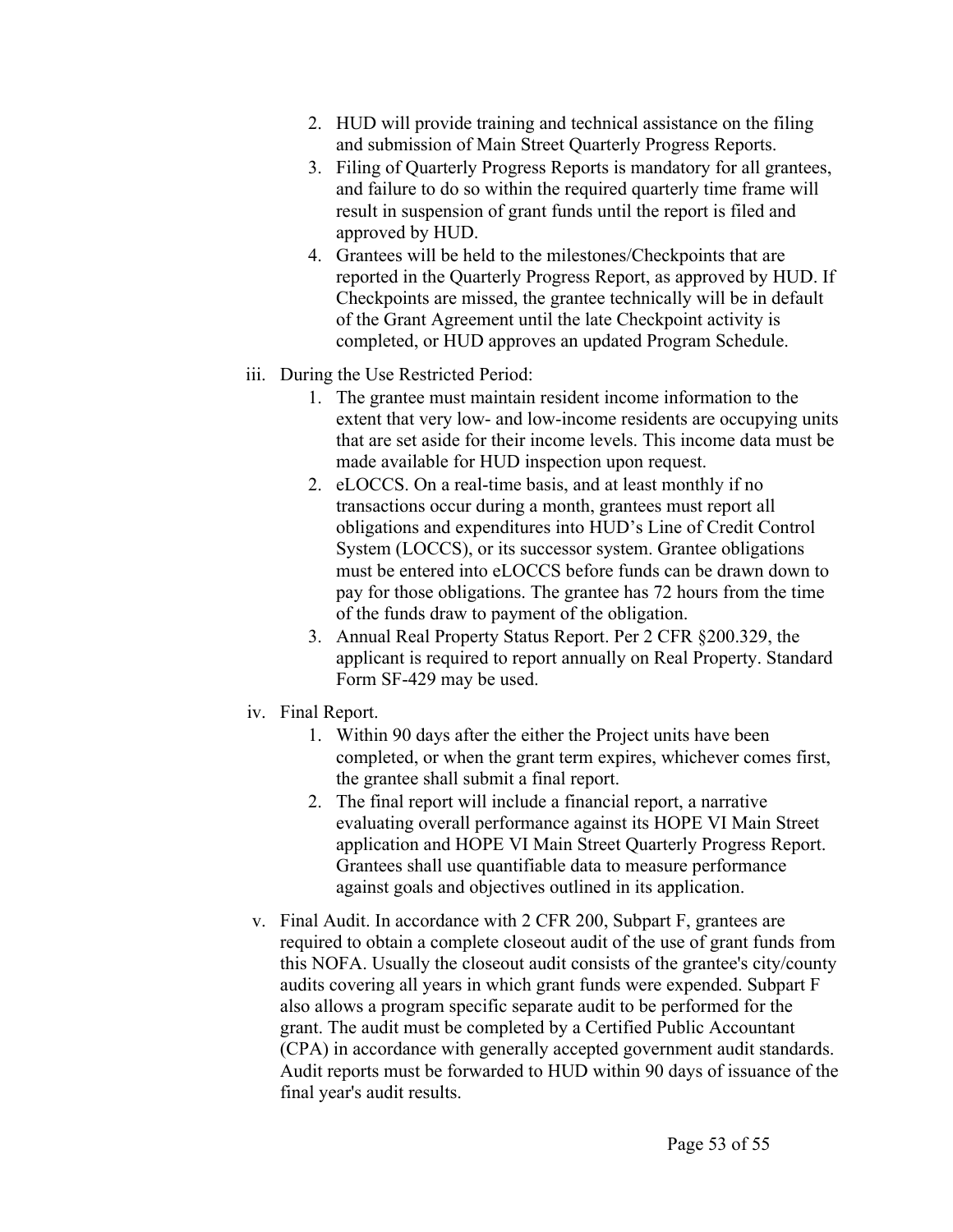b. Please direct questions regarding specific reporting requirements to the point of contact listed in Section VII below.

## <span id="page-54-0"></span>**D. Debriefing.**

For a period of at least 120 days, beginning 30 days after the public announcement of awards under this NOFA, HUD will provide a debriefing related to their application to requesting applicants. A request for debriefing must be made in writing or by email by the authorized official whose signature appears on the SF-424 or by his or her successor in office and be submitted to the POC in Section VII Agency Contact(s), below. Information provided during a debriefing may include the final score the applicant received for each rating factor, final evaluator comments for each rating factor, and the final assessment indicating the basis upon which funding was approved or denied.

## <span id="page-54-1"></span>**VII. Agency Contact(s).**

HUD staff will be available to provide clarification on the content of this NOFA. Questions regarding specific program requirements for this NOFA should be directed to the POC listed below.Name:

Susan A. Wilson

Phone:

202-402-4500

Email:

Susan.Wilson@hud.gov

Persons with hearing or speech impairments may access this number via TTY by calling the tollfree Federal Relay Service at 800-877-8339. Please note that HUD staff cannot assist applicants in preparing their applications.

## <span id="page-54-2"></span>**VIII. Other Information.**

## **1. National Environmental Policy Act.**

A Finding of No Significant Impact (FONSI) with respect to the environment has been made for this NOFA in accordance with HUD regulations at 24 CFR part 50, which implement section  $102(2)(C)$  of the National Environmental Policy Act of 1969 (42 U.S.C. 4332 $(2)(C)$ ).

The FONSI is available for inspection at HUD's Funding [Opportunities](https://www.hud.gov/program_offices/spm/gmomgmt/grantsinfo/fundingopps) web page.

**2. Paperwork Reduction Act Statement.** The information collection requirements in this notice have been approved by OMB under the Paperwork Reduction Act of 1995 (44 U.S.C. 3501- 3520). In accordance with the Paperwork Reduction Act, HUD may not conduct or sponsor, and a person is not required to respond to, a collection of information unless the collection displays a valid OMB control number. Each NOFA will identify its applicable OMB control number unless its collection of information is excluded from these requirements under 5 CFR part 1320.

## **3. Web Resources.**

- **[Affirmatively](https://www.hudexchange.info/programs/affh/) Furthering Fair Housing**
- **Code of [Conduct](https://www.hud.gov/program_offices/spm/gmomgmt/grantsinfo/conductgrants) list**
- **[CFDA](https://beta.sam.gov/)**
- **Dun & [Bradstreet](http://fedgov.dnb.com/webform)**
- **Equal Participation of Faith-Based [Organizations](https://www.ecfr.gov/cgi-bin/retrieveECFR?gp=1&SID=d67b2c9e097a45629d959d63e5e4f297&ty=HTML&h=L&mc=true&r=SECTION&n=se24.1.5_1109)**